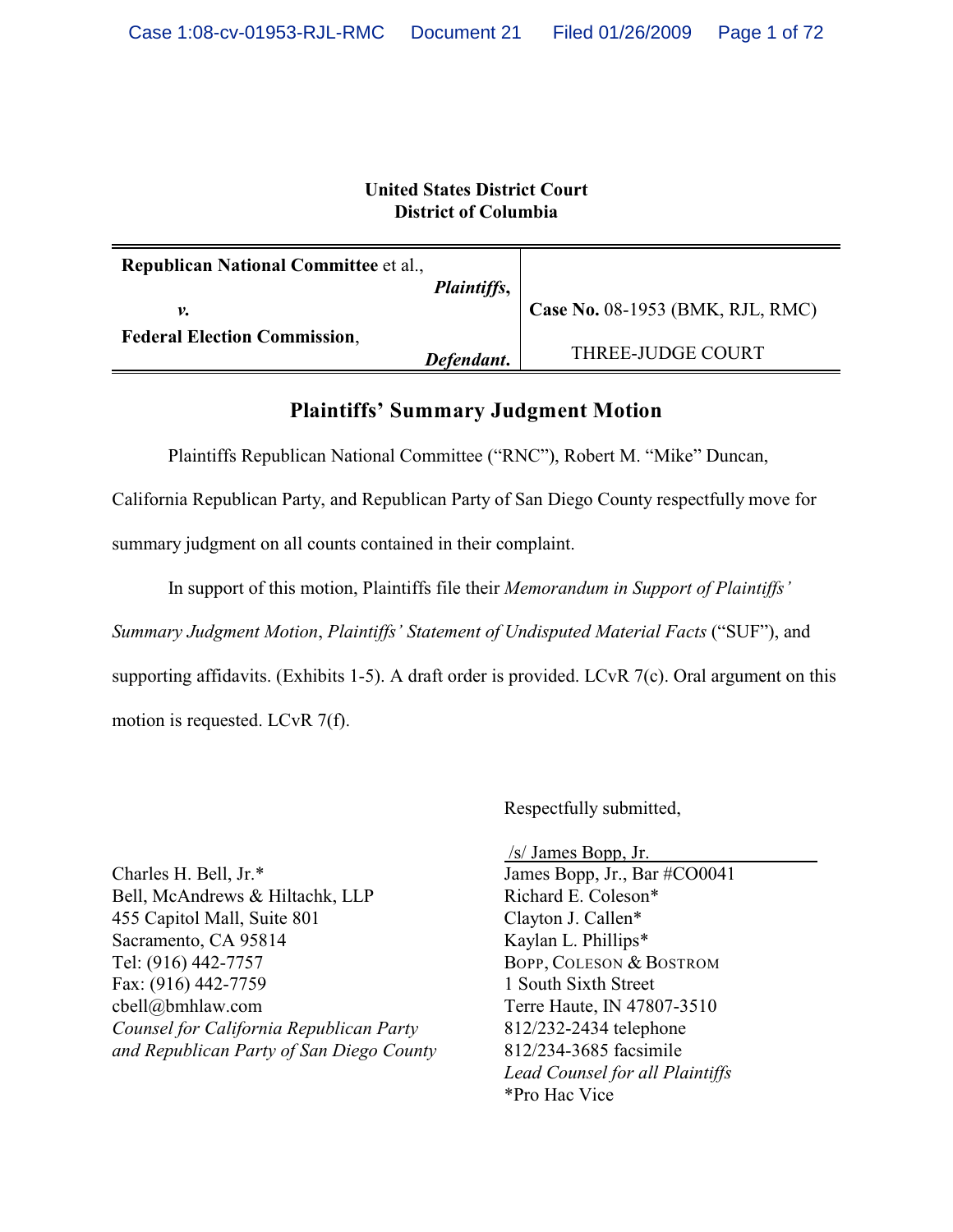# **United States District Court District of Columbia**

| <b>Republican National Committee et al.,</b> |                                  |
|----------------------------------------------|----------------------------------|
| Plaintiffs,                                  |                                  |
| ν.                                           | Case No. 08-1953 (BMK, RJL, RMC) |
| <b>Federal Election Commission,</b>          |                                  |
| Defendant.                                   | THREE-JUDGE COURT                |

# **Memorandum in Support of Plaintiffs' Motion for Summary Judgment**

Charles H. Bell, Jr.\* Bell, McAndrews & Hiltachk, LLP 455 Capitol Mall, Suite 801 Sacramento, CA 95814 Tel: (916) 442-7757 Fax: (916) 442-7759 cbell@bmhlaw.com *Counsel for California Republican Party and Republican Party of San Diego County* Respectfully submitted,

/s/ James Bopp, Jr.

James Bopp, Jr., Bar #CO0041 Richard E. Coleson\* Clayton J. Callen\* Kaylan L. Phillips\* BOPP, COLESON & BOSTROM 1 South Sixth Street Terre Haute, IN 47807-3510 812/232-2434 telephone 812/234-3685 facsimile *Lead Counsel for all Plaintiffs* \*Pro Hac Vice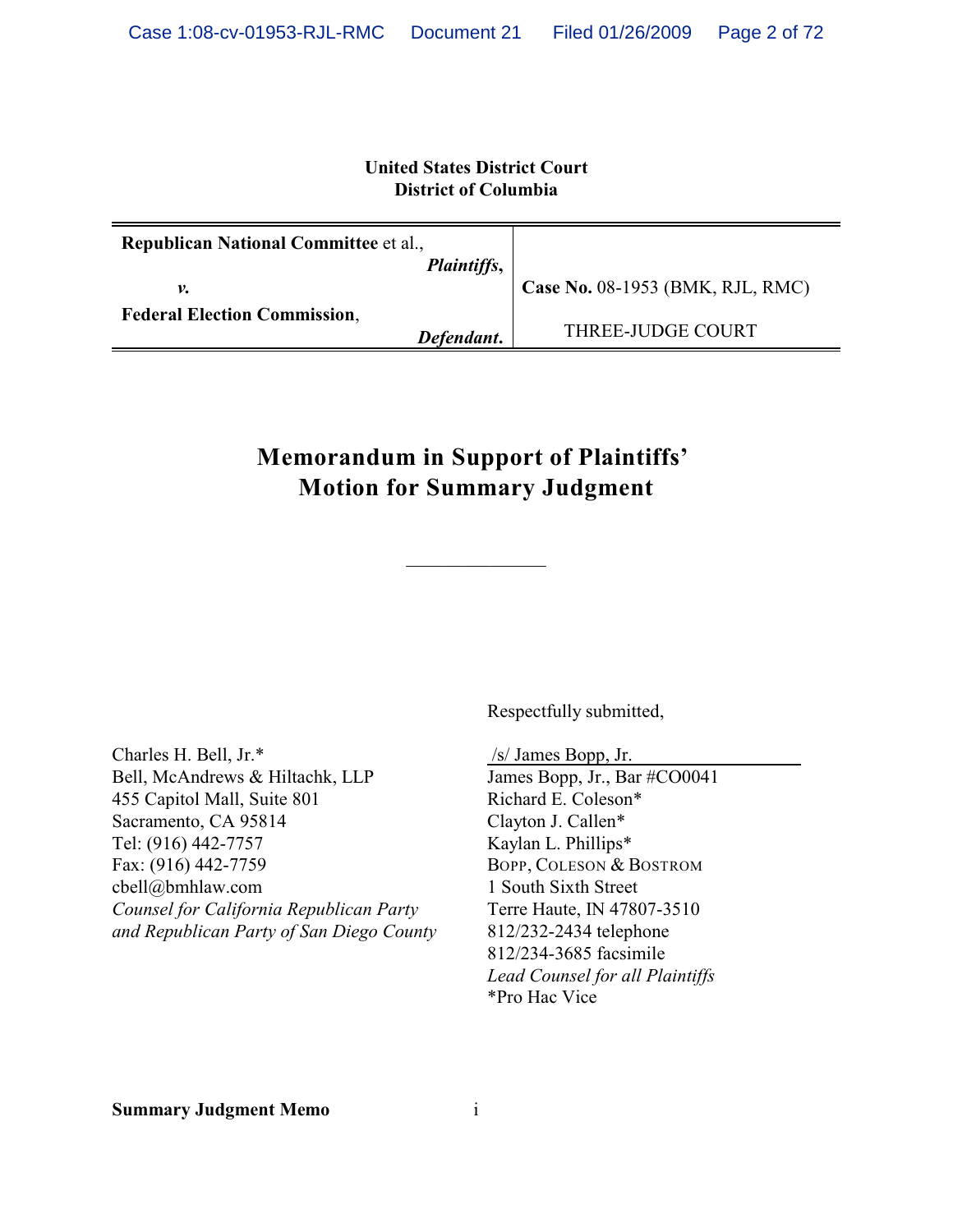# **Table of Contents**

| I.  |           | Campaign Finance Restrictions Must Be "Unambiguously Campaign Related" and       |  |
|-----|-----------|----------------------------------------------------------------------------------|--|
|     | A.        |                                                                                  |  |
|     | <b>B.</b> |                                                                                  |  |
|     | $C$ .     |                                                                                  |  |
| Π.  |           | The McConnell Facial Challenge Did Not Decide These As-Applied Issues 18         |  |
|     | A.        |                                                                                  |  |
|     | <b>B.</b> | Corruption Interest Relevant in McConnell Not Present Here20                     |  |
| Ш.  |           | Political Parties Serve A Unique and Important Role in Political Participation26 |  |
| IV. |           |                                                                                  |  |
|     |           |                                                                                  |  |
|     |           |                                                                                  |  |
|     |           |                                                                                  |  |
|     |           |                                                                                  |  |
|     |           |                                                                                  |  |
|     |           |                                                                                  |  |
|     |           |                                                                                  |  |
|     |           |                                                                                  |  |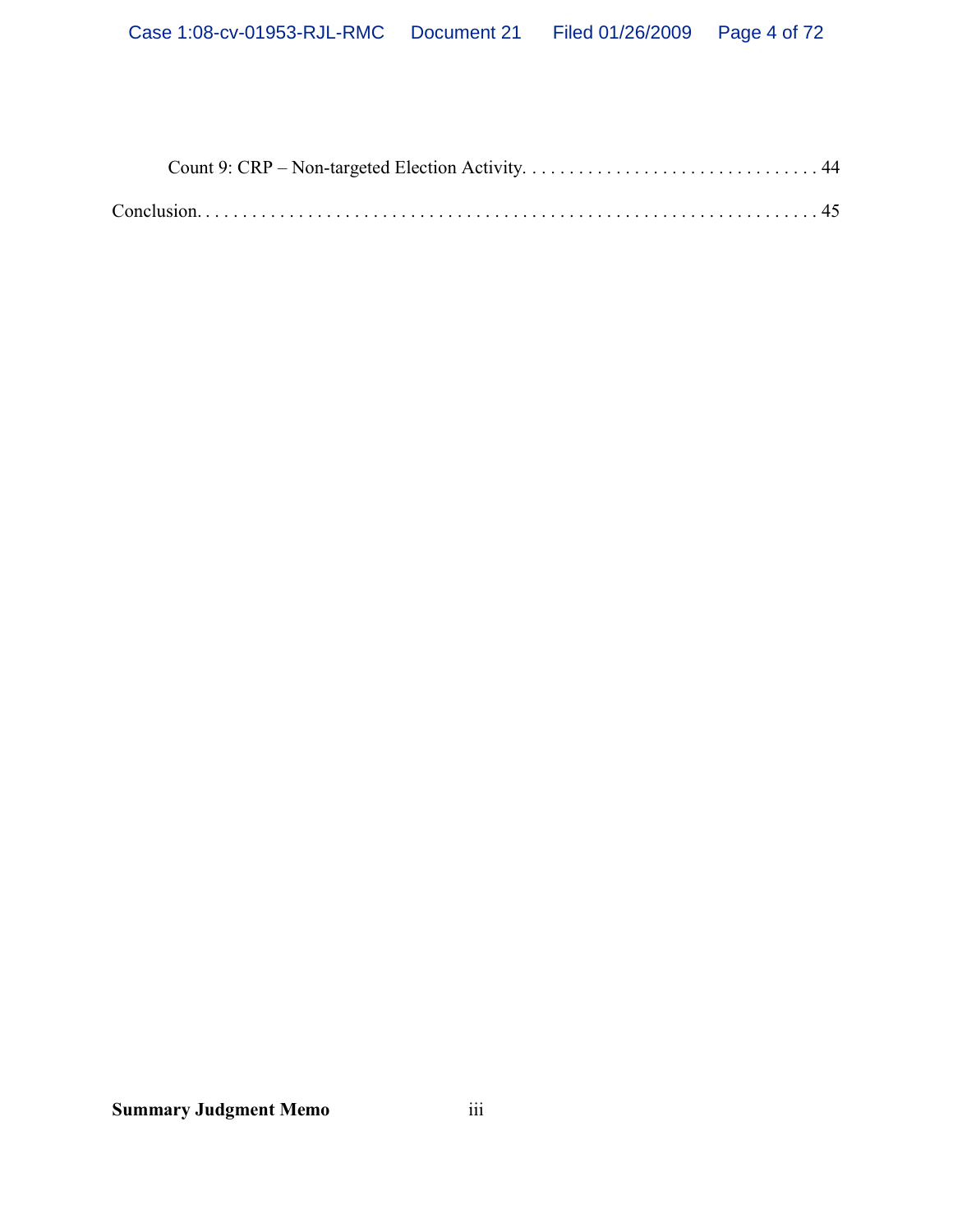# **Table of Authorities**

# **Cases**

| American Civil Liberties Union of Nevada v. Heller, 378 F.3d 979 (9th Cir. 2004) 11                                                                                                                               |
|-------------------------------------------------------------------------------------------------------------------------------------------------------------------------------------------------------------------|
|                                                                                                                                                                                                                   |
|                                                                                                                                                                                                                   |
|                                                                                                                                                                                                                   |
| Broward Coal. of Condos., Homeowners Ass'ns and Cmty. Orgs. v. Browning,<br>No. 08-445, 2008 WL 4791004 (N.D. Fla. Oct. 29, 2008),<br>clarified on other grounds, 2008 WL 4878917 (N.D. Fla. Nov. 2, 2008) 15, 42 |
|                                                                                                                                                                                                                   |
| Cal. Motor Transp. Co. v. Trucking Unlimited, 404 U.S. 508 (1972)34                                                                                                                                               |
|                                                                                                                                                                                                                   |
|                                                                                                                                                                                                                   |
| Center for Individual Freedom v. Carmouche, 449 F.3d 655 (5th Cir. 2006)12                                                                                                                                        |
| Center for Individual Freedom v. Ireland,                                                                                                                                                                         |
|                                                                                                                                                                                                                   |
|                                                                                                                                                                                                                   |
| Eastern R.R. President Conference v. Noerr Motor Freight, Inc., 365 U.S. 127 (1961). 34                                                                                                                           |
|                                                                                                                                                                                                                   |
|                                                                                                                                                                                                                   |
| FEC v. Massachusetts Citizens for Life, Inc., 479 U.S. 238 (1986) ("MCFL").  10                                                                                                                                   |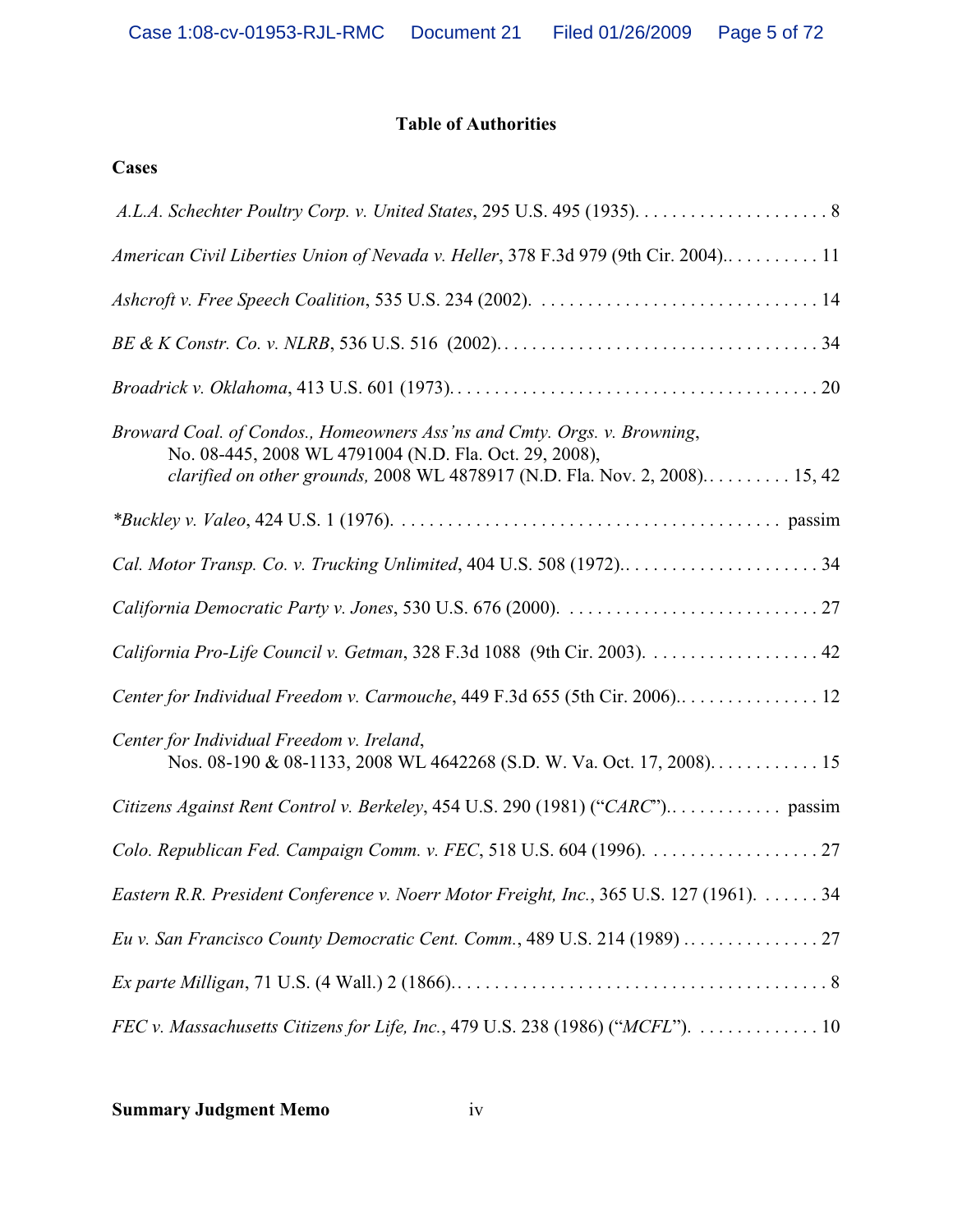| *FEC v. Wisconsin Right to Life, 127 S. Ct. 2652 (2007) ("WRTL II"). passim     |
|---------------------------------------------------------------------------------|
|                                                                                 |
|                                                                                 |
|                                                                                 |
|                                                                                 |
|                                                                                 |
|                                                                                 |
|                                                                                 |
|                                                                                 |
|                                                                                 |
|                                                                                 |
| Nat'l Right to Work Legal Def. and Educ. Found., Inc. v. Herbert,               |
|                                                                                 |
| North Carolina Right to Life v. Leake, 525 F.3d 274 (4th Cir. 2008). 12, 14, 28 |
|                                                                                 |
|                                                                                 |
|                                                                                 |
| United Mine Workers v. Illinois Bar Ass'n, 389 U.S. 217 (1967)34                |
| Wisconsin Right to Life, Inc v. FEC, 546 U.S. 410 (2006) ("WRTL I").  18, 19    |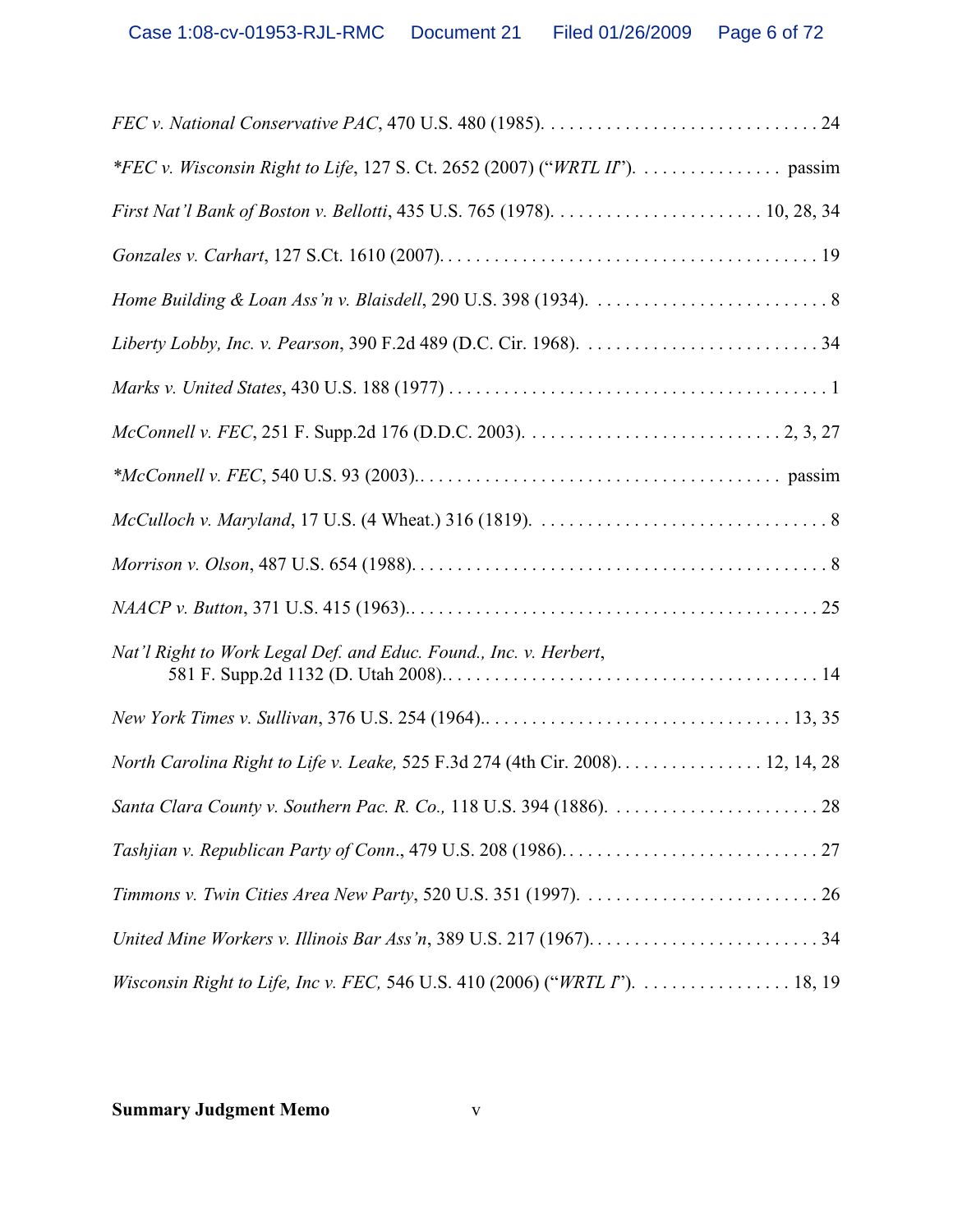# **Statutes, Regulations and Constitutional Provisions**

# **Other Authorities**

| GALLUP: Trust in Federal Government, On Nearly All Issues, Hits New Low-Even less than<br><i>Watergate Era</i> , Editor & Publisher, Sept. 27, 2007, available at http://www.editorandpublisher. |
|--------------------------------------------------------------------------------------------------------------------------------------------------------------------------------------------------|
| Lillian R. BeVier, <i>First Amendment Redux:</i> Buckley v. Valeo to FEC v. Wisconsin Right to Life,                                                                                             |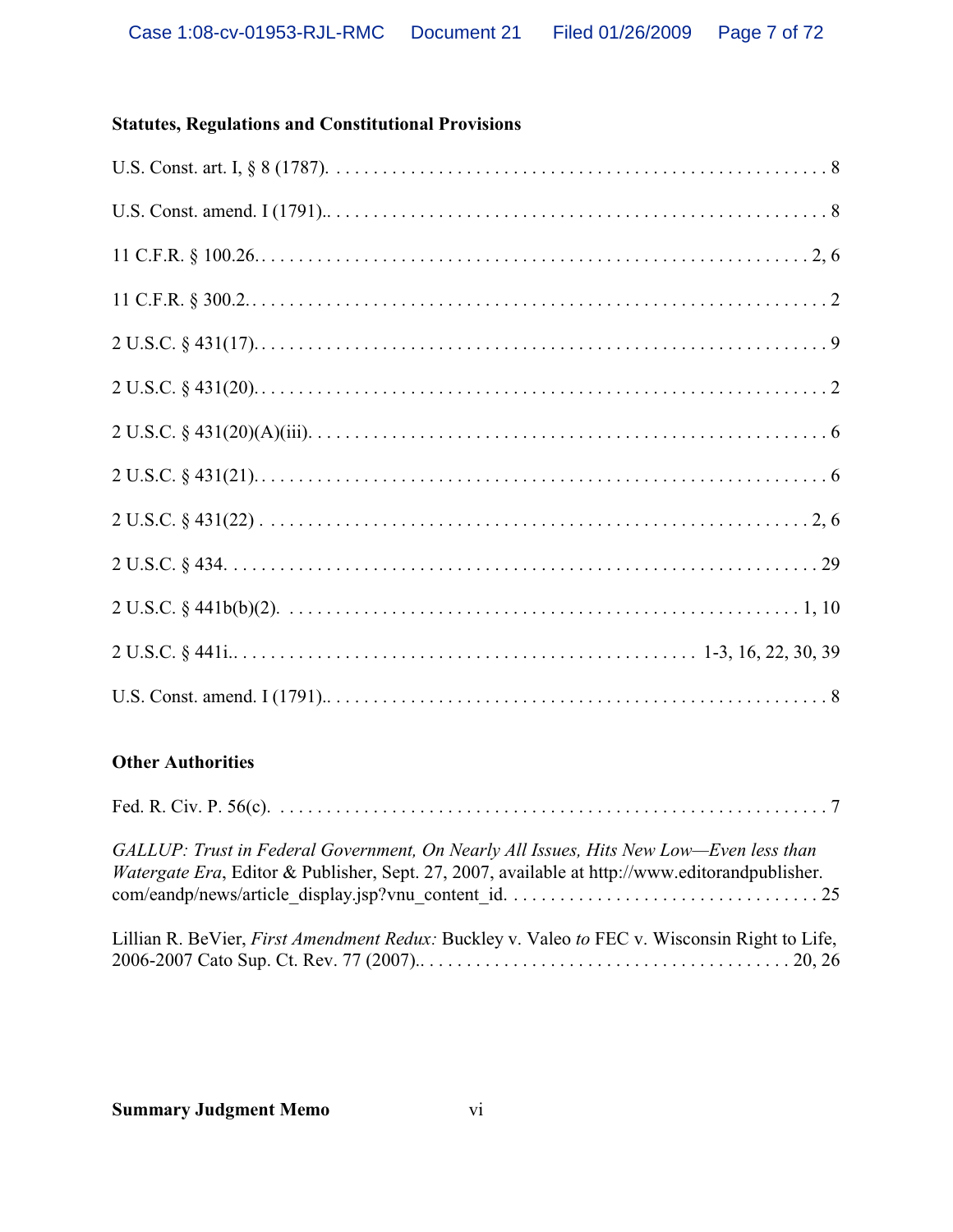# **Introduction**

Just as *FEC v. Wisconsin Right to Life*, 127 S. Ct. 2652 (2007) ("*WRTL II*"), was an asapplied challenge to a prohibition in the Bipartisan Campaign Reform Act of 2002 ("BCRA"), Pub. L. No. 107-155, 116 Stat. 81, 91-92 (codified at 2 U.S.C. § 441b(b)(2)), that *McConnell v. FEC*, 540 U.S. 93 (2003), had facially upheld, this is also an as-applied challenge to another BCRA prohibition that *McConnell* facially upheld. In both instances, the prohibitions are unconstitutional as applied to specific fact patterns.

*McConnell* facially upheld the prohibition on corporate electioneering communications, *id*. at 203-09, but *WRTL II* subsequently held that it could only be applied to those electioneering communications that are "susceptible of no reasonable interpretation other than as an appeal to vote for or against a specific candidate," WRTL II, 127 S. Ct. at 2667.<sup>1</sup> As explained in Part I-B below, this appeal-to-vote test was the latest application of a constitutional first principle recognized in *Buckley v. Valeo*, 424 U.S. 1 (1976), namely, that to avoid unconstitutional overbreadth all campaign laws may regulate only activity "unambiguously related to the campaign of a particular federal candidate." *Id.* at 80. In short, they must be "unambiguously campaign related." *Id.* at 81.

*McConnell* also facially upheld the Federal Funds Restriction (BCRA § 101, codified at 2 U.S.C. § 441i), *McConnell*, 540 U.S. at 133-89, which bans *national* committees of a political

<sup>&</sup>lt;sup>1</sup>The cited opinion is by Chief Justice Roberts, joined by Justice Alito. As the controlling *WRTL II* opinion, it states the holding of the Court. *See Marks v. United States*, 430 U.S. 188, 193 (1977) ("When a fragmented Court decides a case and no single rationale explaining the result enjoys the assent of five Justices, 'the holding of the Court may be viewed as that position taken by those Members who concurred in the judgments on the narrowest grounds . . . .'" (citation omitted)).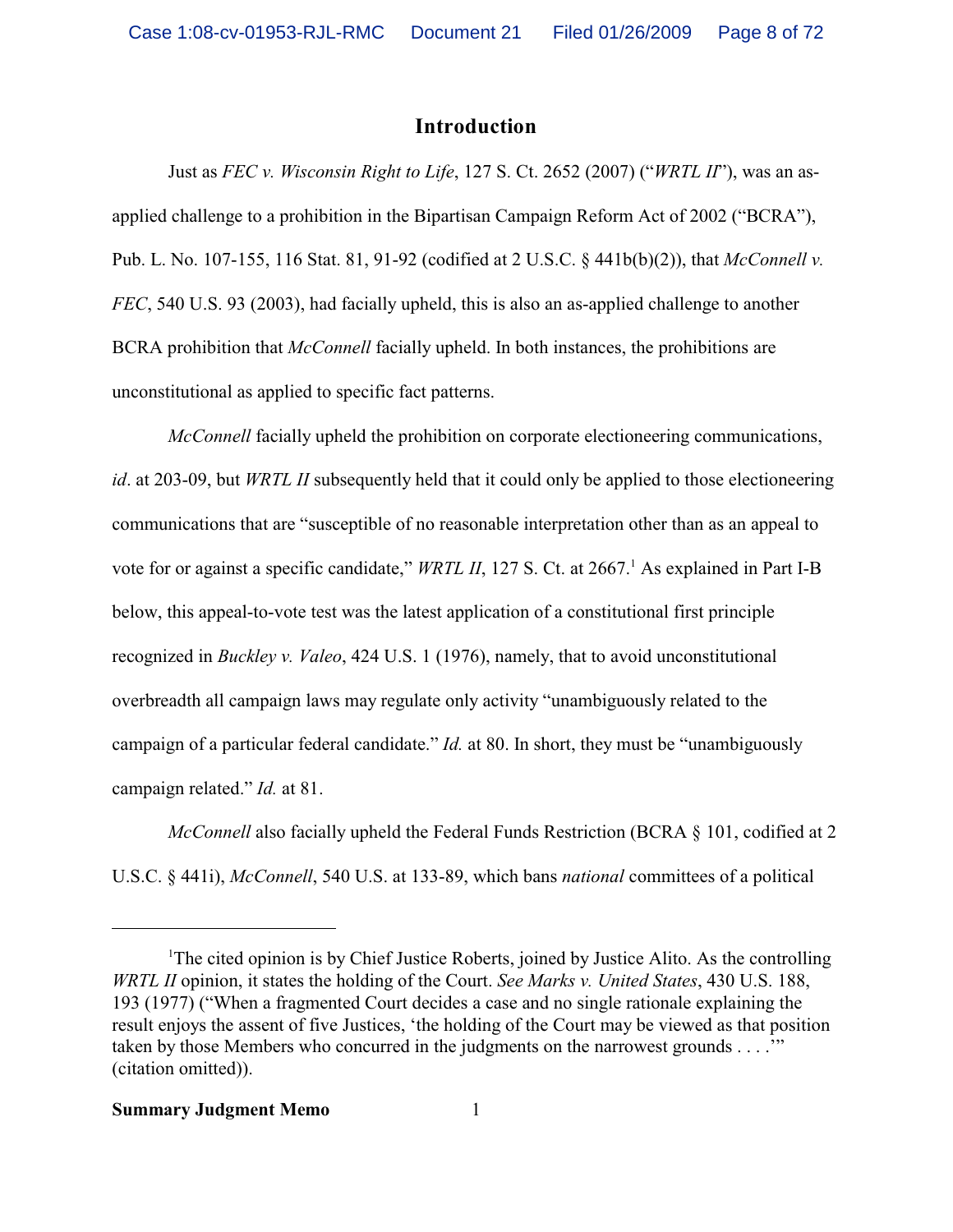party and its officials from soliciting or using *any* non-federal funds,<sup>2</sup> regardless of their purpose. They may solicit and use only federal funds. 2 U.S.C. § 441 $i$ (a).

The Federal Funds Restriction also bans *state* committees of a political party from using non-federal funds for "federal election activity." *Id.* § 441i(b). "Federal election activity" includes: (1) voter registration activity in the 120 days before a federal election; (2) "voter identification, get-out-the-vote activity or generic campaign activity" in connection with elections for federal office; and (3) public communications<sup>3</sup> that clearly identify and "promote," "attack," "support," or "oppose" ("PASO") a federal candidate. *Id.* § 431(20).

This Federal Funds Restriction is unconstitutional as applied to Plaintiffs' planned activities, because these activities are not unambiguously related to the campaign of any federal candidate, and so are beyond Congress's authority to regulate and are protected by the First Amendment.

# **Facts**

The facts are from *Plaintiffs' Statement of Undisputed Material Facts* ("SUF") and the *McConnell* district court's findings of fact regarding Plaintiffs. *McConnell v. FEC*, 251 F. Supp.2d 176 (D.D.C. 2003). Plaintiff Republican National Committee ("RNC") is responsible

<sup>&</sup>lt;sup>2</sup> "Federal funds" are those complying with federal limits, bans, and reporting requirements. 11 C.F.R. § 300.2(g). "Non-federal funds" are those that do not comply with federal limits and bans. *Id.* § 300.2(k). Depending on how a state's law compares with federal law, money raised under state law may or may not be "non-federal." As used in this brief, however, the term "state funds" – which, unlike "federal funds" and "non-federal funds," is not a term of art – means *non-federal* funds *that comply with the law of the state in question.*

<sup>3</sup>*Defined in* 2 U.S.C. § 431(22) *and* 11 C.F.R. § 100.26.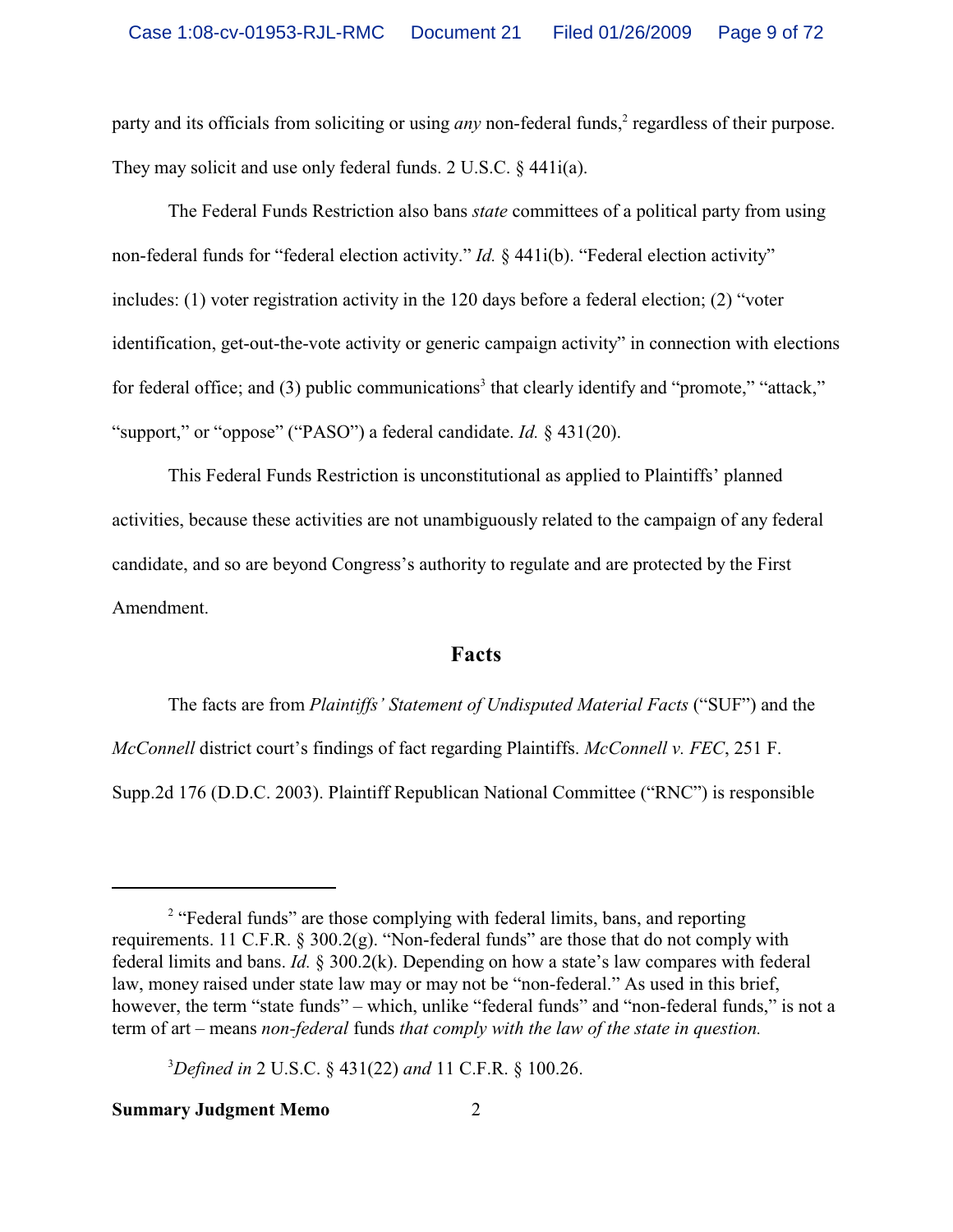for "the general management of the Republican Party, subject to direction from the national convention." SUF  $\P$  1. It is a "national committee of a political party" under 2 U.S.C. § 441 $i$ (a):

As a national political party committee, the RNC has historically participated and participates today in electoral and political activities at the federal, state and local levels. The RNC seeks to advance its core principles by advocating Republican positions, electing Republican candidates and encouraging governance in accord with Republican views at the federal, state and local levels.

*McConnell*, 251 F. Supp.2d at 335 (citations omitted) (Judge Henderson's findings). The RNC "has historically participated and participates today in electoral and political activities at the federal, state and local levels." *Id.* These activities in state and local elections "are substantial both in their importance to the RNC's mission and in their resource commitment." *Id.* "Even for elections in which there is no federal candidate on the ballot, the RNC trains state and local candidates, donates to state and local candidate campaign committees, funds communications calling for the election or defeat of state and local candidates and engages in get-out-the-vote activities." *Id.* at 336.

Plaintiff California Republican Party is the state Republican party in California. It is "a State . . . committee of a political party" under 2 U.S.C. § 441i(b)(1). SUF ¶ 2. Plaintiff Republican Party of San Diego County is a "local committee of a political party" under 2 U.S.C. § 441i(b)(1). SUF ¶ 3. Plaintiff Robert M. "Mike" Duncan is the national committeeman of the Kentucky Republican party and the RNC chairman. As such, he is the RNC's chief executive officer. SUF ¶ 4. Defendant Federal Election Commission ("FEC") enforces the Federal Election Campaign Act, 2 U.S.C. § 431 *et seq.* ("FECA"). *Id.* § 437c(b)(1). SUF ¶ 5.

The RNC intends to (a) create a **New Jersey Account** and a **Virginia Account** for state funds, (b) solicit funds into these accounts under state law, and (c) use those state funds for state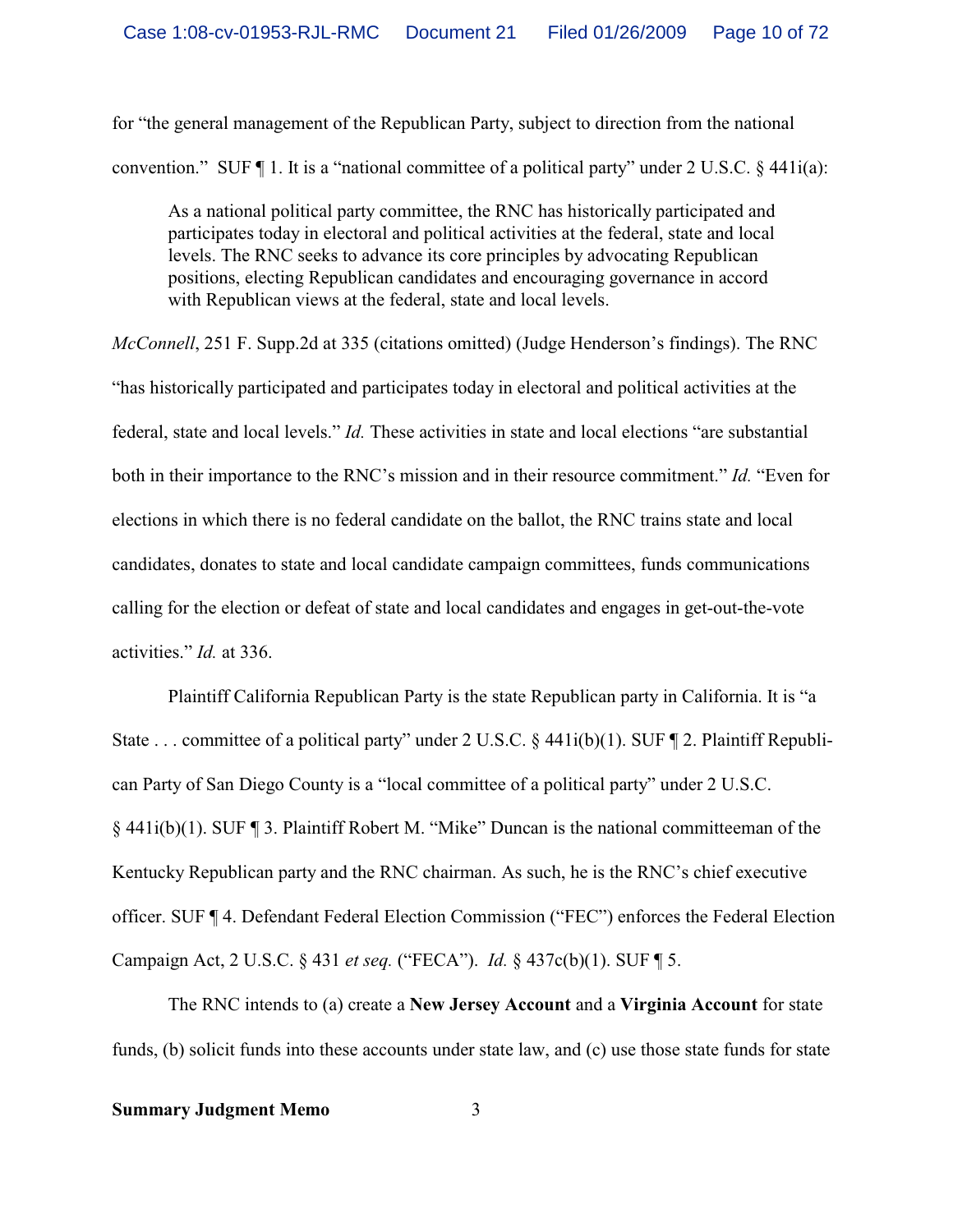election activities for the November 2009 election. There will be no federal candidates on the 2009 New Jersey or Virginia ballot. These state election activities include get-out-the-vote ("GOTV") mail, voter-registration drives, direct contributions to state candidates, and media advertising supporting or opposing state candidates. SUF ¶¶ 8-12.

The RNC intends to (a) create a **Redistricting Account** for non-federal funds and state funds, (b) solicit funds into the account under applicable state laws, and (c) use those state funds to support the redistricting efforts of the Republican parties in various states after the 2010 census. From this account, the RNC intends to provide logistical support to the parties and individuals involved in redistricting. Examples of such support include computer hardware and software, data processing, map drawing, support or opposition to related state initiatives, and litigation. SUF ¶¶ 13-14.

The RNC intends to (a) create a **Grassroots Lobbying Account** for non-federal funds, (b) solicit non-federal funds into the account, and (c) use those funds to support grassroots lobbying efforts for federal legislation and issues important to the Republican party's platform. The RNC would use this account for public communications encouraging grassroots activity, educational initiatives concerning legislation and issues, and staff assistance for state parties to mobilize grassroots support. The RNC has developed scripts for two grassroots lobbying radio advertisements that it wishes to broadcast with funds from this Account. SUF ¶¶ 15-16.

The RNC intends to (a) create several **State Elections Accounts** for state funds, (b) solicit state funds into the account, and (c) use those funds exclusively for state election activities in various states. The RNC would solicit and spend the funds according to state law. These stateelection activities include GOTV mail, voter registration drives, direct contributions to state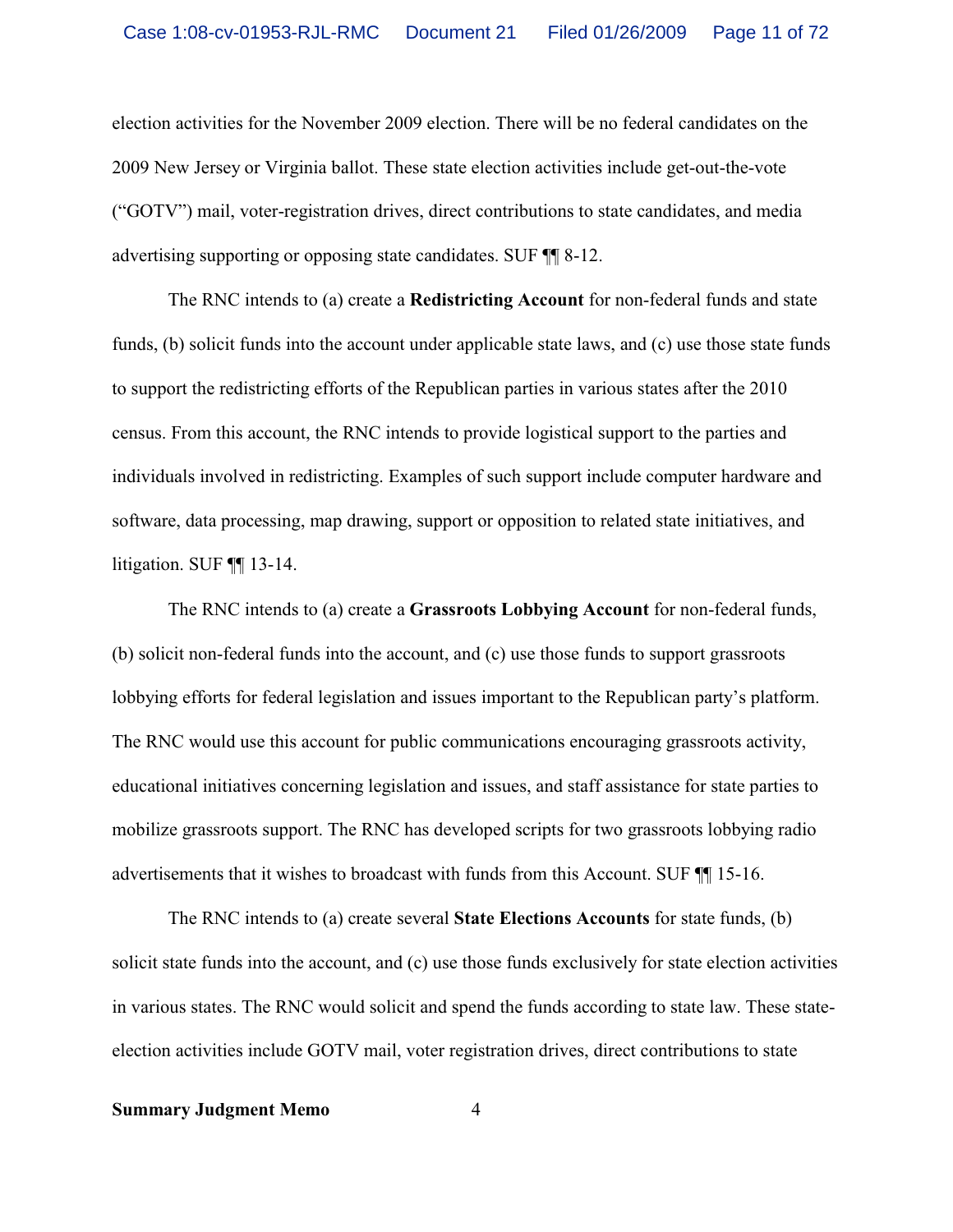candidates, and media advertising supporting or opposing state candidates. The RNC intends to pay for state election activities from this account in elections where only state candidates are on the ballot and in elections where both federal and state candidates are on the ballot. None of these state activities would identify, reference, or otherwise depict any federal candidate. SUF  $\P$  18-19.

The RNC intends to solicit non-federal funds into a **Litigation Account** solely for paying the fees and expenses of this case and costs associated with other litigation not involving federal elections. SUF ¶ 20. The RNC also intends to solicit non-federal funds into a **Building Account** to be used for maintenance and upkeep expenses associated with RNC's headquarters. SUF ¶ 21.

Chairman Duncan, in his official capacity as RNC chairman, intends to **(1)** solicit contributions of state funds and non-federal funds to RNC's New Jersey Account, Virginia Account, Redistricting Account, Grassroots Lobbying Account, State Elections Accounts, Building Account, and Litigation Account; **(2)** solicit contributions of state funds to the California Republican Party; and **(3)** solicit contributions of state funds to the campaigns of Republican candidates for state office on the November 2009 ballots in New Jersey and Virginia. Chairman Duncan intends to make these solicitations by (1) attending and being a featured guest at events/fundraisers; (2) signing letters and emails soliciting such contributions from RNC contributors and other potential contributors; and (3) making telephone calls to solicit contributions from RNC contributors and other potential contributors. SUF ¶¶ 27-29.

The RNC will not aid contributors to any of the Accounts in obtaining preferential access to federal candidates or officeholders. For example, the RNC will not, in any manner different than or beyond that currently afforded to contributors of federal funds, (1) encourage officehold-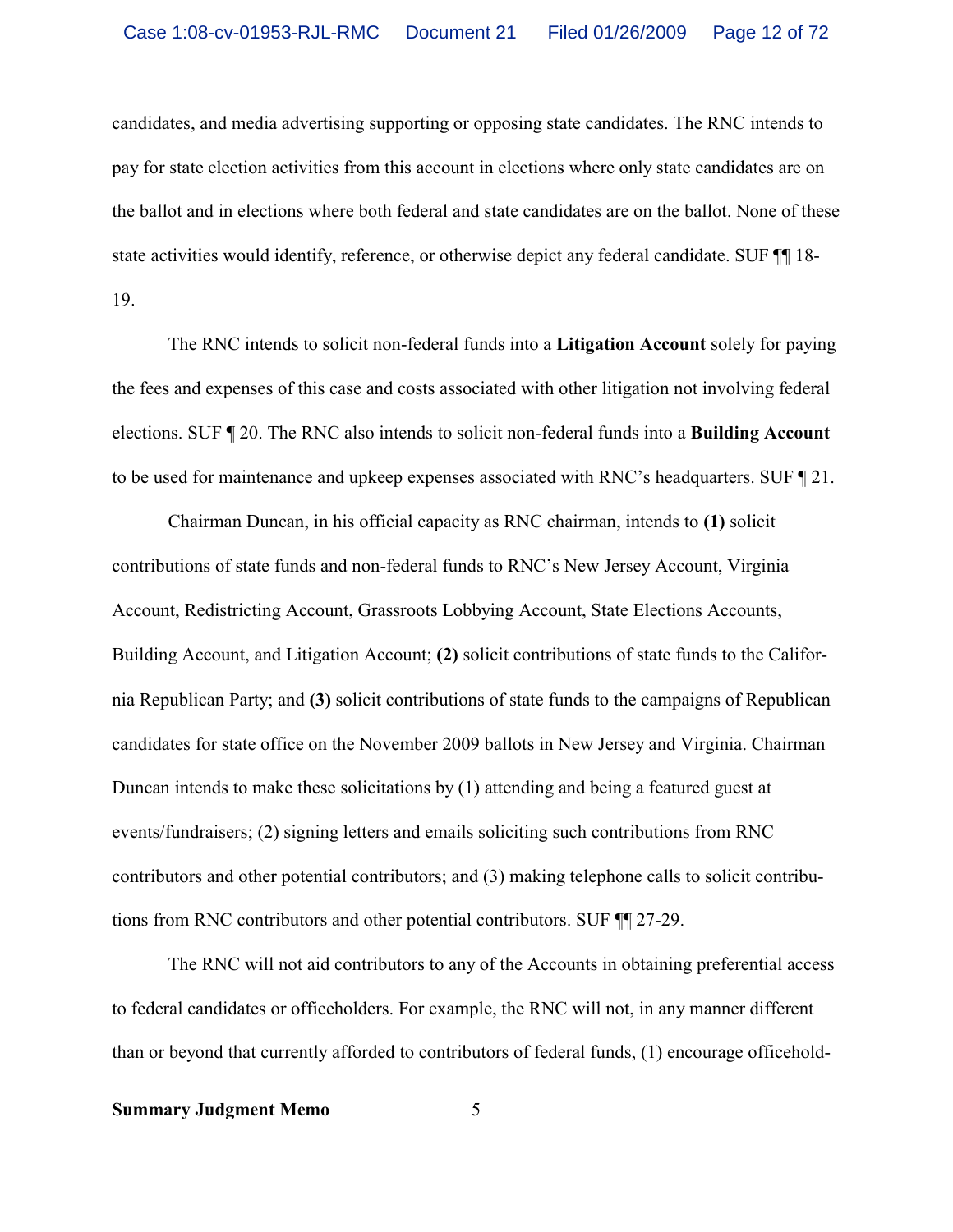ers or candidates to meet with or have other contact with contributors to these accounts, (2) arrange for contributors to participate in conference calls with federal candidates or officeholders, or (3) offer access to federal officeholders or candidates in exchange for contributions. Furthermore, the RNC will not use any federal candidates or officeholders to solicit funds for any of the Accounts. SUF ¶¶ 24-30.

The California Republican Party and the Republican Party of San Diego County (collectively "CRP") intend to use state funds for public communications to support or oppose California ballot initiatives. *See* 2 U.S.C. § 431(22) (defining "public communication"); 11 C.F.R. § 100.26 (same). SUF ¶ 63. The CRP frequently engages in ballot-measure activity, endorsing and opposing such measures. SUF ¶¶ 46, 48, 59. These ballot measure activities are enhanced by associating Democratic federal candidates and officeholders with ballot measures that the CRP opposes, and by associating Republican candidates and officeholders with ballot measures that the CRP supports. SUF ¶¶ 47-61. In addition, referring to federal candidates on direct-mail fundraising appeals enhances their effectiveness. The CRP has developed a fundraising letter (the "Letter") supporting the qualification of a California state ballot initiative to reform the way redistricting is done. Although FECA defines neither "attack" nor "oppose," *see* 2 U.S.C. § 431(20)(A)(iii), the CRP believes its public communications will "attack" or "oppose" federal candidates, so it must pay for its communications with federal funds. *See id.* § 441i(b)(1). The CRP also intends to use state funds for voter registration, voter identification, GOTV, and "generic campaign activity"<sup>4</sup> in future elections where both state and federal candidates are on

<sup>4</sup>*Defined in* 2 U.S.C. § 431(21).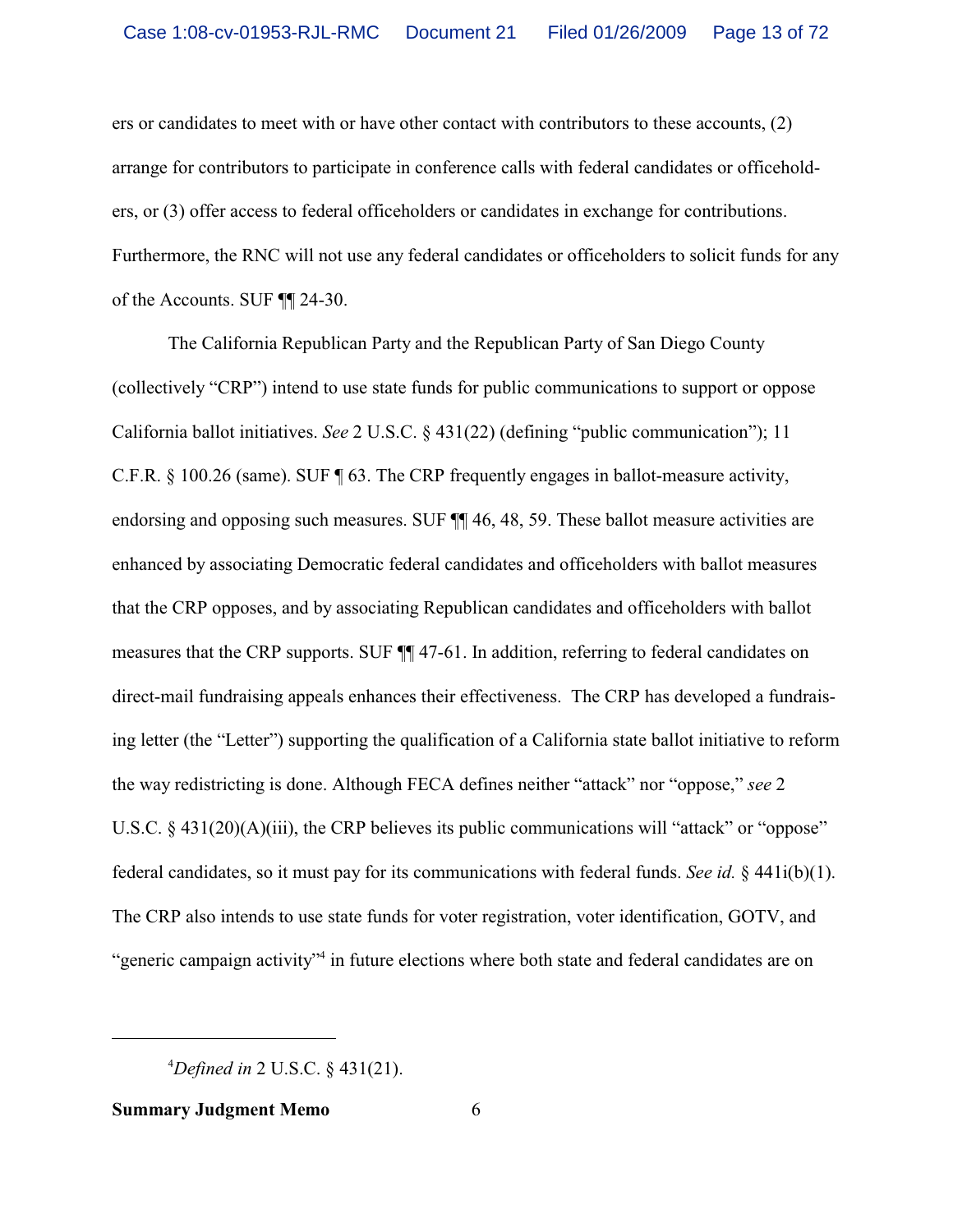the ballot. None of these activities will identify, reference, or otherwise depict any federal candidate. SUF ¶¶ 45,62.

Plaintiffs are ready and able to undertake all of these intended activities, but the Federal Funds Restriction makes them a crime. If Plaintiffs do not obtain judicial relief, they will not proceed with their planned activities. In regard to all of the above activities, Plaintiffs intend to solicit and use state funds and non-federal funds in materially similar situations in the future, if permitted. There is a strong likelihood that similar situations will recur, given that Plaintiffs have engaged in similar activity in the past and that such activity relating to state-candidate elections, ballot initiatives, redistricting, grassroots lobbying, and litigation is common and regularly recurring. SUF ¶¶ 23, 31, 45, 60, 62, 63.

# **Argument**

Summary judgment "should be rendered if the pleadings, the discovery and disclosure materials on file, and any affidavits show that there is no genuine issue as to any material fact and that the movant is entitled to judgment as a matter of law." Fed. R. Civ. P. 56(c). The undisputed fact pattern is simple—the Federal Funds Restriction bans Plaintiffs from undertaking their intended activities. The issues are purely legal, and Plaintiffs are entitled to summary judgment.

# **I. Campaign Finance Restrictions Must Be "Unambiguously Campaign Related" and Properly Tailored to a Sufficient Interest.**

#### **A. First Principles**

Constitutional analysis begins with the Constitution, including the First Amendment. *See WRTL II*, 127 S. Ct. at 2674 ("Yet, as is often the case in this Court's First Amendment opinions, we have gotten this far in the analysis without quoting the Amendment itself: 'Congress shall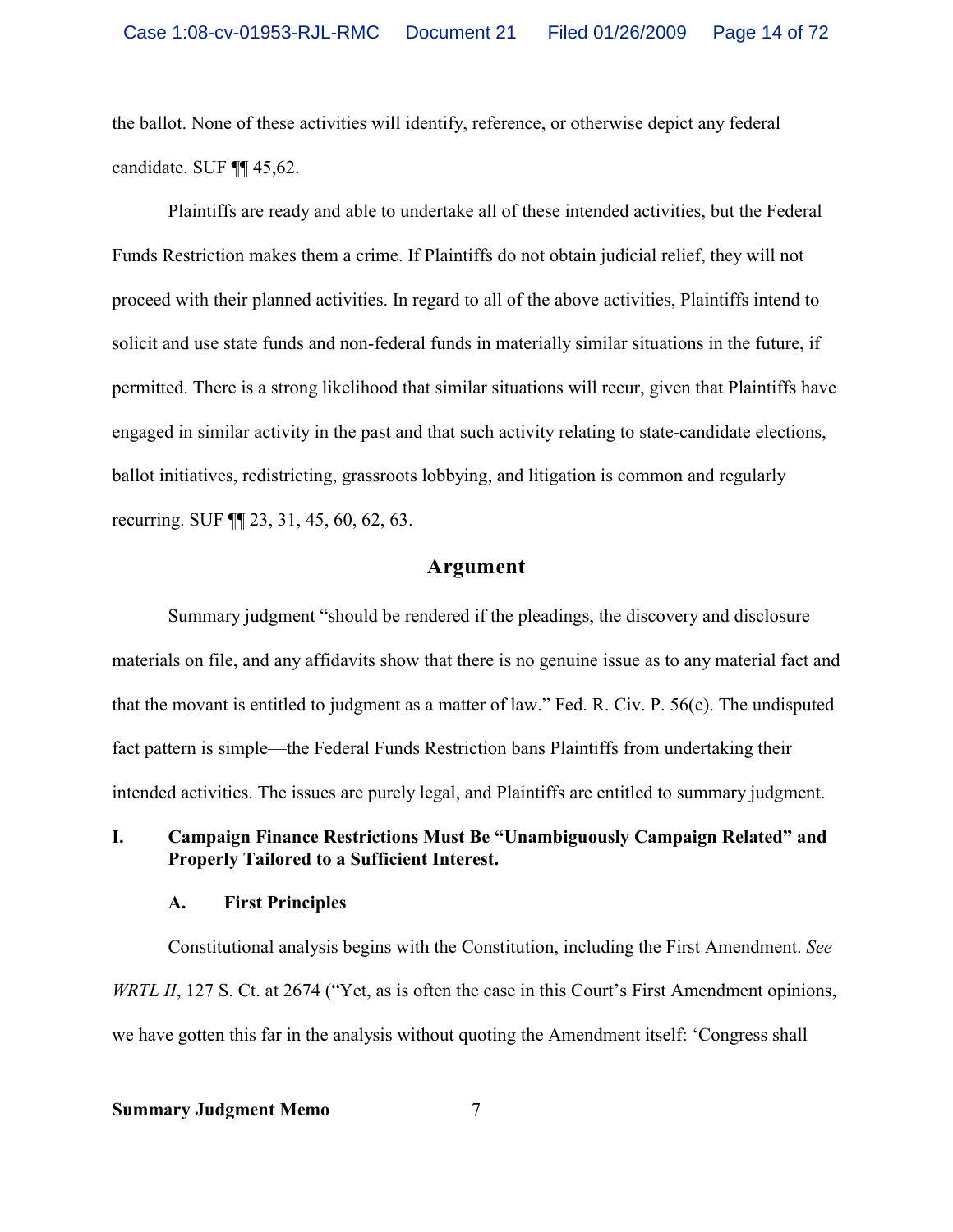make no law ... abridging the freedom of speech.' The Framers' actual words put the[] cases in proper perspective. Our jurisprudence ... has rejected an absolutist interpretation of those words, but ... it is worth recalling the language we are applying."). Even before the First Amendment come the separation of powers, *see, e.g.*, *Morrison v. Olson*, 487 U.S. 654, 697-99 (1988) (Scalia, J., dissenting), and the limited and enumerated powers of the federal government. *See, e.g.*, U.S. CONST. art. I, § 8; *id.* amend. X; *McCulloch v. Maryland*, 17 U.S. (4 Wheat.) 316 (1819). Even before these principles comes "the struggle of the Anglo-American people to (a) establish themselves as sovereign and (b) curb the power of government officials to prevent the people from criticizing official actions." *WRTL II*, No. 06-969 & 06-970, Appellee's Br. at 1 (U.S. March 22, 2007).<sup>55</sup> Centuries of history are replete with ill begotten efforts to suppress political speech. *See id.* at 1-8.

Whatever government does, it may not exceed the powers the people have delegated to it. *See A.L.A. Schechter Poultry Corp. v. United States*, 295 U.S. 495, 528-29 (1935) (citing *Ex parte Milligan*, 71 U.S. (4 Wall.) 2, 120, 121 (1866); *Home Building & Loan Ass'n v. Blaisdell*, 290 U.S. 398, 426 (1934)). These powers are further constrained by other law, including the First Amendment, which mandates that "Congress shall make no law . . . abridging the freedom of speech." U.S. Const. amend. I. This ""guarantee has its fullest and most urgent application precisely to the conduct of campaigns for political office.'" *Buckley*, 424 U.S. at 15 (citation omitted).

<sup>5</sup>*Available at* http://jamesmadisoncenter.org/WI/BriefforAppellee032207.pdf.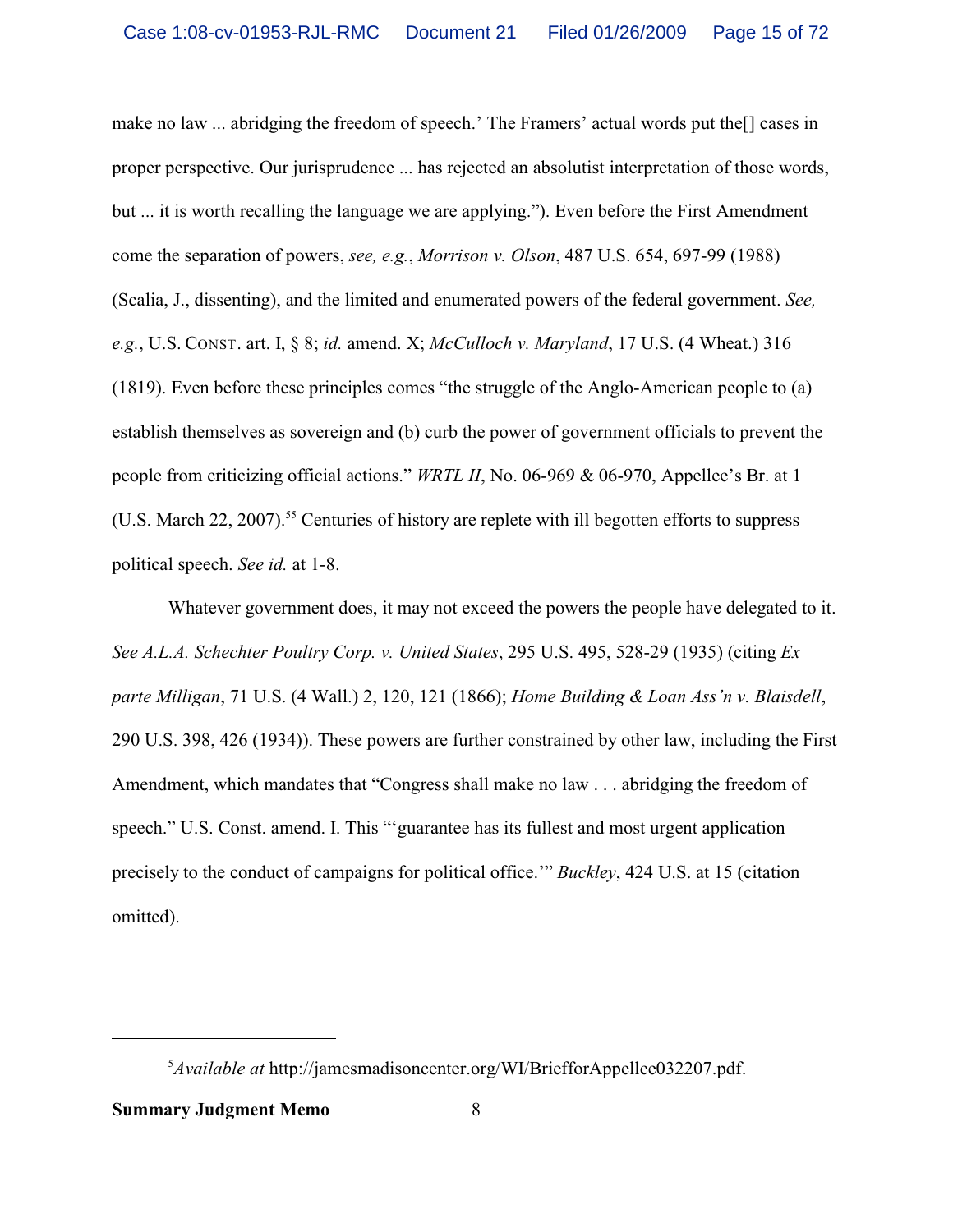# **B. The Unambiguously Campaign Related Principle**

If "Congress shall make no law," how may government regulate election-related First Amendment activities? *Buckley* identified the answer as "[t]he constitutional power of Congress to *regulate federal elections*." *Id.* at 13 (footnote omitted) (emphasis added) (citing U.S. Const. art. I, § 4). *Buckley* noted that "Article I, § 4, of the Constitution grants Congress the power to regulate elections of members of the Senate and House of Representatives." *Id.* at 13 n.16 (also citing decisional authorities extending this power to elections for President and Vice President and to primary elections).

This authority to regulate elections is self-limiting. If the government tries to regulate First Amendment activity not closely and clearly related to election campaigns, it goes beyond its authority to regulate elections. The key to the *Buckley* analysis, as stated in its discussion of a disclosure requirement, is the clearly articulated constitutional question of whether "the *relation* of the information sought to the purpose of the Act [regulating elections] *may be too remote*," and, therefore, "*impermissibly broad*." *Id.* at 80 (emphasis added). The Court requires that government limit its election-related laws to reach only First Amendment activities "*unambiguously related* to the campaign of a particular federal candidate," *id.* at 80 (emphasis added), in short, "unambiguously campaign related," *id.* at 81.

*Buckley* applied this unambiguously-campaign-related requirement to: (1) expenditure limits, *id.* at 42-44; (2) political-committee status and disclosure, *id.* at 79; (3) non-politicalcommittee disclosure of contributions and independent expenditures,<sup>6</sup> id. at 79-81; and (4)

<sup>&</sup>lt;sup>6"</sup>Independent expenditure" is a term of art referring to an express-advocacy communication that is not coordinated with a candidate so as to become a contribution. *See* 2 U.S.C. § 431(17).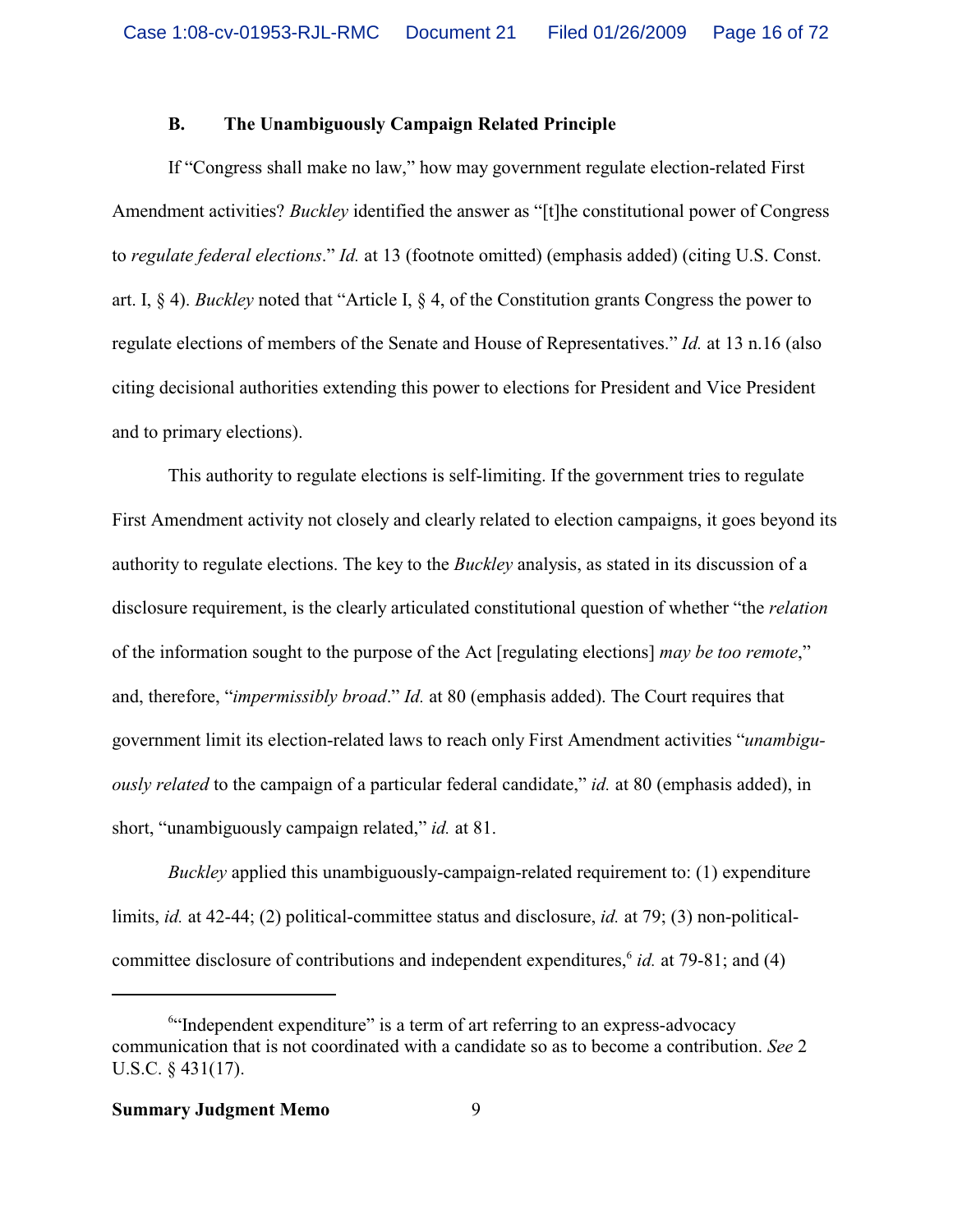contributions, *id.* at 23 n.24, 78 ("So defined, 'contributions' have a sufficiently close relationship to the goals of the Act [regulating elections], for they are connected with a candidate or his campaign.").

To implement this unambiguously-campaign-related requirement for political-committee status, the Court established the major-purpose test for "political committees": "To fulfill the purposes of the Act [regulating elections] they need only encompass organizations that are under the control of a candidate or the major purpose of which is the nomination or election of a candidate." *Id.* at 79. "Expenditures of candidates and of 'political committees' so construed can be assumed to fall within the core area sought to be addressed by Congress. They are, by definition, *campaign related*." *Id.* at 79 (emphasis added). This test assures that expenditures are "unambiguously related to the campaign of a particular federal candidate." *Id.* at 80. To implement the unambiguously-campaign-related requirement as to expenditures, the Court established the express-advocacy test, which asks whether a communication has explicit words expressly advocating the election or defeat of a clearly identified candidate. *Buckley*, 424 U.S. at 44 & n.52, 80.

In *FEC v. Massachusetts Citizens for Life, Inc.*, 479 U.S. 238 (1986) ("*MCFL*"), the Court again recognized the unambiguously-campaign-related requirement in two areas. First, it applied the express-advocacy test to implement the unambiguously-campaign-related requirement as applied to the prohibition on corporate independent expenditures at 2 U.S.C. § 441b. *MCFL*, 479 U.S. at 249. Second, *MCFL* reiterated the major-purpose test, which implements the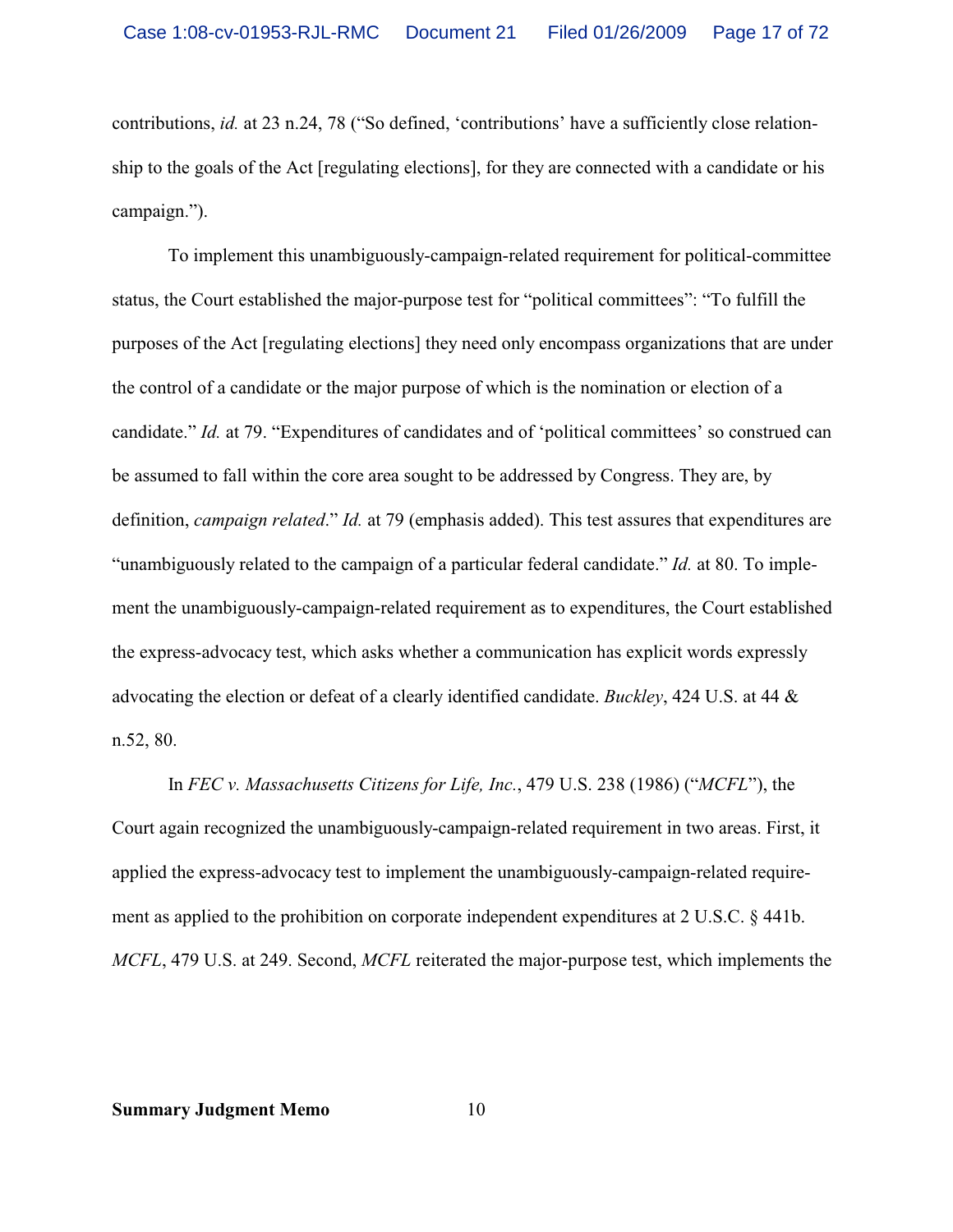unambiguously-campaign-related requirement as to PAC status. *Id.* at 253, 262 (major-purpose test determined by express-advocacy "independent spending").<sup>7</sup>

*McConnell* declared "the express advocacy restriction . . . an endpoint of statutory interpretation, not a first principle of constitutional law." 540 U.S. at 190. But the Court established the express-advocacy test to implement the unambiguously-campaign-related requirement, which *is* a first principle of constitutional law. *McConnell* expressly recognized this by quoting *Buckley*'s explanation that the express-advocacy construction was done "'[t]o insure that the reach' of the disclosure requirement was 'not impermissibly broad.'" *Id.* at 191 (quoting *Buckley*, 424 U.S. at 80). *McConnell* also implicitly endorsed the unambiguously-campaignrelated requirement when it stated: "In narrowly reading the FECA provisions in *Buckley* to avoid problems of vagueness and overbreadth, we nowhere suggested that a statute that was neither vague nor overbroad would be required to toe the same express-advocacy line." *Id.* at 192. Implicitly then, where a restriction on First Amendment liberties *is* vague or *overbroad* (for reaching beyond things unambiguously campaign related) it must toe the express advocacy line,<sup>8</sup>

<sup>7</sup>The unambiguously-campaign-related requirement was also affirmed in *First Nat'l Bank of Boston v. Bellotti*, 435 U.S. 765 (1978), which held that corporations have a First Amendment right to make either contributions or expenditures for or against ballot initiatives, because "[r]eferenda are held on issues, not candidates for public office. The risk of corruption perceived in cases involving candidate elections simply is not present in a popular vote on a public issue." *Id.* at 790 (citations omitted). And the requirement was affirmed again in *Citizens Against Rent Control v. Berkeley*, 454 U.S. 290 (1981) ("*CARC*"), which applied "exacting scrutiny," *id.* at 294 ("Placing limits on contributions which in turn limit expenditures plainly impairs freedom of expression."), to a limit on contributions to a California ballot initiative committee and held it unconstitutional because it d[id] not advance a legitimate governmental interest significant enough to justify its infringement of First Amendment rights." *Id.* at 298.

<sup>&</sup>lt;sup>8</sup>Since *McConnell*, several courts have embraced the express advocacy construction as an indispensable tool in dealing with vague or overbroad provisions. For example, the Ninth Circuit in *American Civil Liberties Union of Nevada v. Heller*, 378 F.3d 979, 985 (9th Cir. 2004),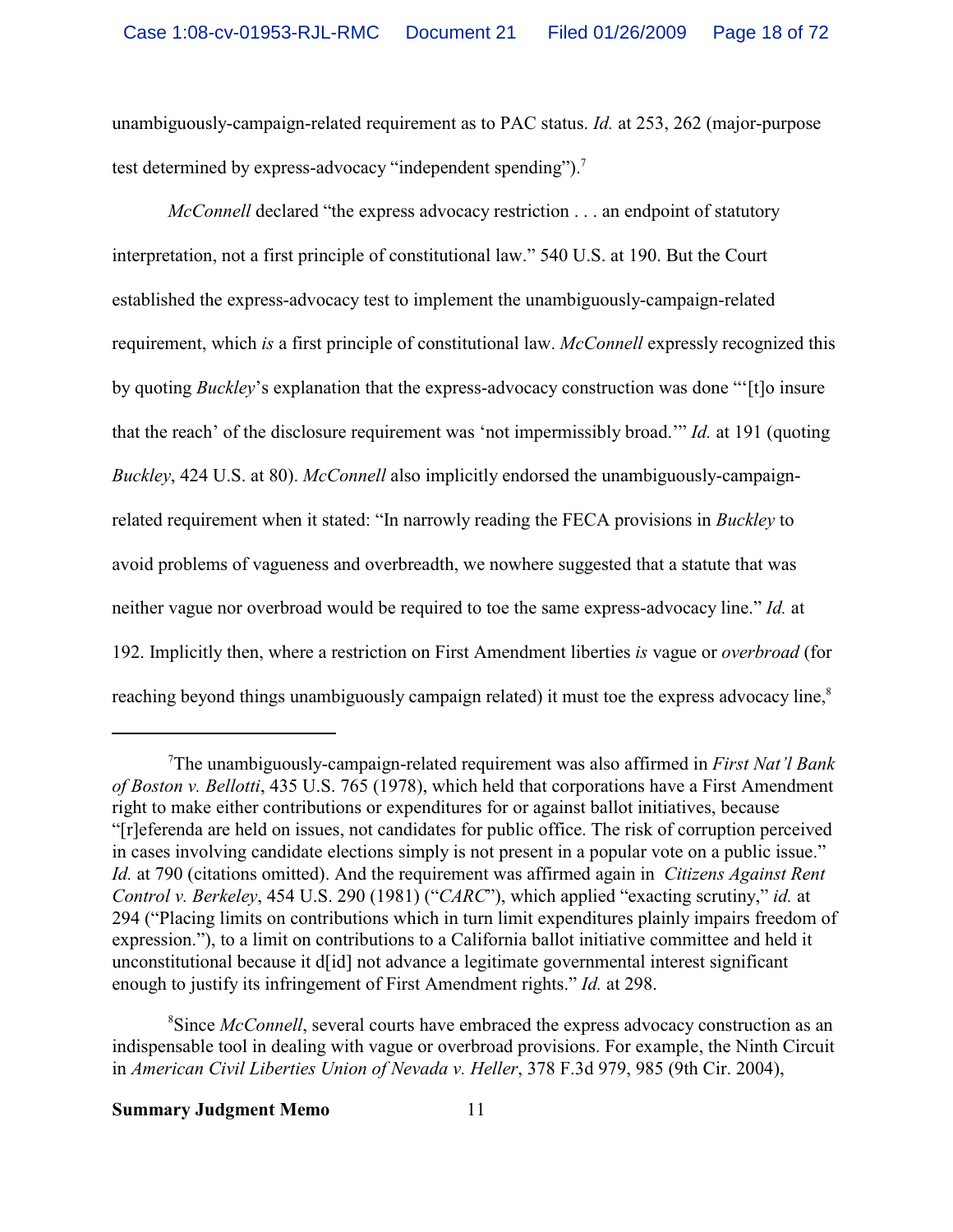or its "functional equivalent." *Id.* at 206. *McConnell*'s facial upholding of the prohibition on electioneering communications only "to the extent that [they] . . . are the functional equivalent of express advocacy," *id.*, was another reaffirmation of the unambiguously-campaign-related requirement.<sup>9</sup>

In *WRTL II*, the Supreme Court applied the unambiguously-campaign-related requirement to eliminate overbreadth in the regulation of "electioneering communications" as defined in FECA. The Court did so by establishing the appeal-to-vote test, under which government may regulate electioneering communications as defined in FECA whose only reasonable interpretation is as an appeal to vote for or against a clearly identified candidate. *WRTL II*, 127 S. Ct. at 2659, 2667, 2669 n.7; *North Carolina Right to Life v. Leake,* 525 F.3d 274, 282 (4th Cir. 2008). *WRTL II* further held that the corporate-form corruption interest does not "extend[] beyond campaign speech." *WRTL II*, 127 S. Ct. at 2672. So *WRTL II*'s appeal-to-vote test is the application of the

Nevertheless, as stated recently by the Sixth Circuit, *McConnell* "left intact the ability of courts to make distinctions between express advocacy and issue advocacy, where such distinctions are necessary to cure vagueness and overbreadth in statutes which regulate more speech than that for which the legislature has established a significant governmental interest." *Anderson v. Spear*, 356 F.3d 651, 664-65 (6th Cir. 2004).

*See also Center for Individual Freedom v. Carmouche*, 449 F.3d 655 (5th Cir. 2006).

<sup>9</sup>McConnell also expressly recognized the existence of "issue advocacy," which it described as "'discussion of political policy generally or advocacy of the passage or defeat of legislation,'" 540 U.S. at 205 (quoting *Buckley,* 424 U.S. at 48), and of "genuine issue ads" that it recognized likely lay beyond Congress' ability to regulate. *Id.* at 206 n.88. Issue advocacy is not unambiguously campaign related, as *WRTL II* recognized. *See infra*.

followed the Sixth Circuit in endorsing the express advocacy test as the appropriate tool where a provision is vague and overbroad: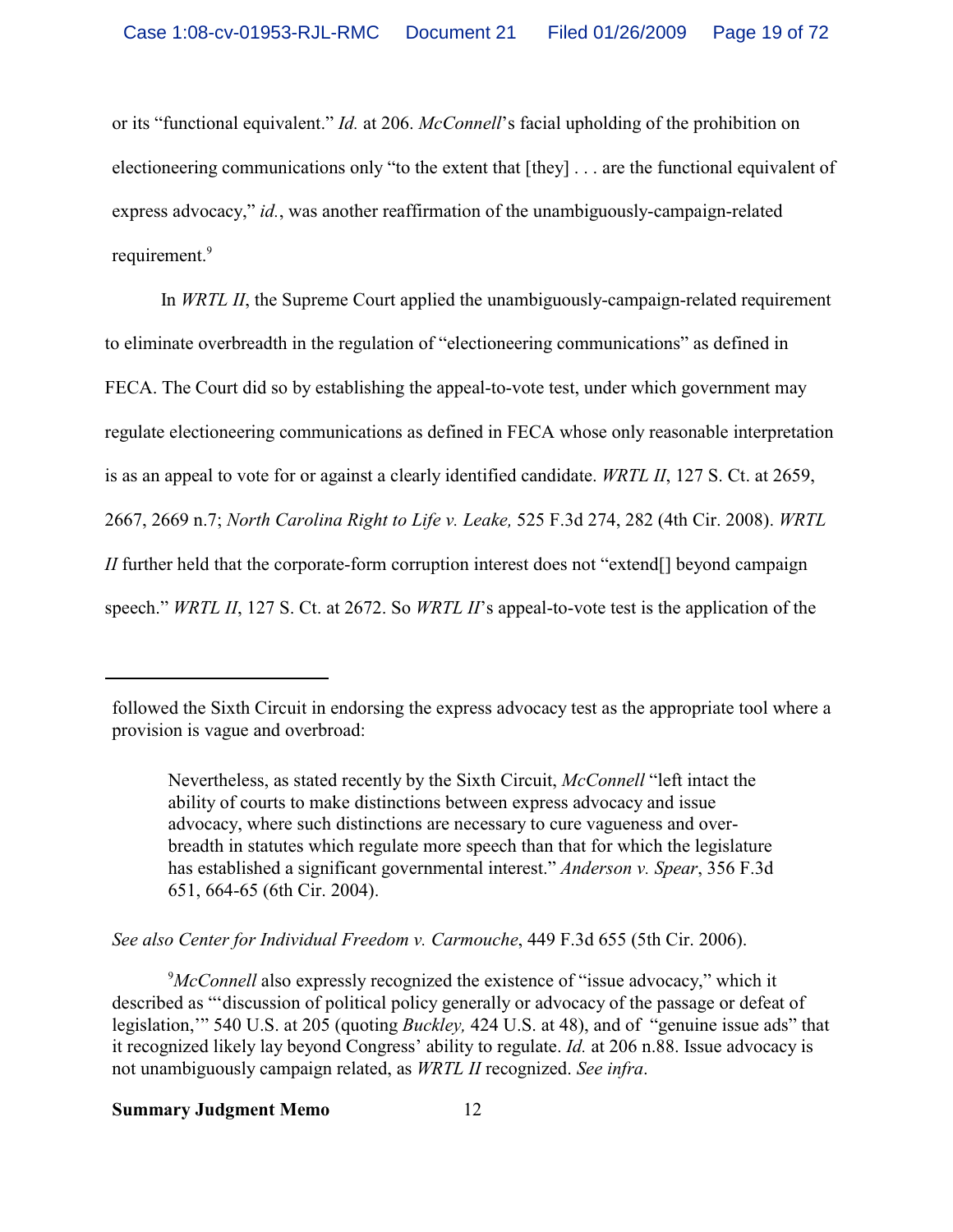unambiguously-campaign-related requirement to electioneering communications, just as the express advocacy test was the Court's application of the unambiguously-campaign-related requirement to independent expenditures.

*WRTL II* also reaffirmed that the purpose of the unambiguously-campaign-related requirement—and its appeal-to-vote test applying it—is twofold. Negatively, it confines government within the pale of its constitutional authority to regulate elections. *See supra* at 8. Positively, it protects what the Court called "'genuine issue ads,'" *id*. at 2659 (quoting *McConnell*, 540 U.S. at 206 & n.88), 2668 (same), 2673 (same), or "issue advocacy," *id.* at 2667.<sup>10</sup> *WRTL II* explained that "[i]ssue advocacy conveys information and educates," *id.* at 2667, and reaffirmed *Buckley*'s statement that, because issue advocacy and candidate advocacy often look alike, bright-line tests are required to protect issue advocacy from being chilled, and any doubt must be resolved in favor of free speech:

[W]e have acknowledged at least since *Buckley* . . . that "the distinction between discussion of issues and candidates and advocacy of election or defeat of candidates may often dissolve in practical application." 424 U.S., at 42. Under the test set forth above, that is not enough to establish that the ads can only reasonably be viewed as advocating or opposing a candidate in a federal election. "Freedom of discussion, if it would fulfill its historic function in this nation, must embrace all issues about which information is needed or appropriate to enable the members of society to cope with the exigencies of their period." *Thornhill v. Alabama,* 310 U.S. 88, 102 (1940). Discussion of issues cannot be suppressed simply because the issues may also be pertinent in an election. Where the First Amendment is implicated, the tie goes to the speaker, not the censor.

127 S.Ct. at 2669.

<sup>&</sup>lt;sup>10</sup> See also WRTL II, 127 S. Ct. at 2672-73 (listing prior concurrences by Justices Brennan and Stevens distinguishing issue advocacy from campaign advocacy).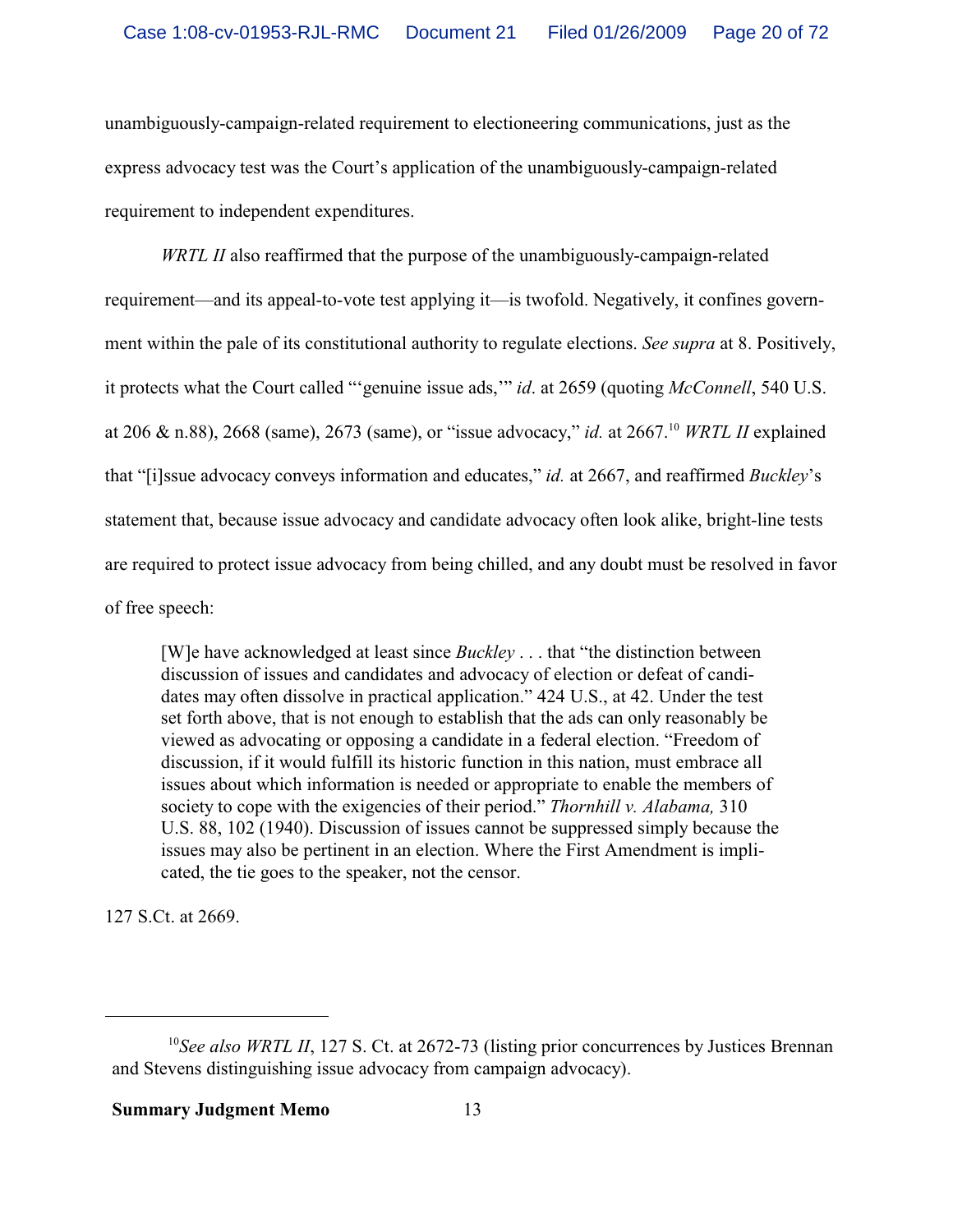Lest there be any doubt about the necessity of speech-protective lines, *WRTL II* reiterated that "the benefit of any doubt [goes] to protecting rather than stifling speech," *id.* at 2667 (citing *New York Times v. Sullivan*, 376 U.S. 254, 269-70 (1964)), "in a debatable case, the tie is resolved in favor of protecting speech," *id.* at 2669 n.7, and "the benefit of the doubt [goes to] speech, not censorship." *Id.* at 2674. In other words, free speech about public issues, especially political ones, is so central and essential to our system of government that it is better to allow some theoreticallyregulable speech to go unrestricted than to chill public debate. This approach is akin to our criminal jurisprudence, which says that it is better to let a guilty person go free than to convict an innocent person, except that chilling free speech affects not only lone speakers, but also their hearers and our very system of government. *WRTL II* reaffirmed what the Court held in *Ashcroft v. Free Speech Coalition*, 535 U.S. 234 (2002): "The Government may not suppress lawful speech as the means to suppress unlawful speech. Protected speech does not become unprotected merely because it resembles the latter. The Constitution requires the reverse." *WRTL II,* 127 S. Ct. at 2670 (quoting *Ashcroft*, 535 U.S. at 255). To do otherwise would "'turn[] the First Amendment upside down.'" *Id.* (citation omitted).

In *Leake*, a federal appellate court applied the unambiguously-campaign-related requirement in a cogent, extended analysis that provides guidance for the present application of it. *Leake* stated:

The *Buckley* Court [] recognized the need to cabin legislative authority over elections in a manner that sufficiently safeguards vital First Amendment freedoms. It did so by demarcating a boundary between regulable election-related activity and constitutionally protected political speech: after *Buckley*, campaign finance laws may constitutionally regulate only those actions that are "unambiguously related to the campaign of a particular ... candidate."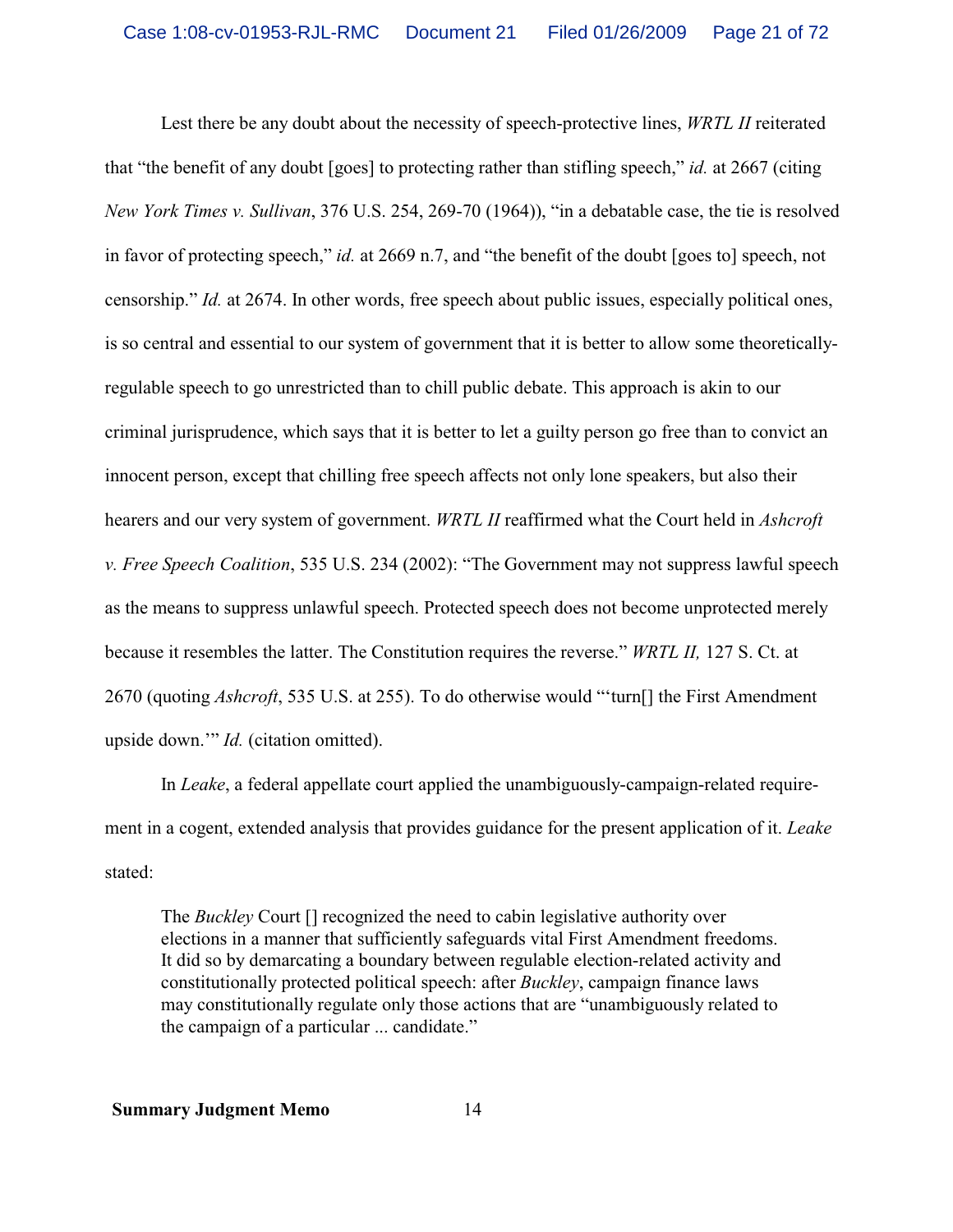525 F.3d at 281 (citations omitted). *Leake* dealt with both the express-advocacy test and the major-purpose test, as governing applications of the unambiguously-campaign-related requirement. Similarly, district courts have applied *Buckley*'s unambiguously-campaign-related requirement. *Nat'l Right to Work Legal Def. and Educ. Found., Inc. v. Herbert*, 581 F. Supp. 2d 1132, 1146 (D. Utah 2008) ("[T]he government possesses a substantial interest in the regulation of political speech only when that political speech is unambiguously campaign related." (citing *Buckley,* 424 U.S. at 79-81)); *Center for Individual Freedom v. Ireland*, Nos. 08-190 & 08-1133, 2008 WL 4642268, at \*5, \*9, \*14, \*17, \*25 (S.D. W. Va. Oct. 17, 2008) (same); *Broward Coal. of Condos., Homeowners Ass'ns and Cmty. Orgs. v. Browning*, No. 08-445, 2008 WL 4791004, at \*7 (N.D. Fla. Oct. 29, 2008) (same), *clarified on other grounds,* 2008 WL 4878917 (N.D. Fla. Nov. 2, 2008).

In sum, the unambiguously-campaign-related requirement is the unifying constitutional principle of the governing precedents here—*Buckley*, *MCFL*, *McConnell*, and *WRTL II*. The Supreme Court has applied it as a threshold requirement—regardless of the level of scrutiny<sup>11</sup>—to assure that restrictions based on government-asserted interests in regulating elections under Article I, § 4 of the Constitution are closely and clearly related to that authority. *See*, *e.g.*, *Buckley*, 424 U.S. at 80-81. The Court has also been applied it to determine whether government has a sufficient interest. *See WRTL II*, 127 S. Ct. at 2667 ("This Court has never recognized a compelling interest in regulating ads, like WRTL's, that are neither express advocacy nor its functional equivalent."), 2672 (corporate-form corruption interest does not "extend[] beyond campaign

<sup>&</sup>lt;sup>11</sup>As noted above, *Buckley* applied the unambiguously-campaign-related requirement to the definitions of contributions, expenditures, and political committees in both restriction and reporting contexts, the regulation of which are subject to differing standards of scrutiny.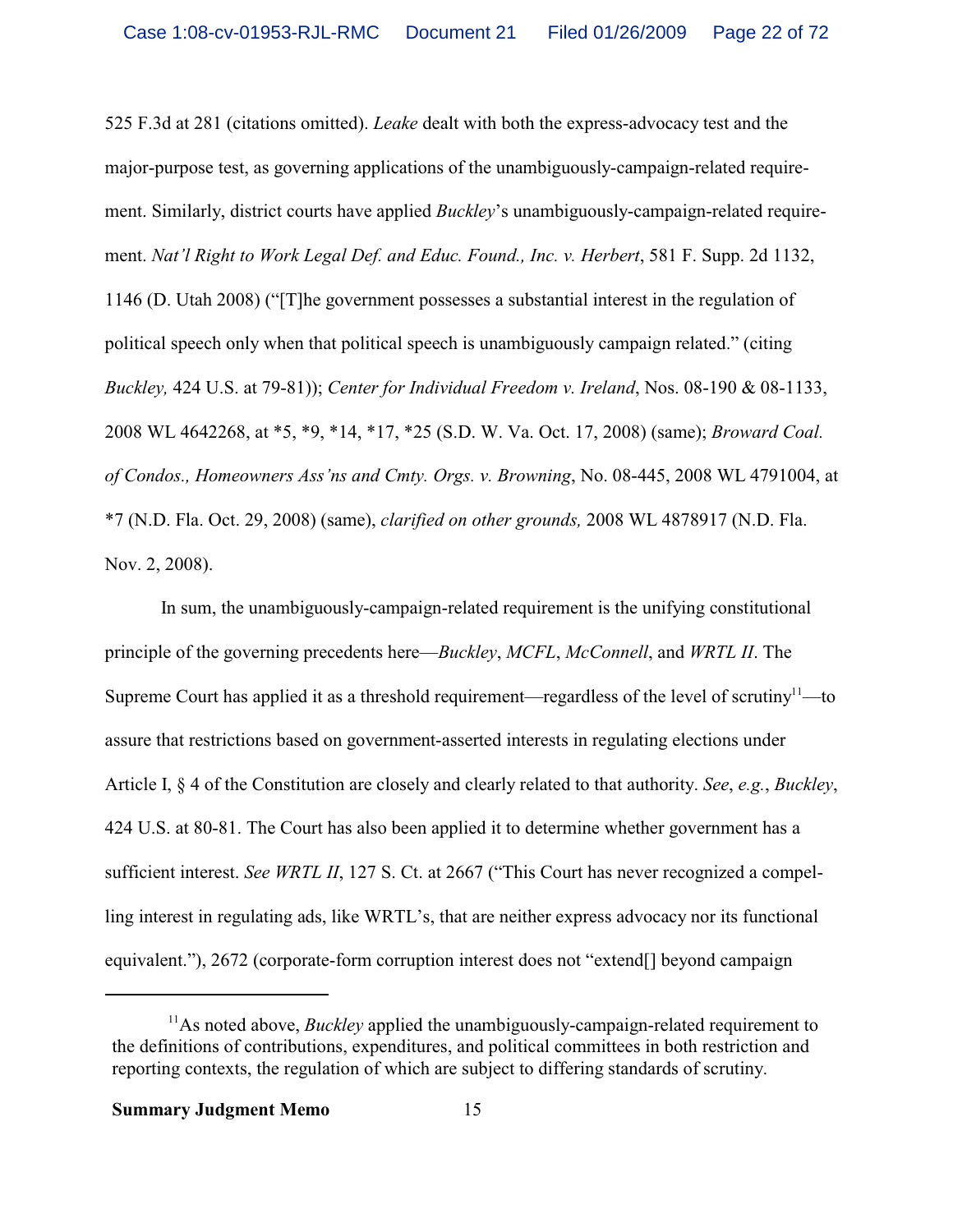speech"); *see also McConnell*, 540 U.S. at 167, 170 (First Amendment activity must "benefit directly federal candidates" for corruption interest to exist under intermediate scrutiny). And any tailoring analysis as to the relation of a restriction to the governmental interest in regulating corruption relating to *elections* must logically establish that the restriction has a close and clear nexus to *elections*. *Cf. Buckley*, 424 U.S. at 80 ("too remote" statement may be viewed as either a threshold test or as a narrow tailoring analysis).<sup>12</sup> In short, whether analyzed as a threshold requirement or in the application of the relevant level of constitutional scrutiny, campaign finance laws may only regulate activities that are unambiguously campaign related.<sup>13</sup>

<sup>13</sup>Before *WRTL II*, the FEC recognized the unambiguously-campaign-related requirement in advisory opinions ("AOs"), albeit in an overly-narrow manner that was balanced to disfavor free speech, contrary to *WRTL II*'s mandate. In AO 2004-31 (*Darrow*), the FEC decided that the electioneering communication prohibition did not apply to ads by an auto dealership bearing the name of a candidate (who was the founder, chief executive officer, and chairman of the board of the auto dealership). In AO 2005-10 (*Berman & Doolittle*), the FEC said federal candidates from California may solicit funds to support California ballot-initiative committees despite the Federal Funds Restriction's application federal candidates and officeholders. Although these were actually *candidates*, and despite the fact that the Federal Funds Restriction provides no "individual capacity" option (in which capacity they sought to solicit), the FEC decided "that the restrictions on [f]ederal candidates and officeholders in 2 U.S.C. 441i(e)(1)(A) and (B) do not apply to the fundraising activities of Representatives Berman and Doolittle." AO 2005-10 at 2. If the FEC concedes the unambiguously-campaign-related requirement as applied to *federal candidates and officeholders* (whose involvement was a central concern of *McConnell*, *see infra* at Part I.D), then it must concede the interest as to political parties, which are favored in our political system and pose little or no real corruption concerns.

Furthermore, while neither FEC matters under review ("MURs"), AOs, nor statements of reasons ("SORs") establish rules of law, *e.g.,* Comments of the James Madison Ctr. for Free Speech on FEC Notice 2008-13 at 7 (Dec. 19, 2008) (citing 2 U.S.C. § 437f(b)), *available at* http://www.fec.gov/law/policy/enforcement/2009/comments/comm18.pdf, it is worth noting that six FEC commissioners, four of whom remain on the FEC, *see* Commissioners, *available at* http://www.fec.gov/members/members.shtml, have recognized the unambiguously-campaignrelated standard. *In re November Fund,* MUR 5541, SOR of Vice Chairman Petersen &

<sup>12</sup>Although this is not dispositive, even the name of the statute in question – the *Federal Election* Campaign Act – establishes its boundaries.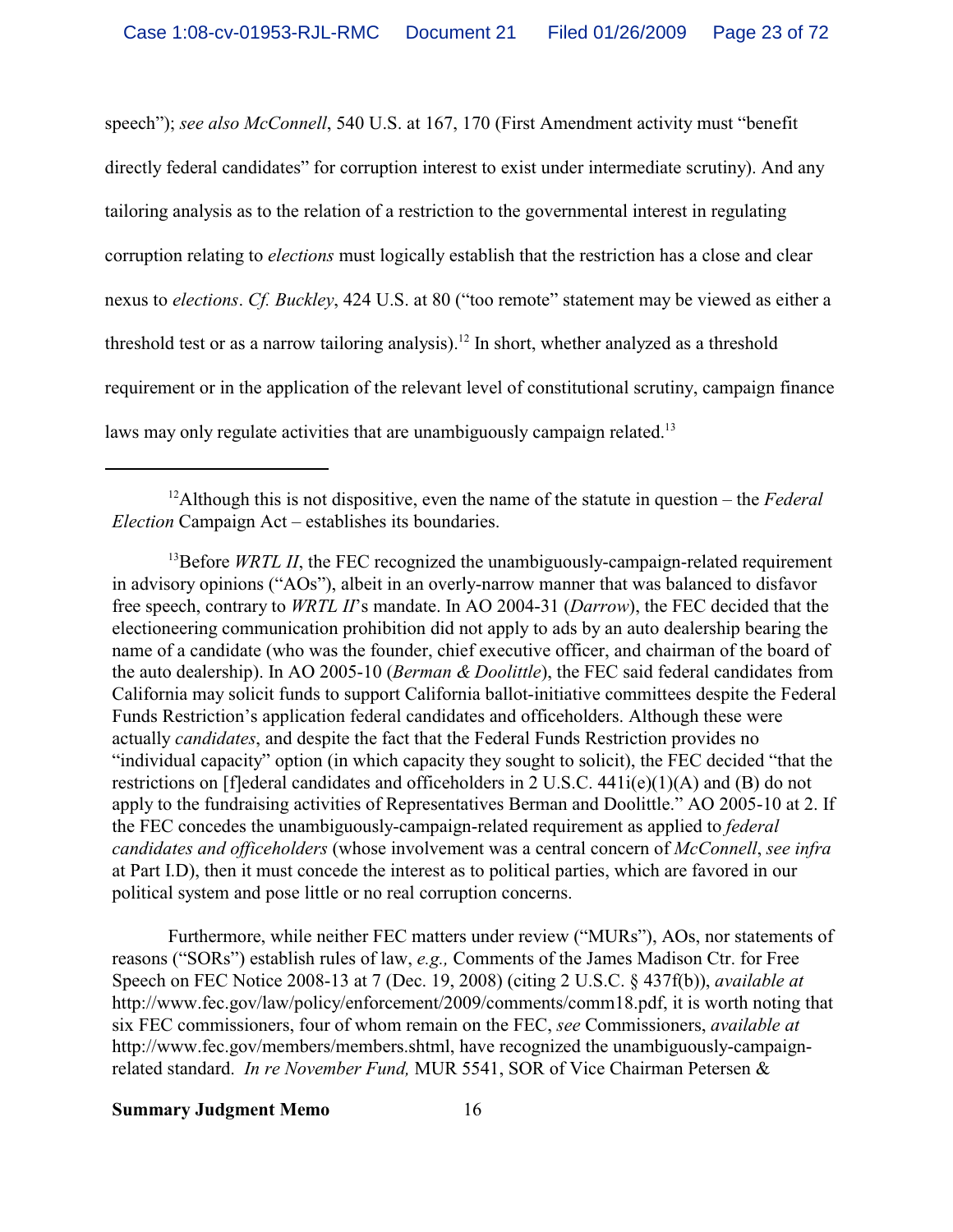# **C. Level of Scrutiny**

In regard to the relevant level of scrutiny, *McConnell* employed intermediate scrutiny in upholding the Federal Funds Restriction facially because it decided that the Restriction prohibited contributions, not the ability of political parties to speak, for which they could use federal funds. 540 U.S. at 138-39.<sup>14</sup> However, *WRTL II* applied strict scrutiny and held that WRTL's option to use federal funds did not eliminate its right to use non-federal funds where its First Amendment activity was not unambiguously campaign related. 127 S. Ct. at 2671 n.9. This is analogous to the present case, where the Restriction prohibits Plaintiffs from soliciting and using non-federal funds for their intended activities, which are not unambiguously campaign related.

Comm'rs Hunter & McGahn at 5 (Jan. 22, 2009), available at http://eqs.nictusa.com/eqsdocs /29044223819.pdf; *In re Council for Responsible Gov't, Inc., et al.,* MURs 5024, 5146 & 5154, SOR of Chair Weintraub & Comm'rs McDonald & Thomas at 1-2 (Dec. 16, 2003), *available at* http://eqs.nictusa.com/eqsdocs/000006C6.pdf, http://eqs.sdrdc.com/eqsdocs/000006D2.pdf, and http://eqs.sdrdc.com/eqsdocs/000006CD.pdf. While this is a welcome change from what has happened in other MURs, *see, e.g.,* Comments of the James Madison Ctr. for Free Speech on FEC Notice 2008-13 at 6 n.7 & accompanying text (citing *In re Sierra Club,* MUR 5634, Certification (Sept. 20, 2005), *available at* http://eqs.sdrdc.com/eqsdocs/00005806.pdf), this change does not adversely affect Plaintiffs' claims, because the law they challenge chills the political speech, thereby establishing standing.

<sup>&</sup>lt;sup>14</sup>McConnell noted the long-standing disagreement of dissenting members of the Court as to whether it is constitutionally proper to apply a lower standard of review to contributions than to expenditures. 540 U.S. at 137. It is unnecessary to reconsider this issue to decide this case in Plaintiffs' favor. Nevertheless, the Court should apply strict scrutiny given the serious burden that the Federal Funds Restriction imposes on First Amendment rights of expression and association. *See WRTL II*, 127 S. Ct. at 2664 (applying strict scrutiny because the ban "burdens political speech"). Plaintiffs further assert that as applied to state political parties, which may raise and use state funds, the ban on using them for federal election activities is a restriction on their expression, so strict scrutiny applies. *See infra*. Plaintiffs finally assert that, if the outcome of this case in their favor hinges on the standard of review, then any holding requiring the lower standard must be overturned.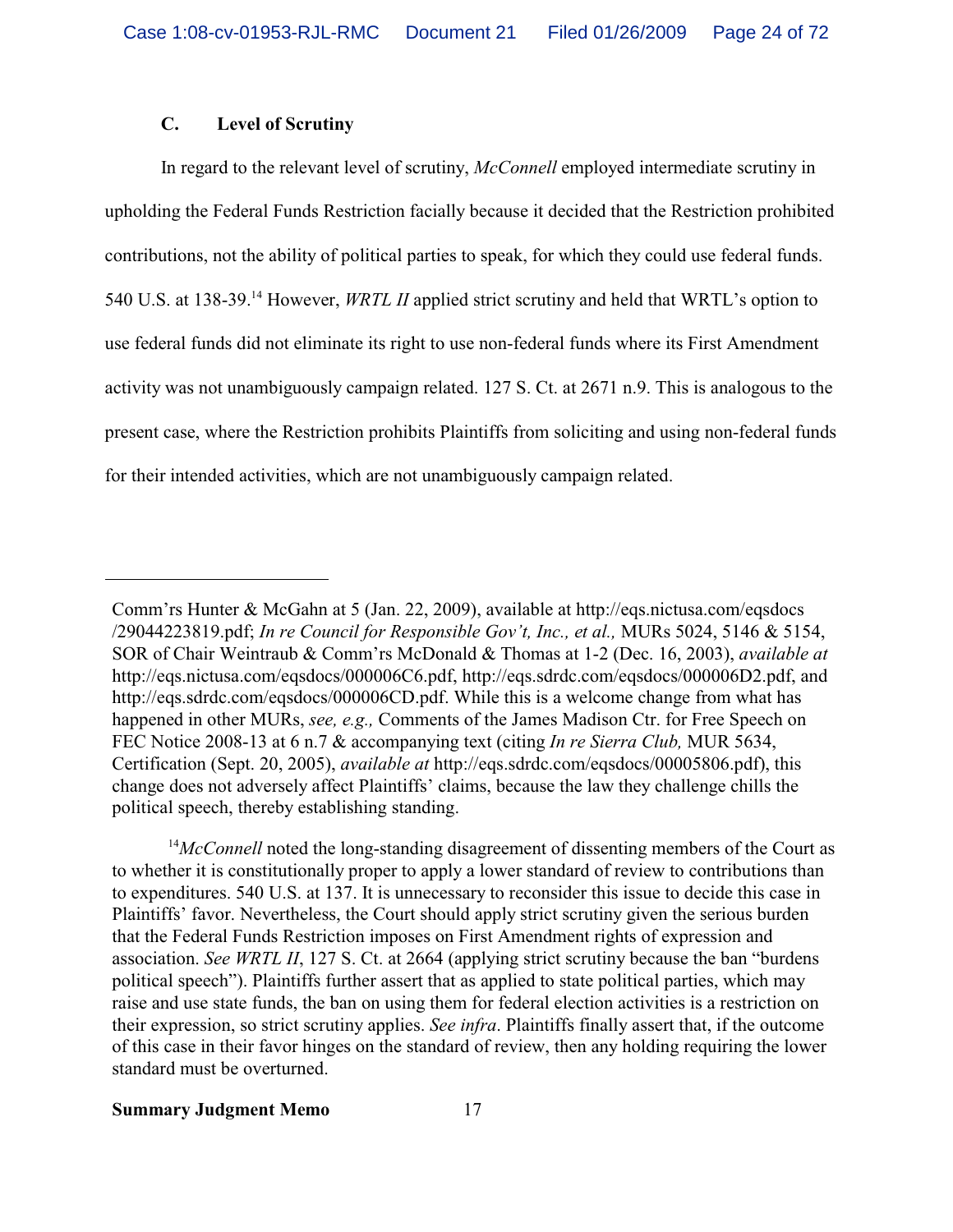Furthermore, unlike *McConnell*, the RNC intends to solicit donations to specific accounts, which it will be used exclusively for specified purposes. So unlike general donations to the RNC general treasury fund, donations in this case are directly linked to expression. The ballot-initiative context is worthy of note. In *CARC*, the Supreme Court employed "exacting scrutiny," 454 U.S. at 294, to strike down a limit on contributions to ballot-measure committees, noting that "[a]part from the impermissible restraint on freedom of association, but virtually inseparable from it in this context, [the limit] imposes a significant restraint on the freedom of expression of groups and those individuals who wish to express their views through committees." *Id.* at 298. *CARC* noted that, as with the present case, individuals could "make expenditures without limit" on a ballot measure "but may not contribute beyond the \$250 limit when joining with others to advocate common views." *Id.* The Court concluded that "[p]lacing limits on contributions which in turn limit expenditures plainly impairs freedom of expression." *Id.* Such is the case at bar—association and expression are inextricably intertwined, as are contributions and expenditures. Strict scrutiny is required.

But even if intermediate scrutiny is applied, the Federal Funds Restriction applied to activities that are not unambiguously campaign related is not tailored to any sufficient government interest. Just as *WRTL II* said that the "Court has never recognized a compelling interest in regulating ads, like WRTL's, that are neither express advocacy nor its functional equivalent," 127 S. Ct. at 2667, *i.e.,* "campaign speech," *id.* at 2672, so can there be no "sufficiently important interest" in regulating speech that is not unambiguously campaign related. Nor could a restriction so untethered to its sole authority possibly be "closely drawn."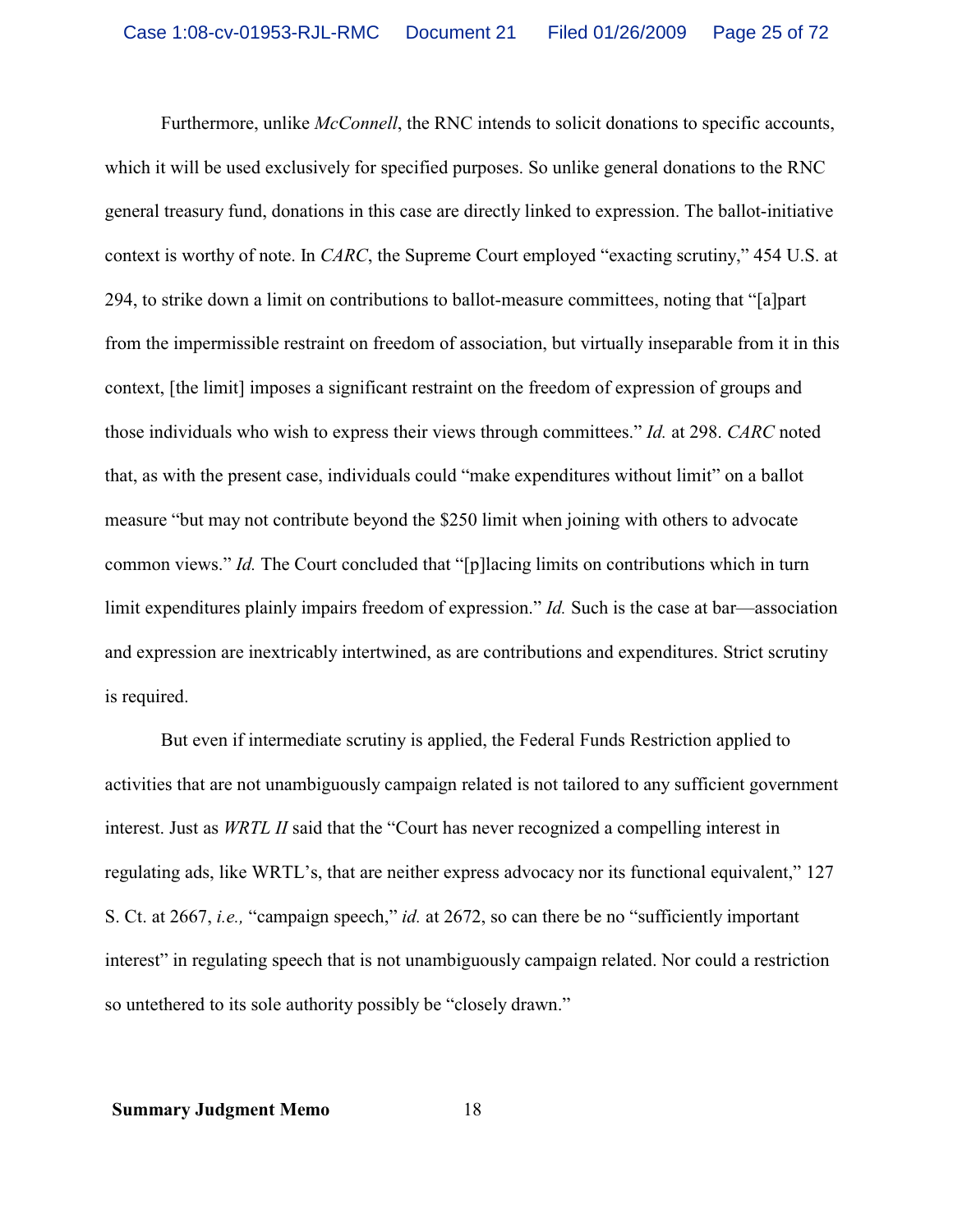# **II. The** *McConnell* **Facial Challenge Did Not Decide These As-Applied Issues.**

#### **A. As Applied Challenges Are Available Remedies.**

At the outset, it must be noted that *McConnell*'s facial upholding of the Federal Funds Restriction did not preclude future as-applied challenges. In *Wisconsin Right to Life, Inc. v. FEC,* 546 U.S. 410(2006) ("*WRTL I*"), the Supreme Court unanimously held that, by facially upholding BCRA's electioneering-communication prohibition, the Court "did not purport to resolve future as-applied challenges." *Id.* at 412. The Court did so despite (a) the FEC's argument that the logic of the electioneering-communications prohibition precluded exceptions and (b) *McConnell*'s broadly-worded facial-analysis language saying that the Court had "uph[eld] stringent restrictions on *all* election-time advertising that refers to a candidate because such advertising will *often* convey [a] message of support or opposition." 540 U.S. at 239 (emphasis in original). *WRTL I* showed that such broad language about "*all*" electioneering communications being subject to prohibition because *some* were unambiguously campaign related – did not mean that the Court would not protect issue advocacy in an as-applied challenge. *See* 546 U.S. at 411-12.

*WRTL II* reiterated the Court's rejection of the notion that "*McConnell* left 'no room' for as applied challenges . . . ," 127 S. Ct. at 2659 (citation omitted), and protected issue advocacy by applying the appeal-to-vote test to implement the unambiguously-campaign-related requirement as applied to the electioneering communication prohibition, *id.* at 2667. Similarly, the broadly worded facial-analysis language in *McConnell*'s discussion of the Federal Funds Restriction neither precludes nor decides the present as-applied claims. *McConnell* itself warned against an overbroad reading of the language of a particular case: "We have long rigidly adhered to the tenet never to formulate a rule of constitutional law broader than is required by the precise facts to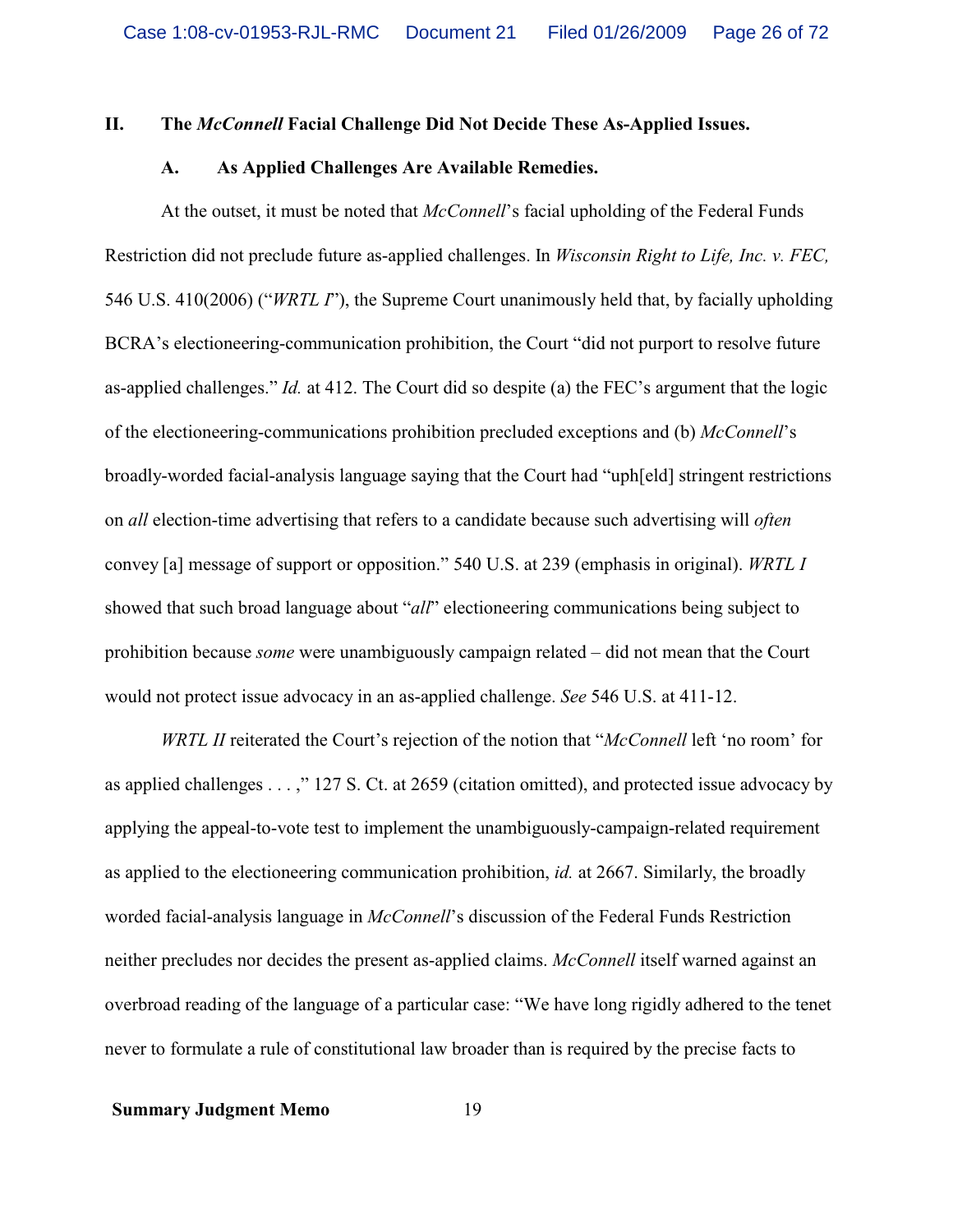which it is to be applied for the nature of judicial review constrains us to consider the case that is actually before us," 540 U.S. at 192 (citation and internal quotation marks omitted).

Furthermore, *McConnell* expressly contemplated future as-applied challenges to provisions it facially upheld. *See, e.g.,* 540 U.S. at 157 n. 52, 159, 173, 242, 243-44. So this Court should reject any arguments that *McConnell*'s facial holding precludes Plaintiffs' current asapplied challenges. *See also Gonzales v. Carhart*, 127 S. Ct. 1610, 1638-39 (2007) (upholding law facially but noting availability of future as applied challenges: "It is neither our obligation nor within our traditional institutional role to resolve questions of constitutionality with respect to each potential situation that might develop"); *Broadrick v. Oklahoma*, 413 U.S. 601, 615-16 (1973) (where overbreadth challenge fails, "whatever overbreadth may exist should be cured through case-by-case analysis of the fact situations to which" a statute, "assertedly, may not be applied").

Any analysis of what *McConnell* did and did not do in its facial decision must also be considered in the light of *WRTL II*'s subsequent reaffirmation of powerful protection for First Amendment rights, rejection of broad prophylactic restrictions, and rejection of deference to Congress on campaign-finance restrictions. As Professor BeVier put it, "*WRTL II* guts *McConnell*, but it does so not alone or even most significantly by virtue of its holding. More importantly, it guts *McConnell* because it resurrects the First Amendment." Lillian R. BeVier, *First Amendment Redux:* Buckley v. Valeo *to* FEC v. Wisconsin Right to Life, 2006-2007 Cato Sup. Ct. Rev. 77, 96 (2007). *See also id.* at 94-102 ("*The First Amendment Resurrected*"). And "seven Justices . . . agree that [*WRTL II*] effectively overrules *McConnell* without saying so." *WRTL II*, 127 S. Ct.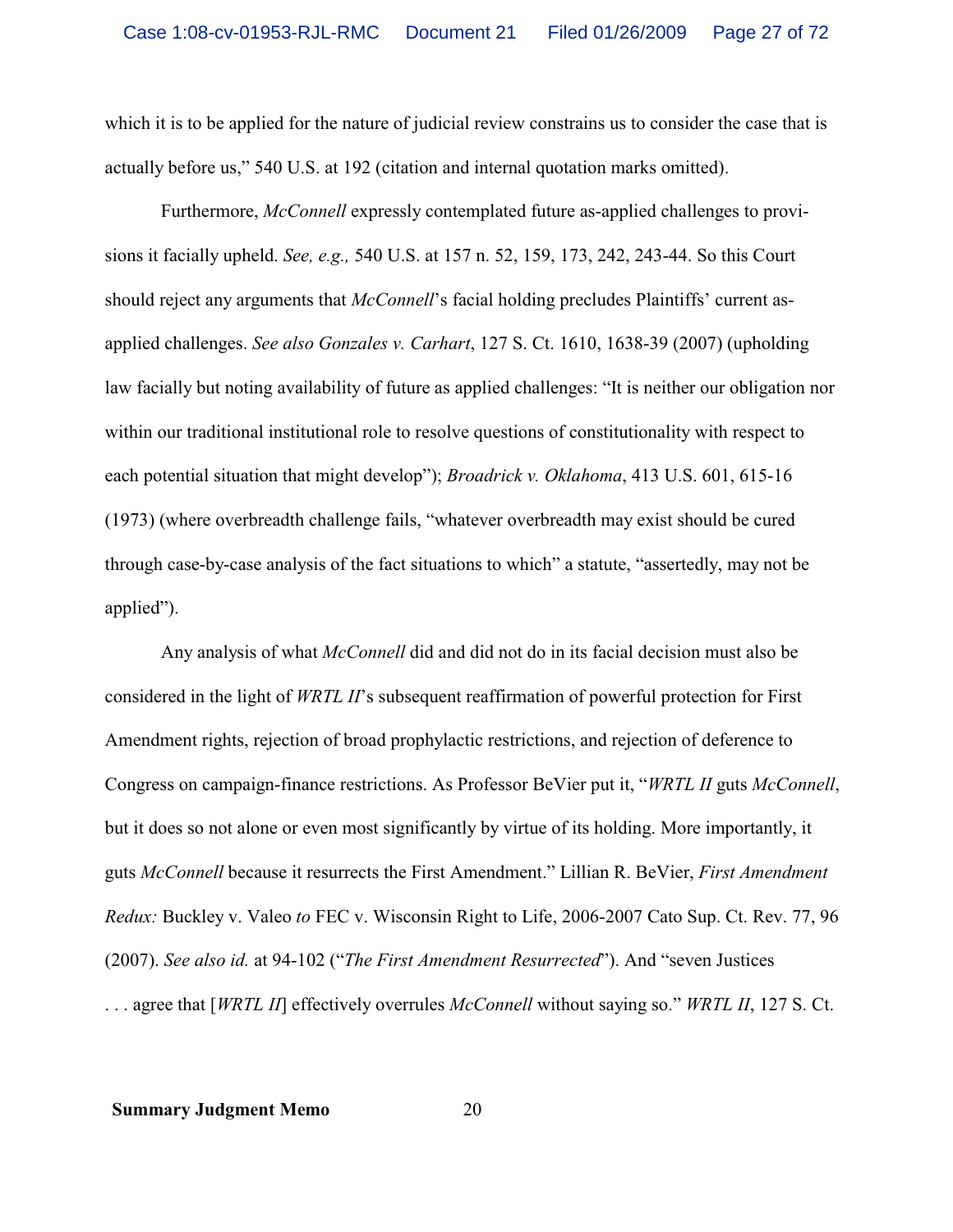at 2683 n.7 (Scalia, J., joined by Kennedy & Thomas, JJ., concurring in part and concurring in the judgment).

# **B. Corruption Interest Relevant in** *McConnell* **Not Present Here**

The corruption interest that justified upholding the Federal Funds Restriction facially is not present in this as-applied challenge. *McConnell* sustained the Federal Funds Restriction against a facial overbreadth challenge by pointing to the threat of corruption or its appearance arising from: **(1)** political parties use of non-federal funds and state funds to influence federal elections and **(2)** the fundraising practices national parties historically employed to raise such funds. 540 U.S. at 145-52. Based on the facts in the record before it, the Court concluded that the means by which national parties used the relationship between themselves and federal officeholders rendered "all large soft-money contributions to national parties *suspect*." *Id.* at 155 (emphasis added).<sup>15</sup> Nevertheless, while this finding was sufficient to uphold the law facially, it is not sufficient to uphold the law in every application, particularly in light of the First Amendment activities and fundraising practices at issue in this case.

Unlike in *McConnell*, Plaintiffs' intended activities are too far removed from any federal candidate or officeholder to pose any threat of corruption or its appearance. *McConnell* identified certain fundraising relationships and practices, referenced below, that rendered *all* national party non-federal funds *suspect* because they brought "soft-money donors and federal candidates and officeholders together." *Id.* at 149. The Court concurred with Congress's conclusion that these practices caused national parties to become "inextricably intertwined with federal officeholders and candidates, who raised the money for [them]." *Id.* at 155 (quoting statement of Rep. Shays)

<sup>&</sup>lt;sup>15</sup> McConnell used the term "soft money" to describe "non-federal funds."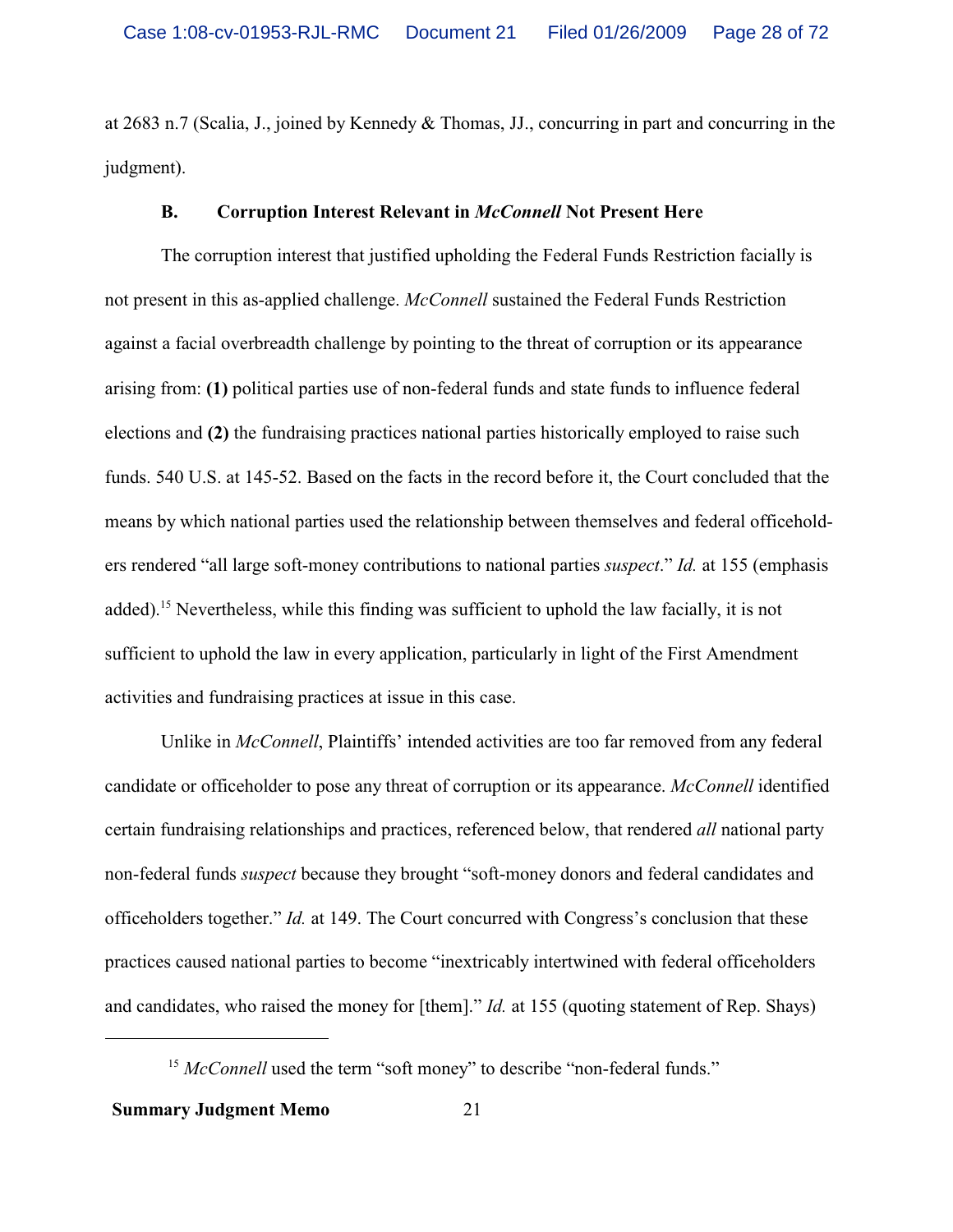(quotation marks omitted). As discussed below, however, none of these practices are involved in Plaintiffs' proposed activities. The absence of any cognizable corruption interest is clear for four reasons: (1) the absence of involvement by federal candidates and officeholders in the proposed activities; (2) the absence of any preferential access to federal officeholders or candidates provided to donors; (3) the lack of any direct benefit to a federal candidate from the intended activities; and (4) the already prophylactic nature of the "gratitude" possibility that *McConnell* identified as falling within the interest of preventing corruption or its appearance. *Id*. at 145. In short, Plaintiffs' activities are not unambiguously campaign related. Therefore, there is no appearance of corruption with respect to these activities and the Federal Funds Restriction is unconstitutional as applied to them.

First, in the pre-BCRA fact pattern that *McConnell* considered, non-federal funds and state funds were "in many cases solicited by the candidates themselves. . . . ." *Id.* at 125. Later, in its legal analysis, *McConnell* again relied on the fact that "federal officeholders have commonly asked donors to make soft-money donations to national and state committees 'solely in order to assist federal campaigns,' including the officeholder's own." *Id.* at 146 (citation omitted). "Parties kept tallies," *McConnell* continued, "of the amounts of soft money raised by each officeholder, and the amount of money a Member of Congress raise[d] for the national political committees often affect[ed] the amount the committee g[a]ve to assist the Member's campaign.'" *Id.* (citation omitted). And national political parties and candidates "often teamed" in "joint fundraising" efforts, so that candidates could "'raise[e] soft money for use in their own races." *Id.* at 146-47 (citation omitted).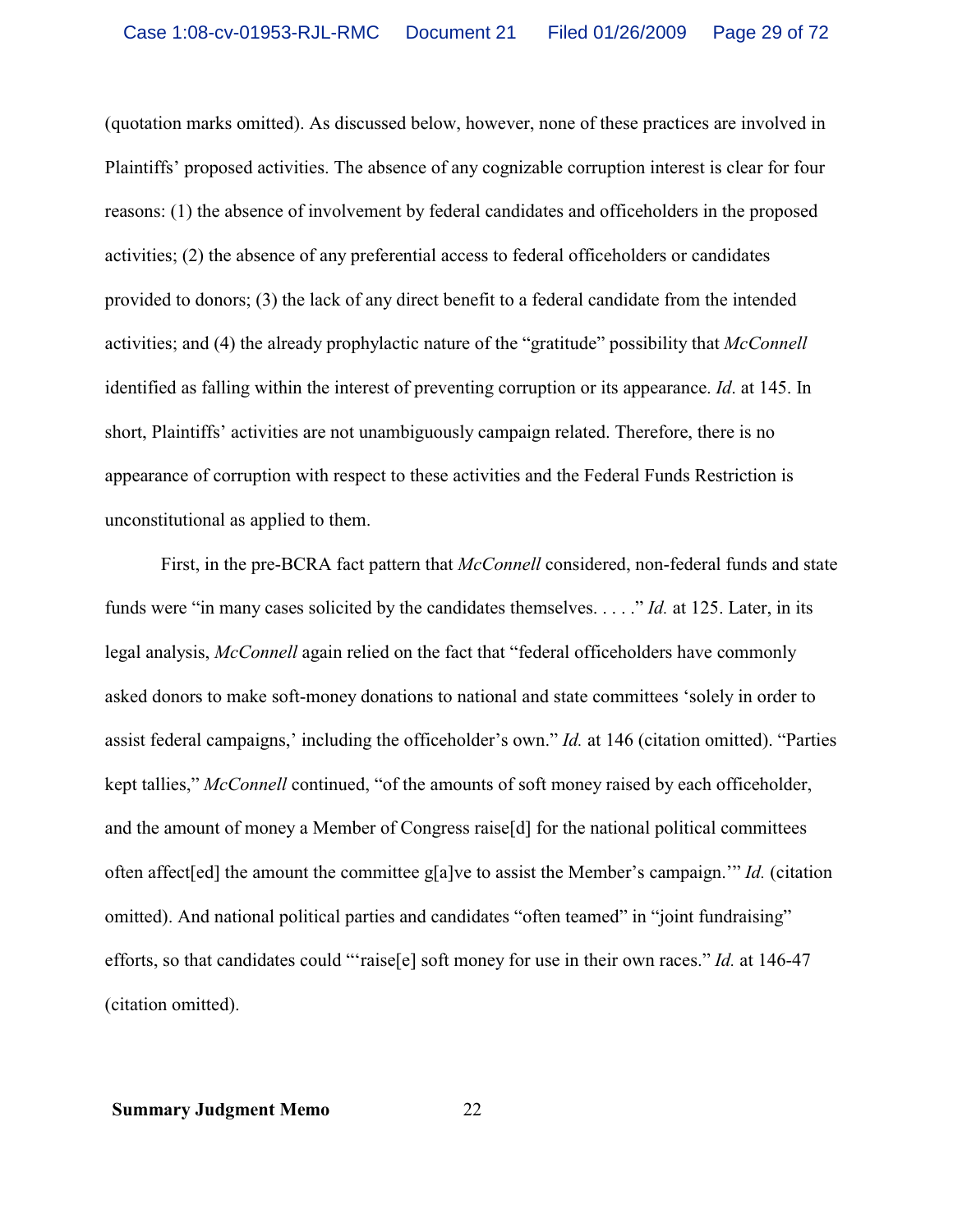None of that is possible in the present as-applied situation, because no federal officeholders or candidates will solicit, receive, direct, transfer, or spend non-federal/state funds. SUF ¶ 24. *See also* 2 U.S.C . 441i(e). Therefore, any potential appearance of the corruption of federal candidates or officeholders is proportionally reduced.

Second, *McConnell* stated that "the manner in which parties have *sold* access to federal candidates and officeholders [] has given rise to the appearance of undue influence." 540 U.S. at 153-54. The Court noted that the record was "replete with [] examples of national party committees peddling access to federal candidates and officeholders in exchange for large soft-money donations." *Id.* at 150. "[T]he six national party committees actually furnish[ed] their own menus of opportunities for access to would-be soft-money donors, with increased prices reflecting an increased level of access." *Id*. at 151. National parties regularly offered meetings with officeholders in return for large donations of non-federal funds, and parties encouraged officeholders to meet with large donors. *Id.* at 151-52.

In this as-applied setting, however, no appearance of corruption can arise from "the selling of access." *Id.* at 154. On the contrary, the RNC will not grant contributors to the Accounts at issue with any preferential access to federal officeholders or candidates. The RNC will not facilitate meetings between officeholders and contributors, encourage officeholders to meet with contributors, or provide any other opportunities for access, different than or beyond that provided to contributors of federal funds. So any governmental interest in preventing the appearance of corruption that arises from the exchange of "large" contributions for "access" is simply not present in this as-applied setting.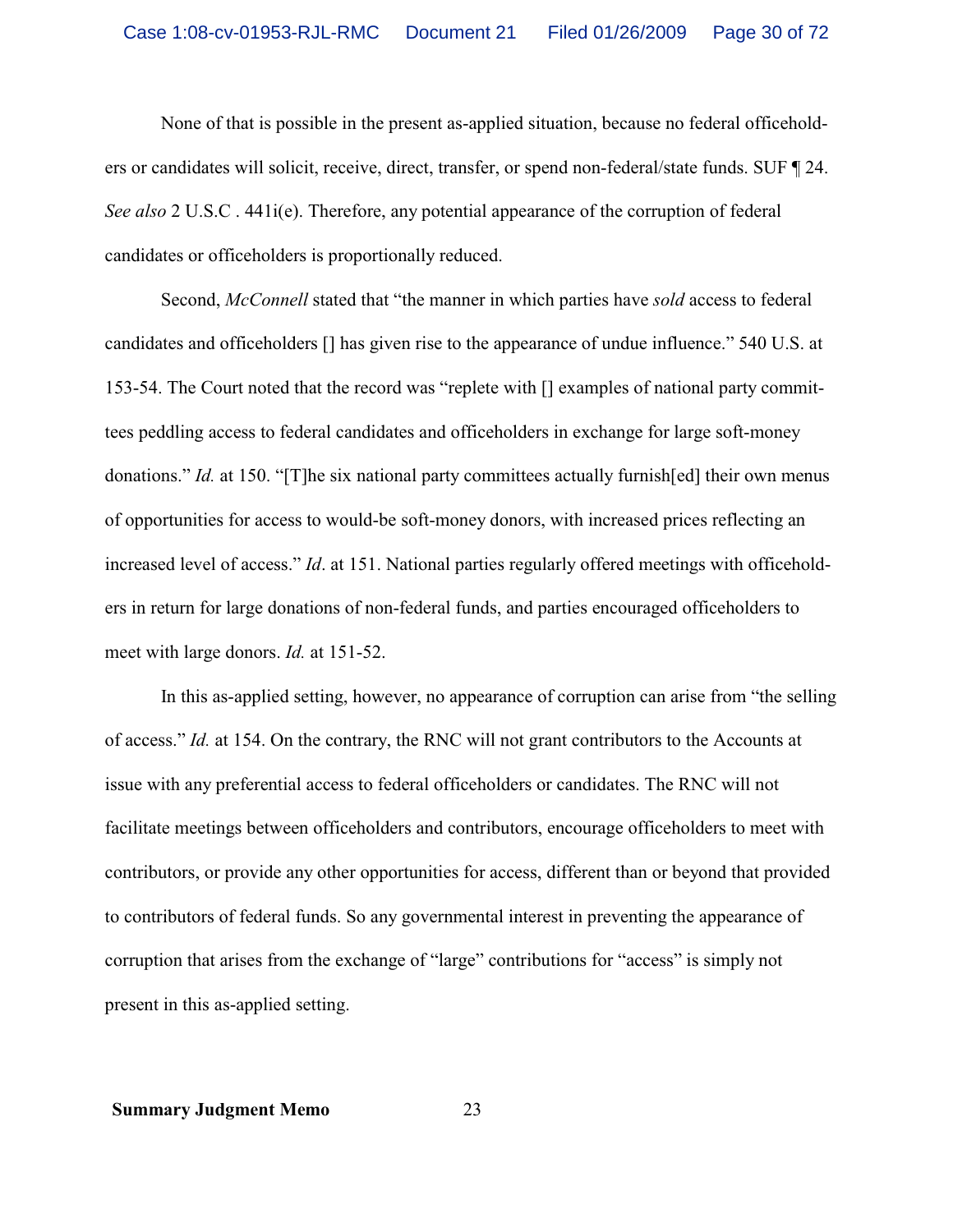Third, *McConnell* recognized that any First Amendment *activity* under analysis for a potential corruption appearance must *directly* benefit federal candidates. *Id.* at 167 ("benefit federal candidates directly"), 170 ("benefit directly federal candidates"). This is a recognition of the unambiguously-campaign-related requirement, (which prevents a campaign restriction from being "impermissibly broad," *Buckley*, 424 U.S. at 80), which as noted above is applicable (a) as a threshold test, (b) in determining whether the corruption interest on which *McConnell* relied, 540 U.S. at 154, is present, and (c) in determining whether a restriction is properly tailored.

In the activities at issue in this case there is no "direct" benefit or detriment to any federal candidate, *i.e.,* the activities are not "unambiguously related to the campaign of a particular federal candidate." *Buckley*, 424 U.S. at 80. On the contrary, the RNC intends to solicit non-federal funds and state funds into separate accounts exclusively for non-federal purposes. There is no possibility that these funds will be used to support any federal candidates or campaigns. Similarly, the CRP wants to spend state funds to support state ballot initiatives and candidates for state office; it will not target these activities to any federal candidate. So unlike *McConnell*'s facial analysis, here neither the fundraising practices nor the First Amendment activities at issue pose any threat of corruption or its appearance.

Finally, *Buckley* originally identified *quid pro quo* prevention as the corruption that the government has an interest in preventing. 424 U.S. at 26-27; *see also FEC v. National Conservative PAC*, 470 U.S. 480, 497(1985) ("*NCPAC*") ("We held in *Buckley* and reaffirmed in *Citizens Against Rent Control* that preventing corruption or the appearance of corruption are the only legitimate and compelling government interests thus far identified for restricting campaign finances."). So *McConnell*'s extension of this concern about the actual or apparent exchange of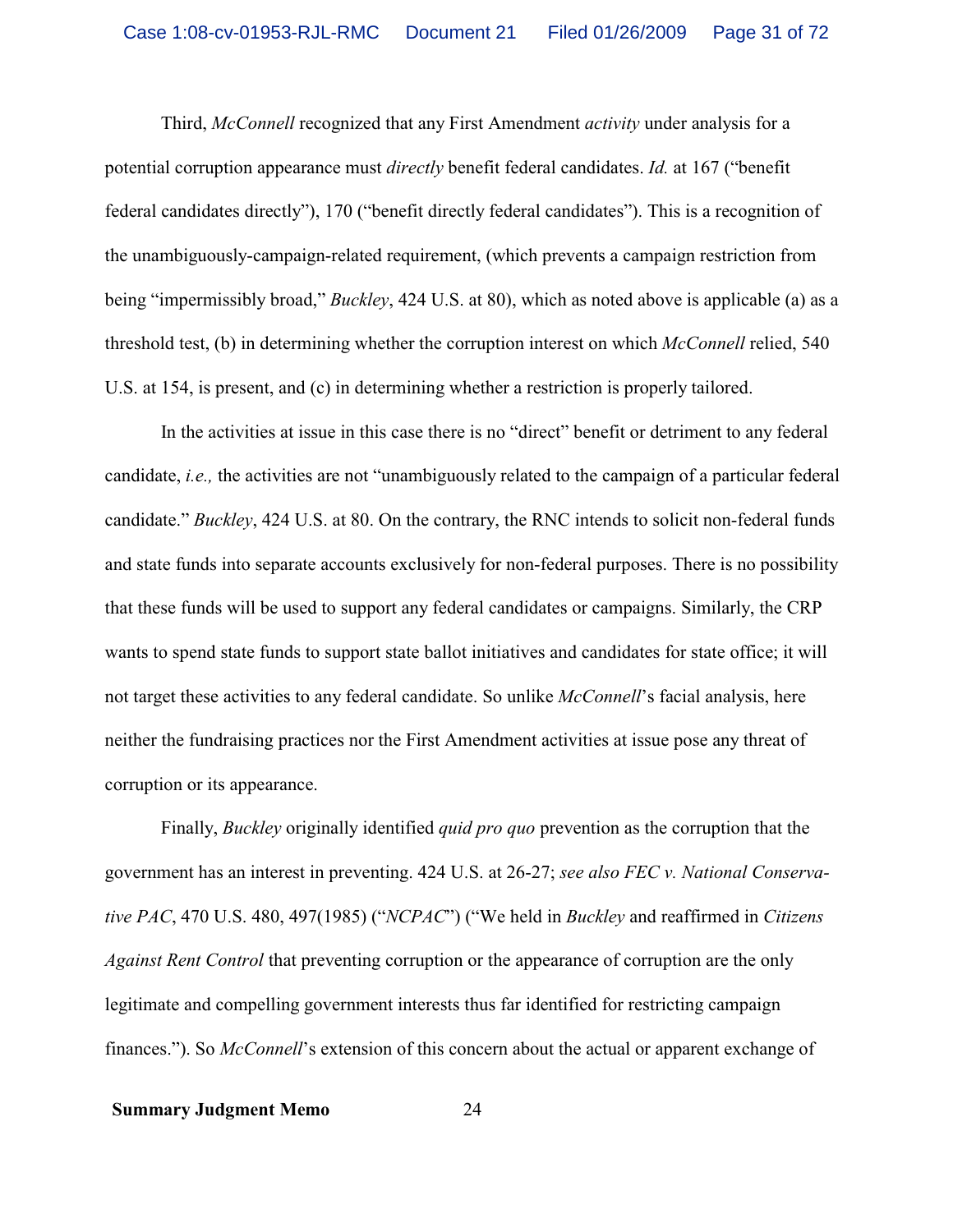quids for quos to the mere possibility of "gratitude" and those who might attempt to exploit it is a prophylactic measure. *See* 540 U.S. at 145.

But a "gratitude" theory of corruption becomes far too attenuated when stretched to encompass activities that do not influence federal elections. Indeed, to the extent *McConnell* discussed candidates' "gratitude" that "donors would seek to exploit," *id*., it did so only in the context of large donations "for the specific purpose of influencing a particular candidate's federal election." *Id.*. Donors cannot be seen as "creat [ing] debt on the part of officeholders" when their donations cannot be used to assist any federal candidate's campaign. *Id.* at 146. So Plaintiffs' intended activities pose no threat of creating "obligated" or "grateful" officeholders that is sufficient to justify regulation.

The Supreme Court has stated that "[b]road prophylactic rules in the area of free expression are suspect." *NAACP v. Button*, 371 U.S. 415, 438 (1963). At some point, the notion of gratitude as a governmental corruption interest becomes, in *Buckley*'s words, "too remote," 424 U.S. at 80, and simply becomes one prophylaxis upon another. *WRTL II* repudiated "such a prophylaxis-upon-prophylaxis approach" regarding a circumvention argument in the strict scrutiny context. 127 S. Ct. at 2672. That logic applies both to *McConnell*'s suggestion of a circumvention interest as to the Federal Funds Restriction, 540 U.S. at 165, and to the present as-applied situations, whether or not strict scrutiny applies. As *WRTL II* reiterated in the same discussion, "'Government may not suppress lawful speech as the means to suppress unlawful speech.'" *WRTL* II, 127 S. Ct. at 2672 (citation omitted). Any "gratitude" that some federal candidate might feel for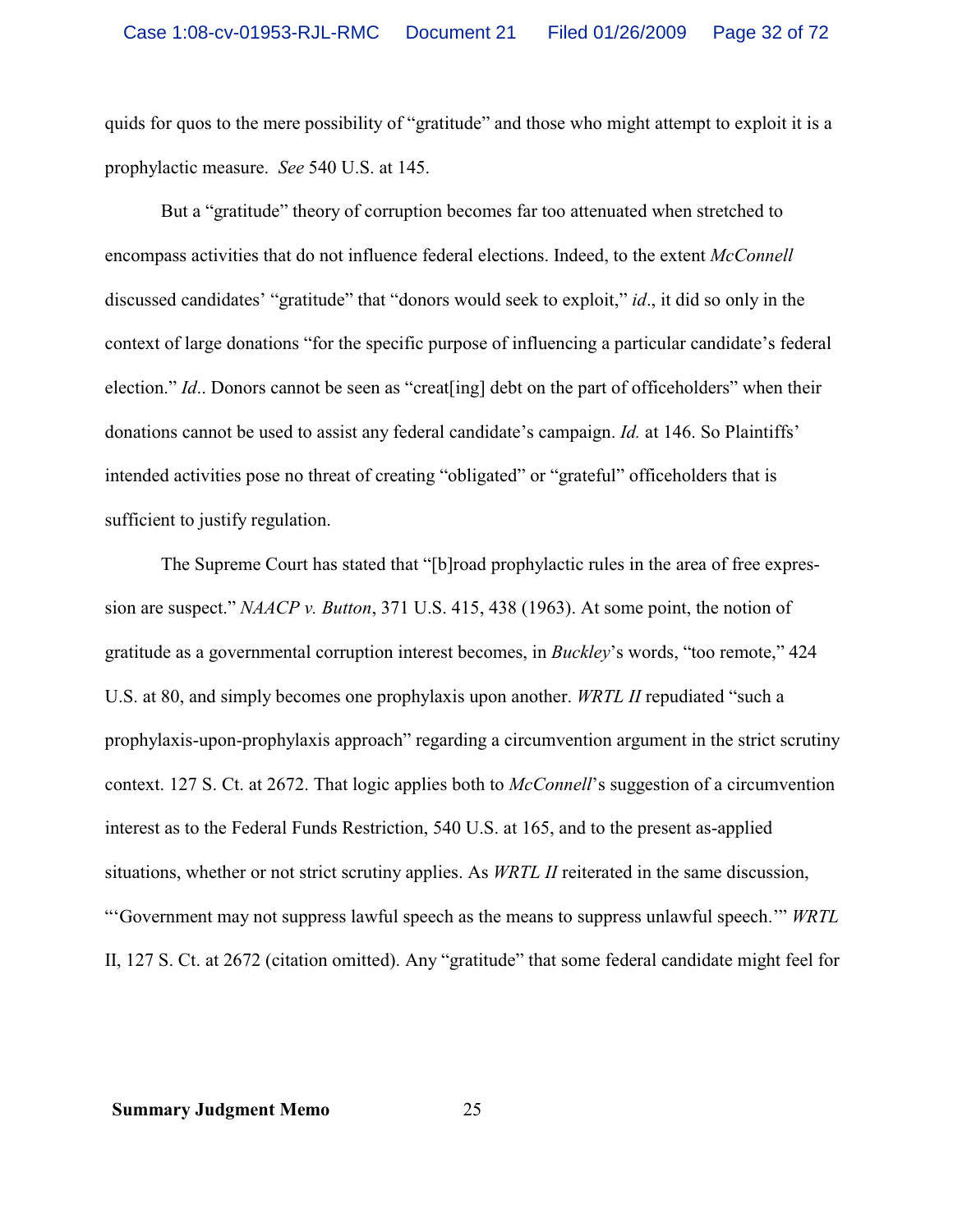the activities proposed herein, which do not directly benefit such candidates, is entirely too remote to be constitutionally cognizable in the First Amendment context.<sup>16</sup>

In a key passage describing the Federal Funds Restriction, *McConnell* said that "in the main, [it] does little more than regulate the ability of wealthy individuals, corporations, and unions to contribute large sums of money *to influence federal elections, federal candidates, and federal officeholders*." 540 U.S. at 138 (emphasis added). The present as-applied challenges deal

A few scholarly efforts have been made to challenge some of the empirical assumptions that support Justice Souter's opinion, but he does not join issue with their claims. See, e.g., David M. Primo and Jeffrey Milyo, Campaign Finance Laws and Political Efficacy: Evidence from the States, 5 Election L.J. 23, 36 (2006) (reporting results of a study of the link between campaign finance laws and citizen perceptions of democratic rule, which found that "the effect of campaign finance laws is sometimes perverse, rarely positive, and never more than modest"); Nathaniel Persily and Kelli Lammie, The Law of Democracy: Campaign Finance after McCain-Feingold: Perceptions of Corruption and Campaign Finance: When Public Opinion Determines Constitutional Law, 153 U. Pa. L. Rev. 119, 174 (2004) (reporting results of a study concluding that citizens of countries with radically different systems of campaign finance regulation share Americans' lack of "'confidence in the system of representative government,'" which suggest that campaign finance reformers might be surprised and "disappointed by the intractability and psychological roots of that lack of confidence.").

BeVier, *supra*, at 112 n.162.

<sup>&</sup>lt;sup>16</sup>As to the notion that campaign-finance "reform" measures eliminate the appearance of corruption and improve citizen confidence in government, a September 2007 Gallup poll reveals that Americans "'express less trust in the federal government than at any point in the last decade, and trust in many federal government institutions is now lower than it was during the Watergate era, generally recognized as the low point in American history for trust in government.'" *GALLUP: Trust in Federal Government, On Nearly All Issues, Hits New Low—Even less than Watergate Era*, Editor & Publisher, Sept. 27, 2007, available at http://www.editorandpublisher. com/eandp/news/article\_display.jsp?vnu\_content\_id=100364.7275. Professor BeVier provides the following citations concerning "reform" failure, in response to Justice Souter's dissent in *WRTL II*, 127 S. Ct. at 2652: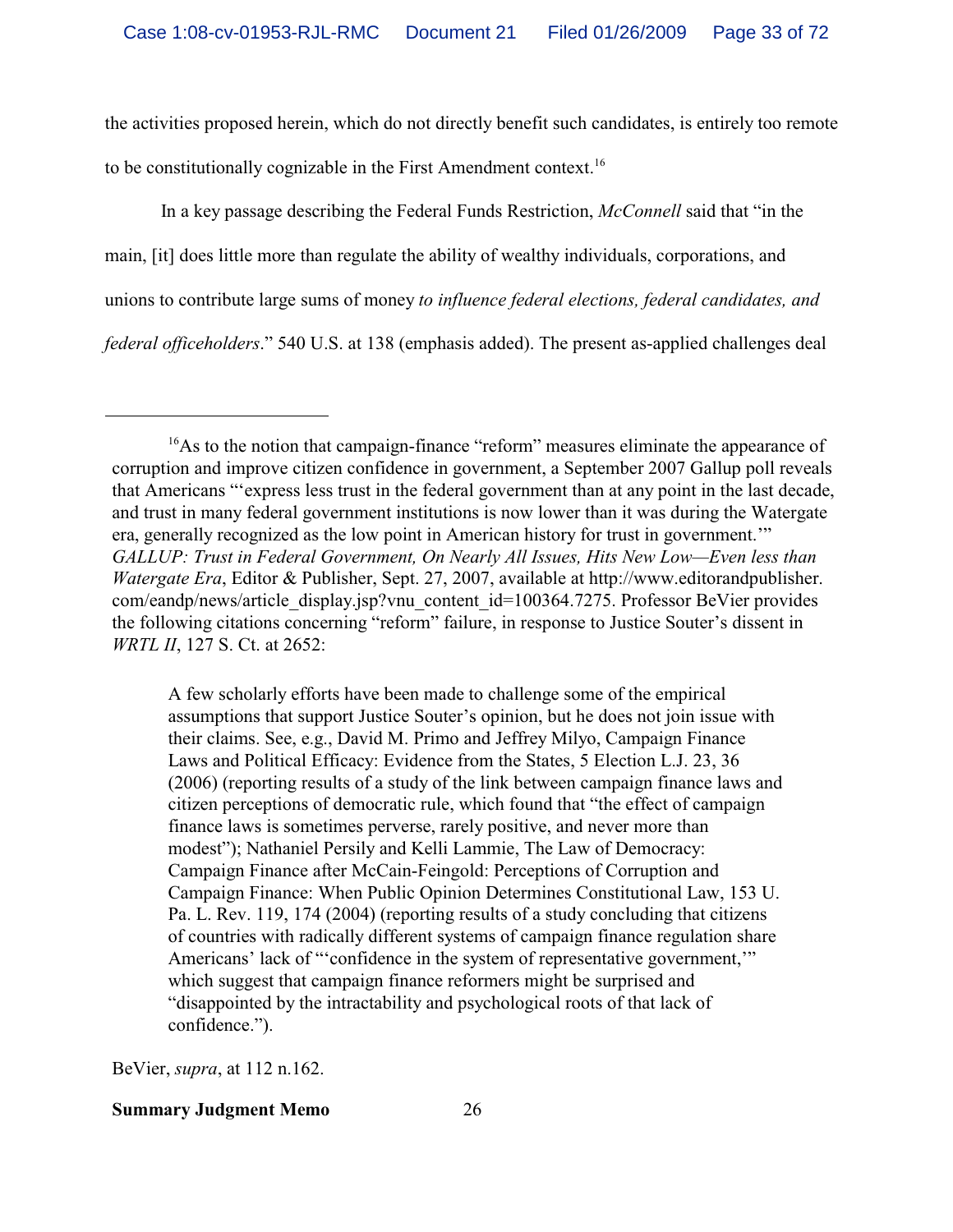with what the Federal Funds Restriction does *other than* "*in the main*." That is, they deal with activities *not* unambiguously related to influencing federal elections, federal candidates, or federal officeholders. They deal with *issue* advocacy, *state* elections, and the like, all of which the Constitution protects. In these as-applied challenges, the relationship between any governmental interest in preventing corruption and the Federal Funds Restriction is "too remote," *Buckley*, 424 U.S. at 80, so the Restriction is "impermissibly broad," *id.*

# **III. Political Parties Serve A Unique and Important Role in Political Participation.**

 Political parties have long had a favored status in campaign law because they serve the vital role of allowing citizens to advance "common political goals and ideas." *Timmons v. Twin Cities Area New Party*, 520 U.S. 351, 357 (1997). A "political party's independent expression . . . reflects its members' views about the philosophical and governmental matters that bind them together." *Id.* at 615 (Breyer, J., joined by O'Connor & Souter, JJ.). As such, they have a "unique role in serving" First Amendment principles, *Colo. Republican Fed. Campaign Comm. v. FEC*, 518 U.S. 604, 629 (1996) ("*Colorado I*") (Kennedy, J., concurring, joined by Rehnquist, C.J., & Scalia, J.), and political party expression is protected "'core' political speech," *id.* at 616 (citation omitted). The First Amendment protects parties' primaries, *California Democratic Party v. Jones*, 530 U.S. 676 (2000), internal processes, *Eu v. San Francisco County Democratic Cent. Comm.*, 489 U.S. 214, 230 (1989) (including how a party chooses to "organize itself, conduct its affairs, and select its leaders"), and rights of association generally, *Tashjian v. Republican Party of Conn*., 479 U.S. 208, 224 (1986) ("The Party's determination of the . . . structure which best allows it to pursue its political goals, is protected by the Constitution").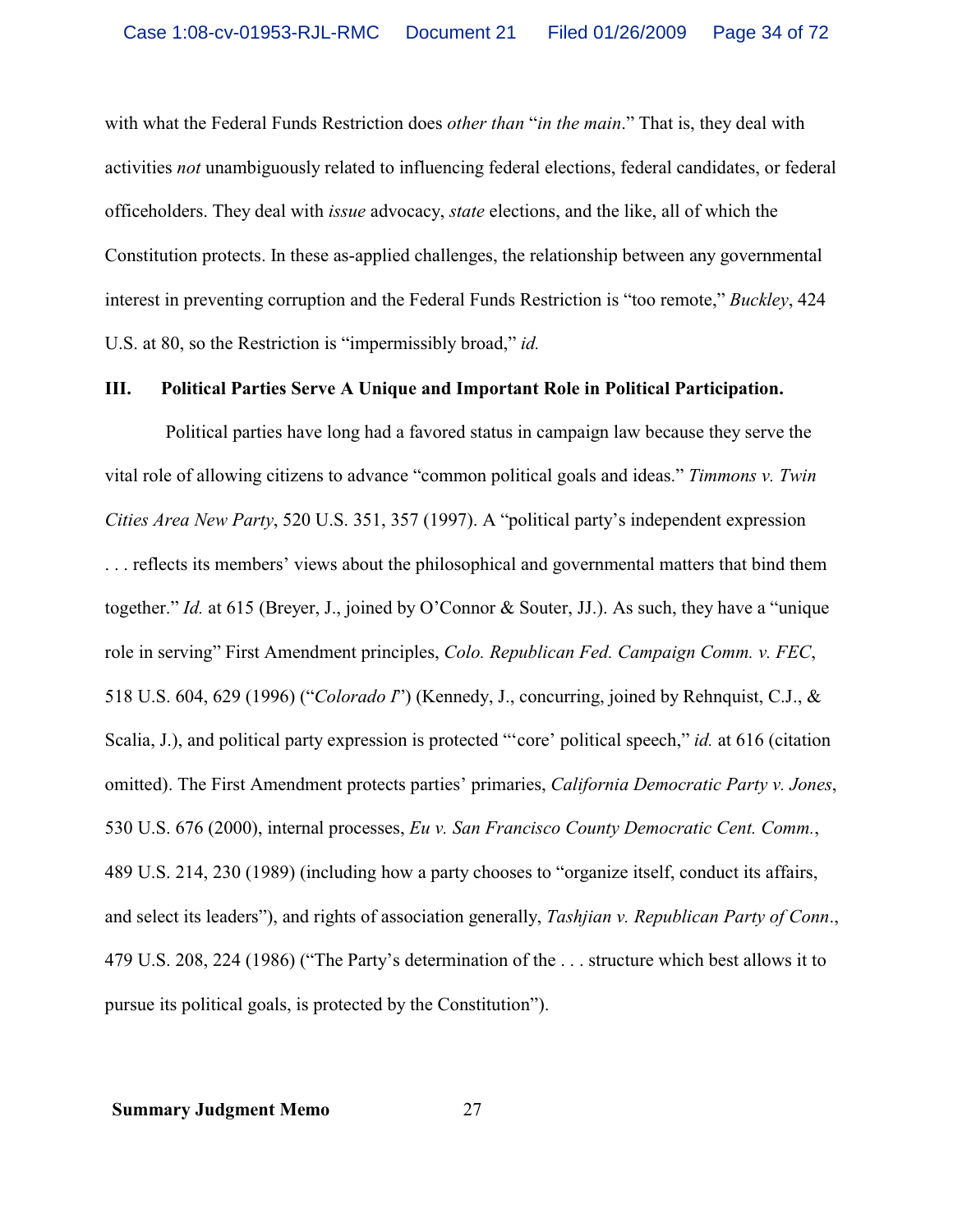Political parties form around ideas and principles that parties advance. For example, the GOP's 55 page 2008 platform includes positions on such public-policy issues as national security, health care, energy, and the environment. *Available at* http://www.gop.com/2008Platform/. As Judge Henderson found in *McConnell*: "The RNC seeks to advance its core principles by advocating Republican positions, electing Republican candidates and encouraging governance in accord with Republican views at the federal, state and local levels." 251 F. Supp. 2d at 335 (Judge Henderson's findings). To be sure, electing federal candidates is an important way in which the RNC promotes its platform, yet it is only one of the ways. While candidates come and go, parties endure as a bulwark for the political philosophy upon which they were formed. Stated differently, political parties are organizations that promote principles through a variety of means, only *one* of which is electing candidates to *federal* office.

The Federal Funds Restriction, however, prohibits national parties from soliciting and spending non-federal funds and state funds for *any* activity, including activities that promote a party's platform in ways other than electing federal candidates. For example, the New Jersey Account, Virginia Account, Redistricting Account, Grassroots Lobbying Account, Litigation Account, Building Account and the State Elections Accounts all further the RNC's platform in ways *other than* by electing federal candidates. As such, these accounts are not "unambiguously related to the campaign of a particular federal candidate." *Buckley*, 424 U.S. at 80. Similarly, the CRP's planned communications regarding ballot measures and various state election activities all support CRP's platform in ways *other than* by electing federal candidates. As such, these activities are not "unambiguously related to the campaign of a particular federal candidate." *Id.* at 80.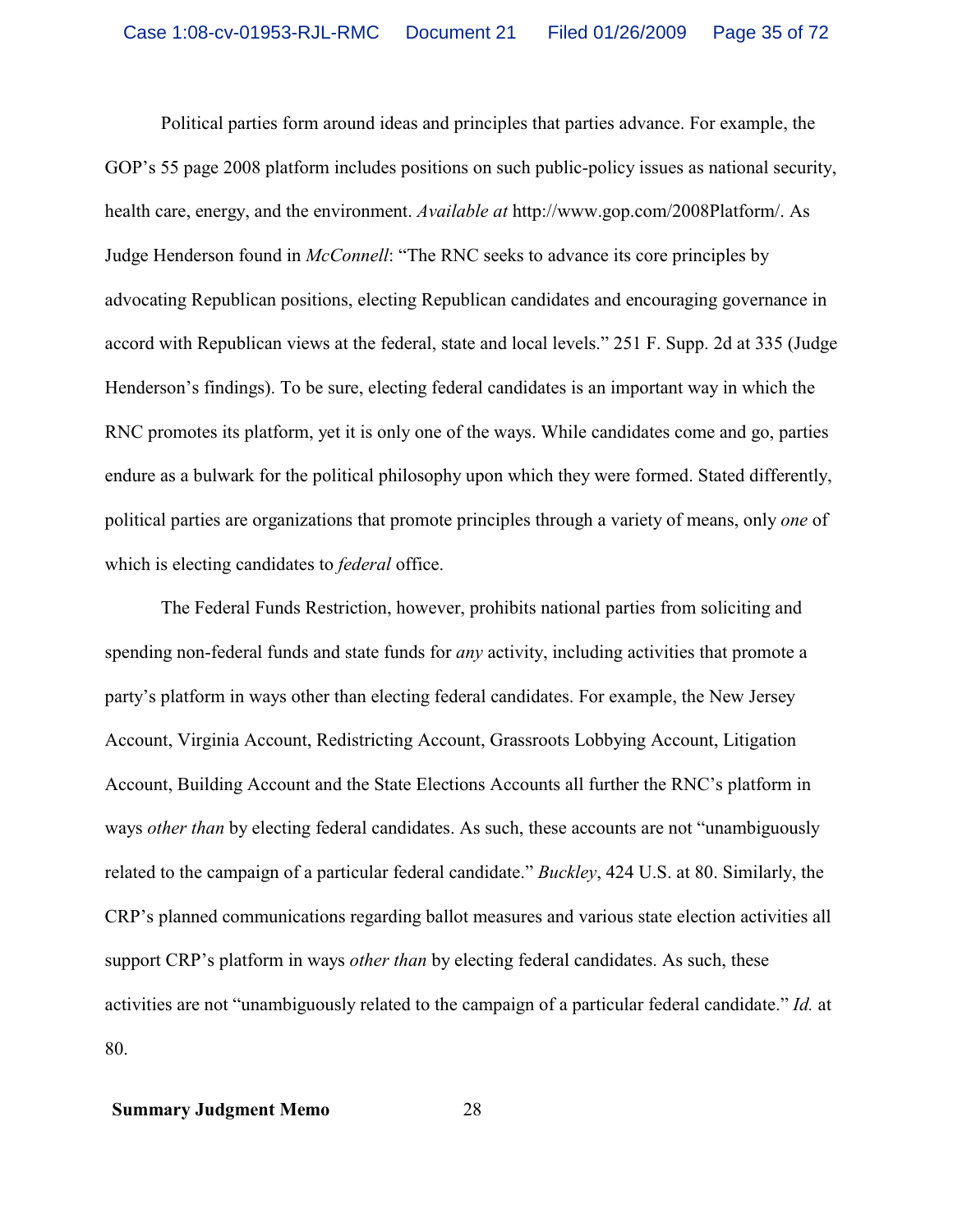Despite the unique and important role of political parties, the Federal Funds Restriction prohibits them from engaging in these non-federal-campaign activities while other organizations, such as corporations and unions, may do the very same activities freely. *See, e.g., Bellotti,* 435 U.S. at 780 n.15, 784 (referring to corporations (citing *Santa Clara County v. Southern Pac. R. Co.,* 118 U.S. 394 (1886))). In the wake of *WRTL II*, corporations and unions may use non-federal funds to run ads that clearly identify federal candidates and even PASO them, so long as the ads (a) contain no express advocacy as defined in *Buckley*, *see WRTL II*, 127 S. Ct. at 2659, 2667, 2669 n.7; and (b) are not electioneering communications as defined in FECA whose only reasonable interpretation is as an appeal to vote for or against a clearly identified candidate, *WRTL II*, 127 S. Ct. at 2659, 2667, 2669 n.7; *see also Leake*, 525 F.3d at 281-82. So corporations and unions may solicit and spend non-federal funds for grassroots lobbying, while the RNC may not. Corporations and unions may also use non-federal funds for independent expenditures and contributions supporting state candidates where not prohibited by state law, while the RNC may not. $17$ 

State political parties are similarly disadvantaged as compared to corporations and unions when engaging in activities that fall within the definition of "federal election activity," such as communications that clearly identify and PASO a federal candidate but are not unambiguously related to the federal candidate's campaign. Even if the PASO language does not fall within *WRTL II*'s appeal-to-vote test, FECA still prohibits state parties from using their state funds for

<sup>&</sup>lt;sup>17</sup>Allowing state political parties to solicit and spend state funds for certain purposes does not mitigate the deprivation of national parties' abilities to do the same. The availability of a less effective means of communication—in this case by a legally separate entity—is irrelevant to determining the "permissibility of a limit[] on speech." *WRTL II*, 127 S. Ct. at 2671 n. 9.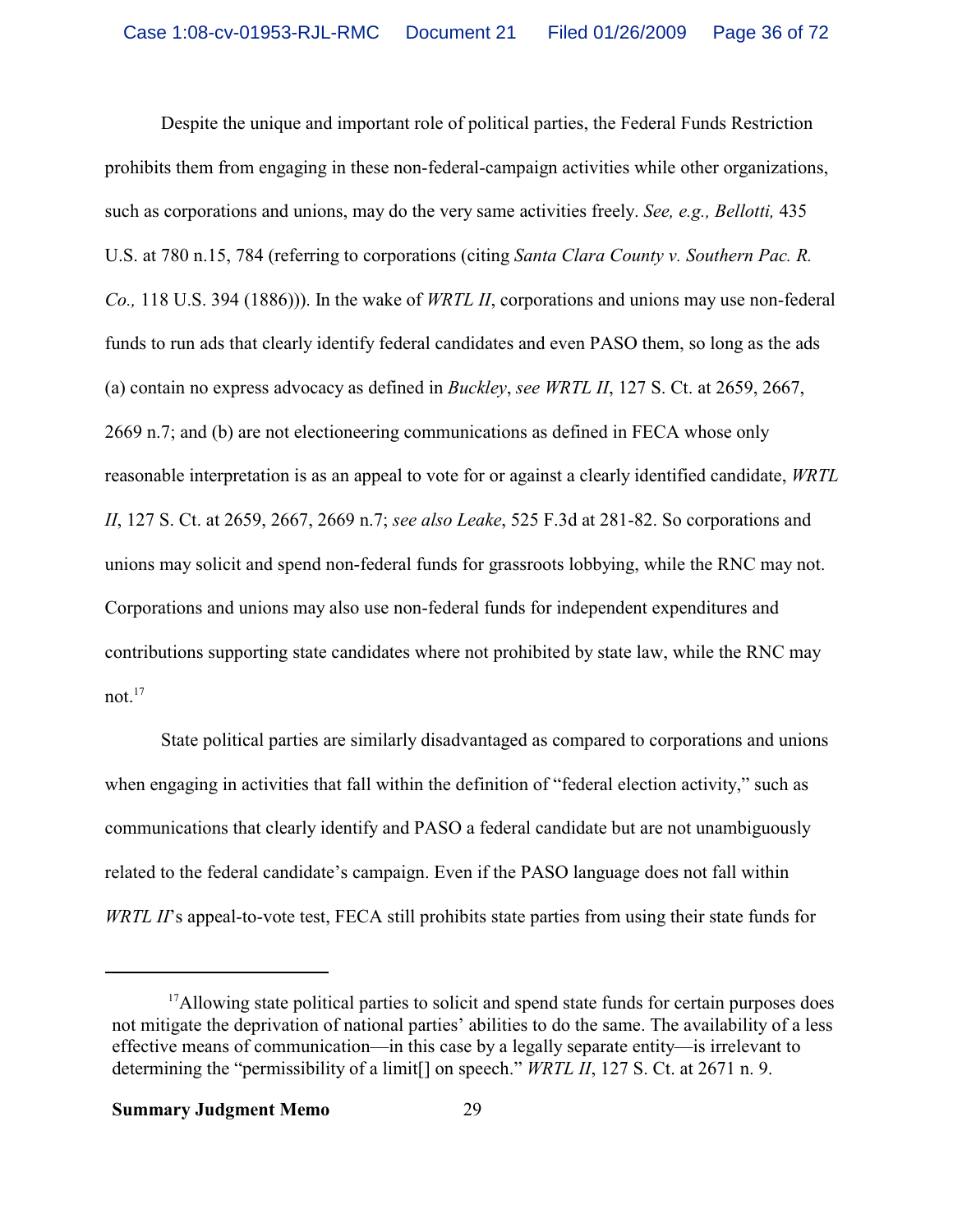the speech. For example, while a corporation or union may use non-federal funds to PASO federal officials for their active opposition to ballot initiatives on redistricting, the Federal Funds Restriction makes it a crime for a state political party to do so. And the PASO prohibition for state political parties applies year round, not just to the short periods before elections when corporations must make sure that their issue-advocacy electioneering communications do not fall within *WRTL II*'s appeal-to-vote test. *See* 2 U.S.C. § 434(f)(3)(A)(i)(II).

# **IV. The Federal Funds Restriction Is Unconstitutional As Applied.**

In an as-applied challenge to laws regulating political speech, the government must prove that the challenged law is constitutional. *WRTL II*, 127 S. Ct. at 2664 (rejecting the FEC's contention that the speaker has the burden of proof in an as-applied challenge (citing *Bellotti*, 435 U.S. at 786)).

Plaintiffs' planned activities are not "unambiguously related to the campaign of a particular federal candidate." *Buckley*, 424 U.S. at 80. And so there is no sufficient interest relating to Congress's authority to regulate federal elections, *id.* at 13 & n.16, to apply the Federal Funds Restriction to these activities and the Restriction is in no way tailored to that authority.

#### **Count 1: RNC & Duncan—New Jersey Account**

The RNC and Chairman Duncan's intended activities for the New Jersey Account will not "influence *federal elections*, *federal candidates*, [or] *federal officeholders.*" *McConnell*, 540 U.S. at 138 (emphasis added). Therefore, these activities are not "unambiguously related to the campaign of a particular federal candidate," *Buckley*, 424 U.S. at 80, and pose no threat of corruption or its appearance.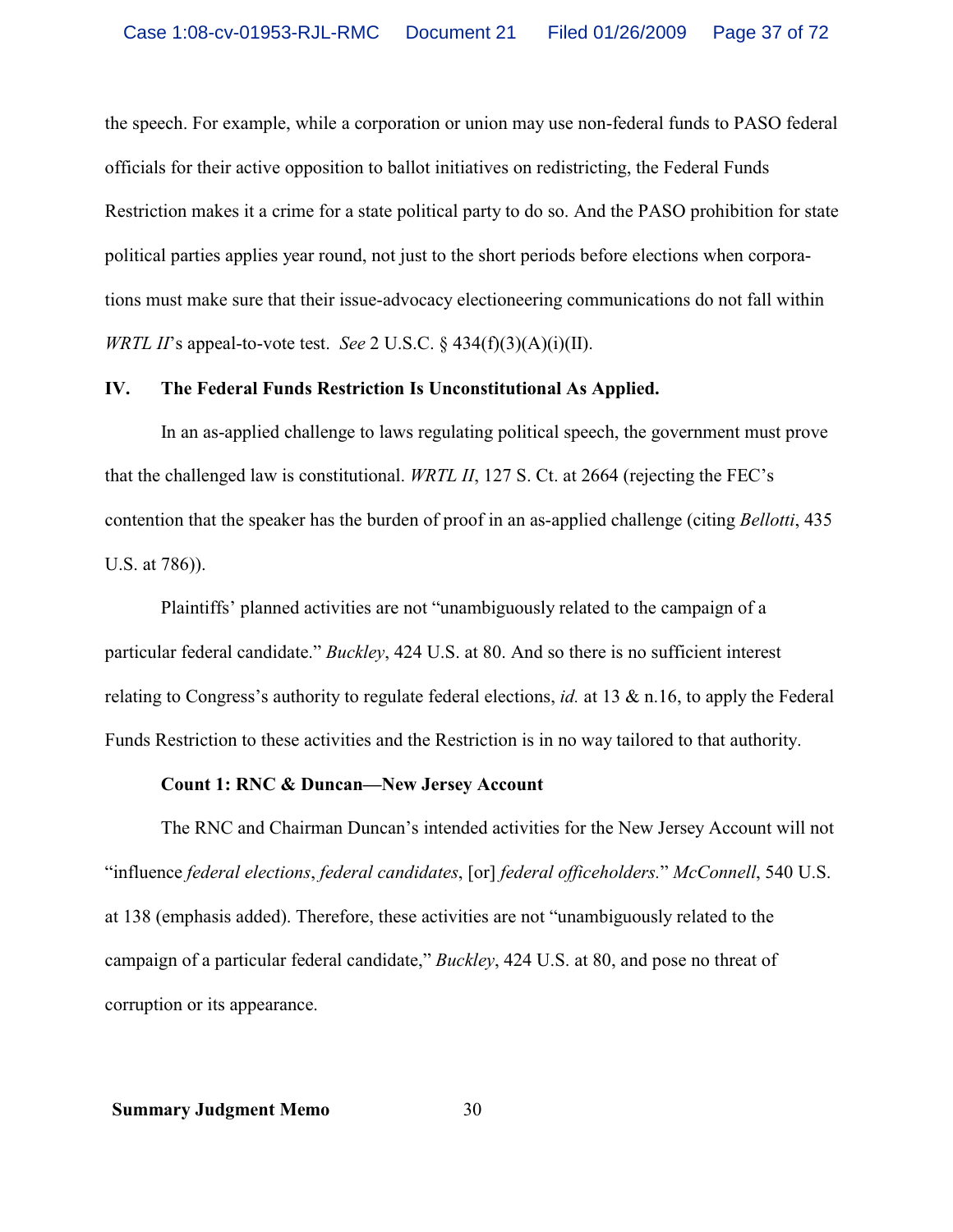First, the RNC will not use the New Jersey Account to influence federal elections.

*McConnell*'s analysis of the ban on state party "federal election activity" ("FEA"), 2 U.S.C. § 441i(b), is relevant here. *McConnell* upheld the Federal Funds Restriction for state and local parties because FECA limited the FEA definition to: (1) specified activities in elections where *federal candidates* appear on the ballot, and (2) public communications mentioning *federal candidates*. 540 U.S. at 168-70. *McConnell* held that, so limited, the Federal Funds Restriction was "narrowly focused" to "those contributions to state and local parties that can be used to benefit federal candidates directly[,]" which "pose the greatest risk" of corruption." *Id.* at 167. As noted above, this recognized the constitutional principle that campaign finance laws may regulate only First Amendment activities that are unambiguously-campaign-related .

The New Jersey Account will not pay for (1) activities in elections with federal candidates on the ballot or (2) communications mentioning federal candidates. SUF ¶¶ 8-9. Rather, the New Jersey Account will support only *state* candidates and parties in *state* elections. Therefore, applying *McConnell*, these *activities* neither "directly benefit" federal candidates nor pose any risk of corruption or its appearance. 540 U.S. at 167. These state election *activities* are not unambiguously campaign related.

Second, *McConnell*'s appearance-of-corruption theory, which arose from the "close relationship between federal officeholders and [] national parties," *id.* at 154, and the "means by which parties  $\iint$  traded on that relationship," *id.*, is absent here. As noted above, unlike the historical fundraising practices at issue in *McConnell*, here (1) no federal candidate or officeholder will solicit funds for the New Jersey Account, (2) no donor to the New Jersey Account will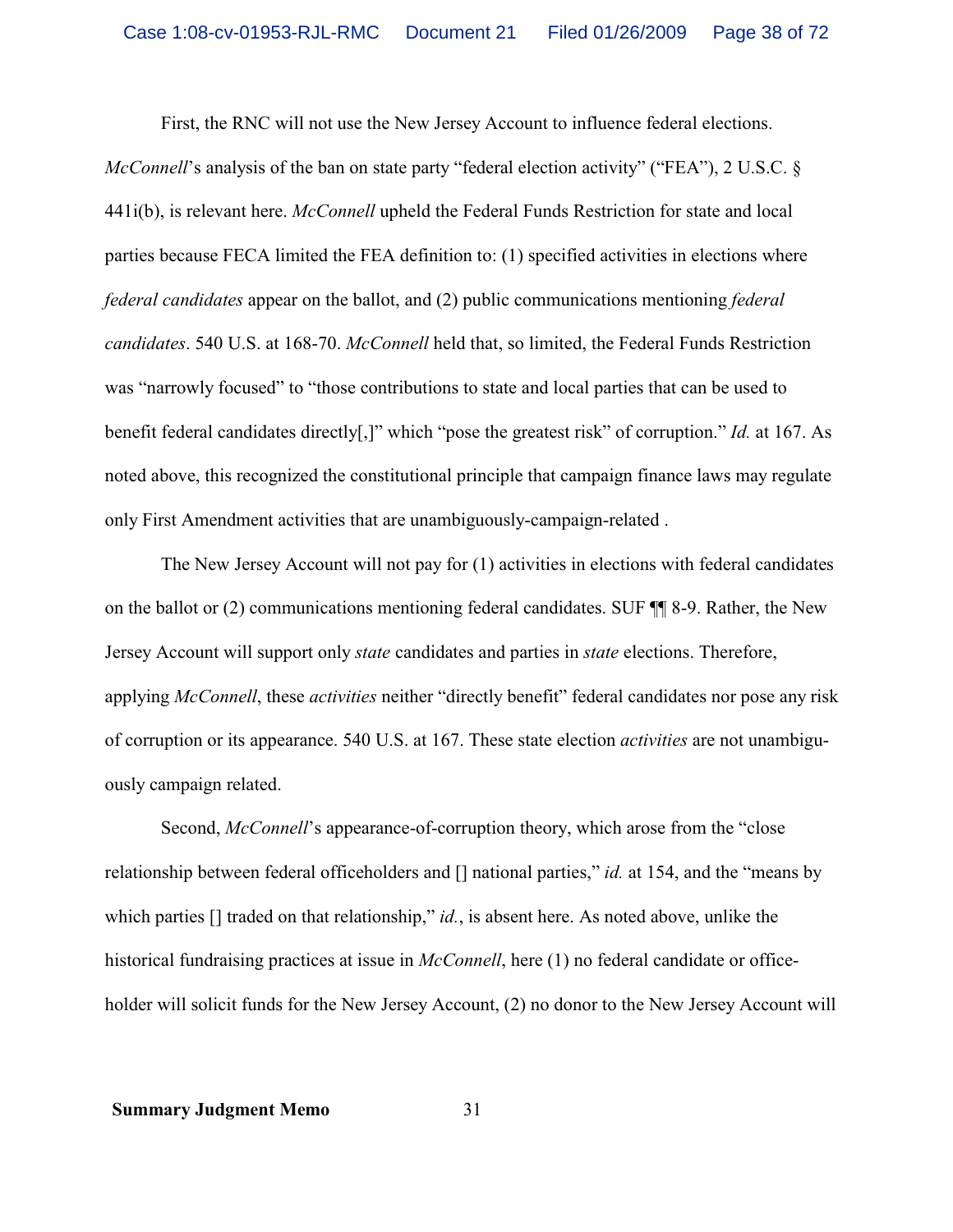have preferential access to any federal officeholder, and (3) the RNC will use the New Jersey Account only for state activities.

Nor can one stretch *McConnell*'s prophylactic "gratitude" concept of corruption to activity so far removed from any federal election or candidate. To be sure, many Republican officeholders might be grateful to everyone involved if Republicans are elected to state office in New Jersey, but this gratitude does not create "obligated" officeholders giving rise to an appearance of corruption. Federal candidates' and officeholders' gratitude toward New Jersey Account donors would be no different than their gratitude toward donors to the state candidate's campaign. And surely the federal government may not regulate contributions to state candidates on the basis that some federal candidate might be grateful.

In sum, the RNC's intended activities are not unambiguously campaign related. Funds from the New Jersey Account will not be used to influence federal elections and the fundraising practices employed to raise such funds pose no appearance of corruption. Therefore, the relationship between any governmental interest in preventing corruption and the Federal Funds Restriction is "too remote," *Buckley*, 424 U.S. at 80, and the restriction "impermissibly broad," *id.*, as applied to the New Jersey Account. To use the Supreme Court's words in *CARC*— the Restriction "does not advance a legitimate governmental interest significant enough to justify its infringement of First Amendment rights." 454 U.S. at 298. The Federal Funds Restriction is unconstitutional as applied to these activities.

# **Count 2: RNC & Duncan—Virginia Account**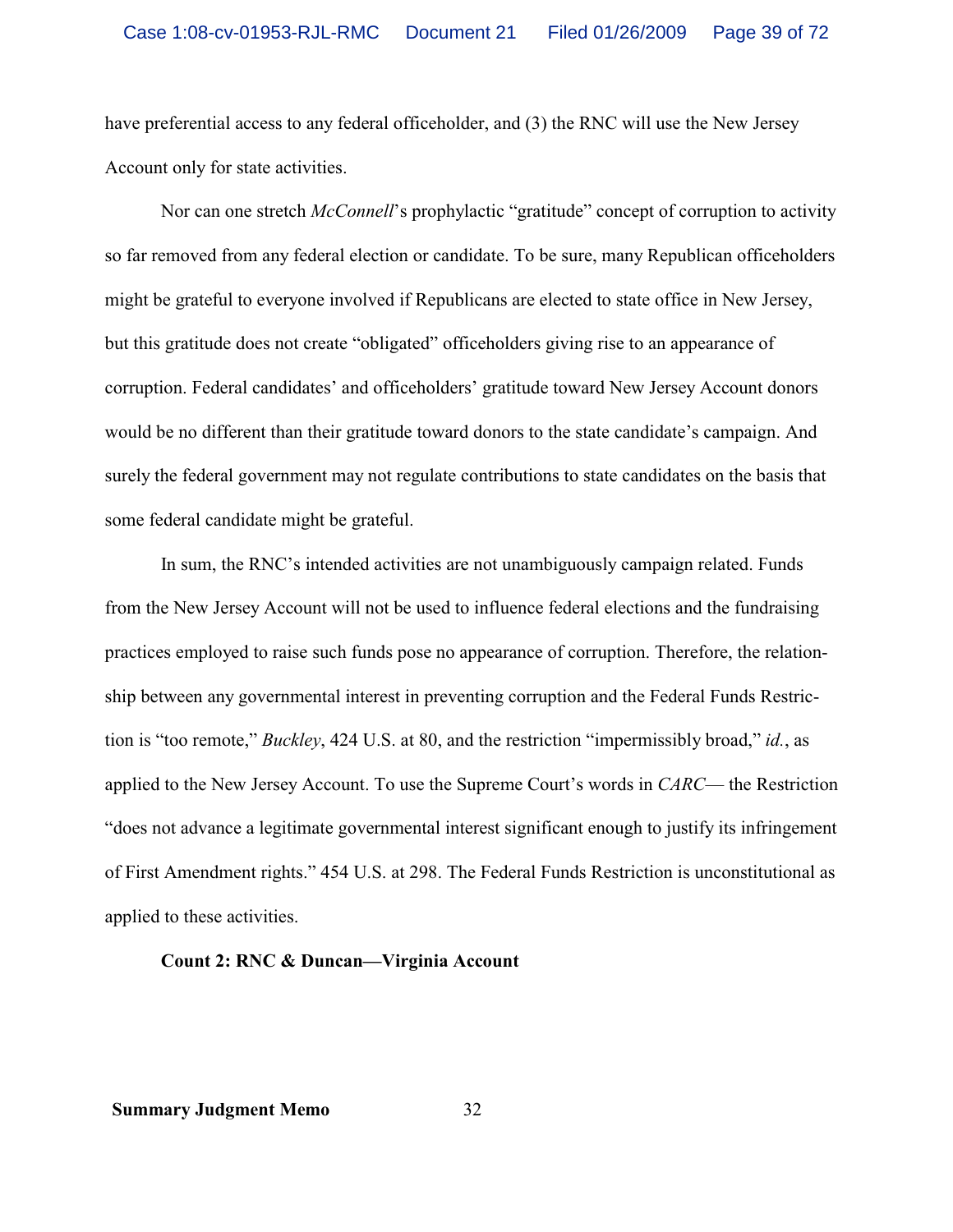The facts for the Virginia Account are parallel to the facts for the New Jersey Account, and the Federal Funds Restriction is unconstitutional as applied to the Virginia Account for the same reasons it is unconstitutional as applied to the New Jersey Account.

# **Count 3: RNC & Duncan—Redistricting Account**

As applied to the Redistricting Account, the Federal Funds Restriction fails the unambiguously-campaign-related requirement. Neither the activities nor the fundraising present any threat of corruption of federal candidates or officeholders, or its appearance. There is no sufficient governmental interest to regulate activities so far removed from federal elections and candidates.

Redistricting is the province of state legislators. While this state activity involves congressional districts, any effect on federal candidates or officeholders is far too attenuated to be deemed *unambiguously*-campaign-related. Indeed, if redistricting were subject to federal regulation, then federal law could ban even state and local parties from using state funds for such activities. But *McConnell* stated that only those *activities* that "*directly* benefit" federal candidates pose a risk of corruption sufficient to justify regulation. 540 U.S. at 168-70 (emphasis added). Thus, state parties, as well as corporations and unions, remain free to use non-federal funds to support state redistricting.

Furthermore, just as in previous counts, the *McConnell* appearance-of-corruption theory, which arose from the "close relationship between federal officeholders and [] national parties," *id.* at 154, and the "means by which parties [] traded on that relationship," *id.*, is absent here. Unlike the historical fundraising practices at issue *McConnell,* here (1) no federal candidate or officeholder will solicit funds into the Redistricting Account, (2) no contributor will receive preferential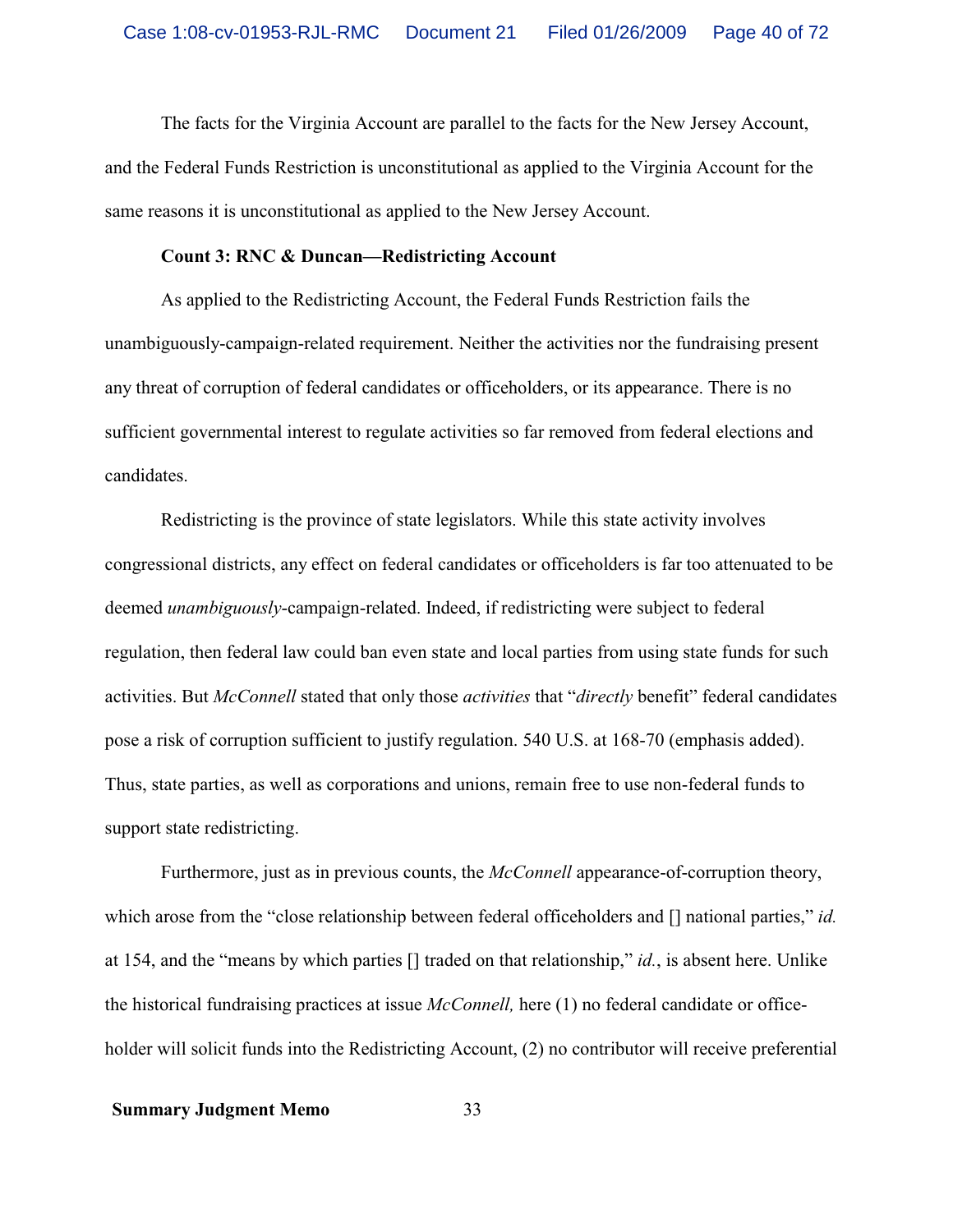access to any federal officeholder, and (3) the RNC will use contributions to the account only for state activities. Therefore, there is no justification for treating the Redistricting Account any differently than other organizations that may freely spend non-federal funds to support state redistricting efforts.

The RNC's and Chairman Duncan's activities regarding the Redistricting Account are not unambiguously-campaign-related, which makes the relationship between any governmental interest in preventing corruption and the Federal Funds Restriction "too remote," *Buckley*, 424 U.S. at 80, and the Restriction "impermissibly broad," *id.* As applied to the Redistricting Account, the Federal Funds Restriction "does not advance a legitimate governmental interest significant enough to justify its infringement of First Amendment rights." *CARC*, 454 U.S. at 298. The Federal Funds Restriction is unconstitutional as applied to these activities.

# **Count 4: RNC & Duncan – Grassroots Lobbying Account**

As applied to the Grassroots Lobbying Account, the Federal Funds Restriction fails the unambiguously-campaign-related requirement. Neither grassroots lobbying, nor the solicitation of funds into the Grassroots Lobbying Account, present any threat of corruption or its appearance. The Federal Funds Restriction is unconstitutional as applied to activities so far removed from federal elections and candidates.

The right to petition is "one of 'the most precious of the liberties safeguarded by the Bill of Rights.'" *BE & K Constr. Co. v. NLRB*, 536 U.S. 516, 524 (2002) (quoting *United Mine Workers v. Illinois Bar Ass'n*, 389 U.S. 217, 222 (1967)). And grassroots lobbying is a quintessential exercise of the right to petition. *Eastern R.R. President Conference v. Noerr Motor Freight, Inc.*, 365 U.S. 127, 137-138 (1961); *Liberty Lobby, Inc. v. Pearson*, 390 F.2d 489, 491 (D.C. Cir.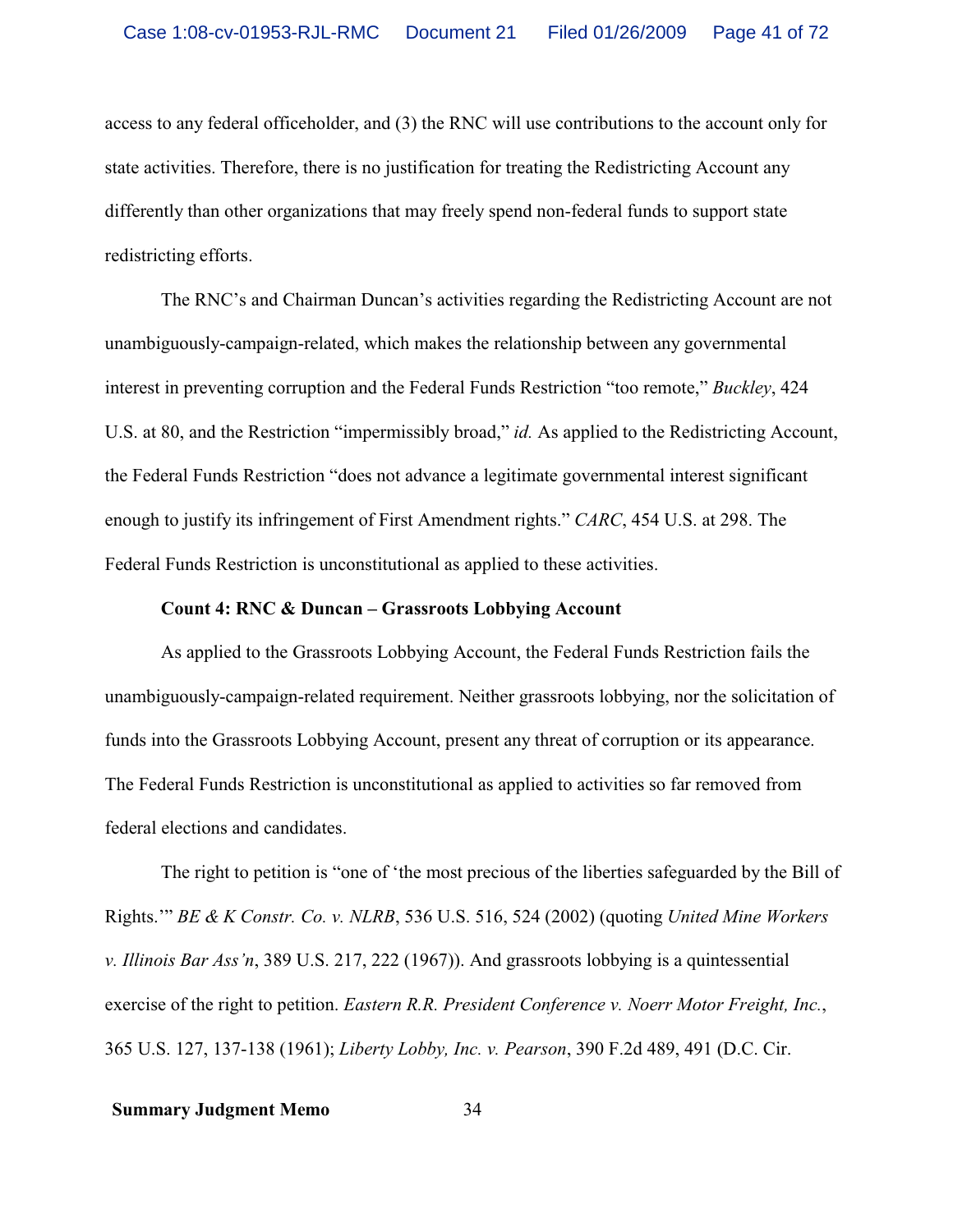1968). *Noerr* recognized the right to petition both the legislative and executive branches. 365 U.S. at 135. The Court held that attempts to influence the passage or enforcement of laws were constitutionally protected, essential to representative government, and could not violate the Sherman Act:

In a representative democracy such as this, these [legislative and executive] branches of government act on behalf of the people and, to a very large extent, the whole concept of representation depends upon the ability of the people to make their wishes known to their representatives. . . . The right of petition is one of the freedoms protected by the Bill of Rights, and we cannot, of course, lightly impute to Congress an intent to invade these freedoms.

*Id.* at 137-38. *See also Cal. Motor Transp. Co. v. Trucking Unlimited*, 404 U.S. 508, 510 (1972)

("[T]he right to petition extends to all departments of the government.").

*Bellotti* protected the right of corporations "to publicize their views on a ballot question," 435 U.S. at 769, noting that "the First Amendment protects the right of corporations to petition legislative and administrative bodies," *id.* at 791 n.31. Furthermore, like general advocacy of public issues, the First Amendment protects grassroots lobbying as part of our "profound national commitment to the principle that debate on public issues should be uninhibited, robust, and wide open." *Sullivan*, 376 U.S. at 270.

*McConnell* premised its facial upholding of the Federal Funds Restriction on national parties' using non-federal funds for "bogus issue advertising," 540 U.S. at 129, which were disguised "electioneering" ads, "designed to influence federal elections," *id*. at 131. And the FEC similarly argued that the Restriction's aim was the use non-federal funds for "campaign-related 'issue advocacy.'" Brief for Federal Election Commission at 71, *McConnell*, 251 F. Supp. 2d 176.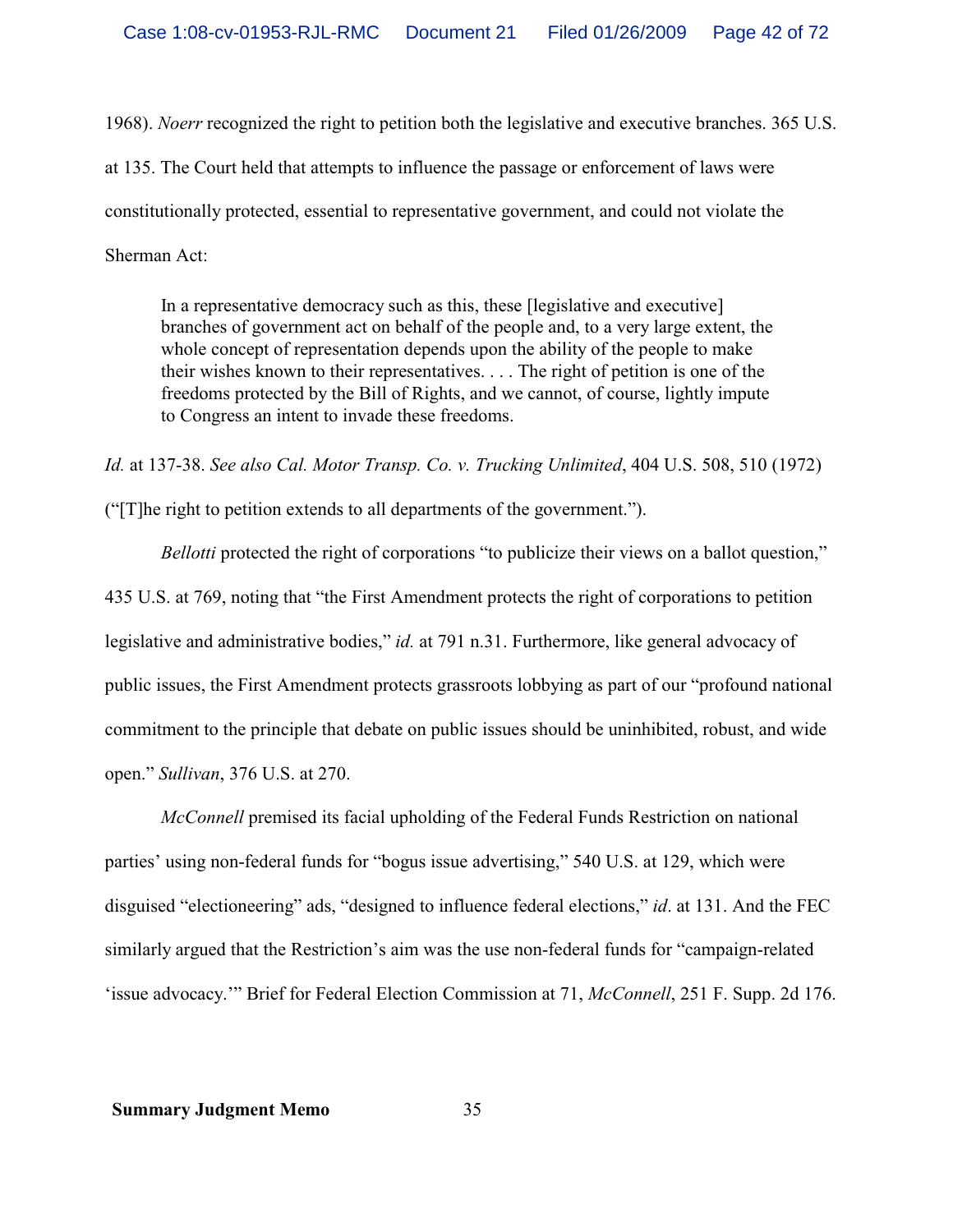*WRTL II* has subsequently provided the means to distinguish bogus issue ads from genuine grassroots lobbying ads. 127 S. Ct. at 2659, 2667, 2669 n.7. That analysis must govern the present analysis as to grassroots lobbying by political parties. The Supreme Court held that WRTL's grassroots lobbying ads were not "electioneering" ads, but rather were constitutionally protected issue advocacy because they have a reasonable interpretation other than as an appeal to vote for or against a clearly identified candidate. *Id.* at 2667. As discussed above, this appeal-to-vote test was the Court's application of the unambiguously-campaign-related principle in the context of electioneering communications. In applying this test to WRTL's grassroots lobbying ads the Court stated:

WRTL's three ads are plainly not the functional equivalent of express advocacy. First, their content is consistent with that of a genuine issue ad: The ads focus on a legislative issue, take a position on the issue, exhort the public to adopt that position, and urge the public to contact public officials with respect to the matter. Second, their content lacks indicia of express advocacy: The ads do not mention an election, candidacy, political party, or challenger; and they do not take a position on a candidate's character, qualifications, or fitness for office.

*Id.* Although ads need not share all of these characteristics to be free from regulation under the appeal-to-vote test, *see id.*, the RNC's ads share all these characteristics. First, they focus on current legislative issues, *i.e.*, "Card Check" and the "Fairness Doctrine." The ads take a position on the respective issues, urge the public to adopt that position, and urge the public to contact their representatives or senators regarding the issue. Second, neither ad mentions any candidacy, candidate's character, election, or political party. SUF ¶ 16.

So the ads are not "campaign related," "bogus issue ads," or "electioneering," designed to influence federal elections. Rather, they are genuine grassroots lobbying ads, which are not "unambiguously related to the campaign of a particular federal candidate," *Buckley*, 424 U.S. at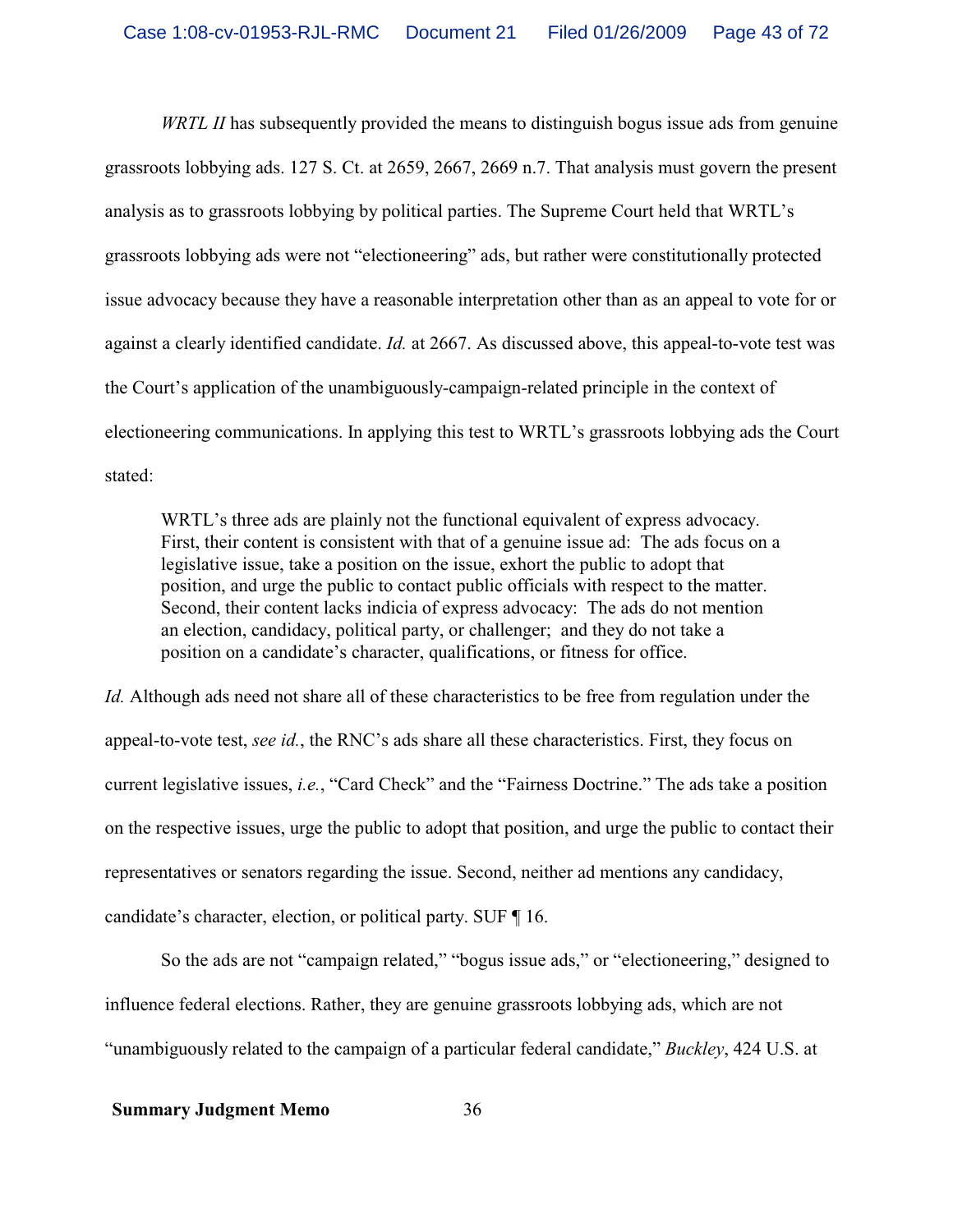80, and "the *quid-pro-quo* corruption interest cannot justify regulating them," *WRTL II*, 127 S. Ct. at  $2672.^{18}$ 

Nor is the *McConnell* appearance-of-corruption theory, which arose from the "close relationship between federal officeholders and [] national parties," 540 U.S. at 154, and the "means by which parties [] traded on that relationship," *id.*, present here. As noted above, unlike the historical fundraising practices at issue in *McConnell,* here (1) no federal candidate or officeholder will solicit funds into the Grassroots Lobbying Account, (2) no contributor will receive preferential access to any federal officeholder, and (3) the RNC will use the account only for state activities. Therefore, there is no justification for treating the RNC differently than any other organization, such as WRTL, that has a constitutional right to use non-federal funds to participate in grassroots lobbying.

In short, the RNC's intended activities are not unambiguously campaign related. Funds from the Grassroots Lobbying Account will not be used to influence federal elections and the fundraising practices employed to raise such funds pose no appearance of corruption. Therefore, the relationship between any governmental interest in preventing corruption and the Federal Funds Restriction is "too remote," *Buckley*, 424 U.S. at 80, and the restriction "impermissibly broad," *id.*, as applied to the Grassroots Lobbying Account. To use the Supreme Court's words in *CARC*— the Restriction "does not advance a legitimate governmental interest significant enough to justify its infringement of First Amendment rights." 454 U.S. at 298. The Federal Funds Restriction is unconstitutional as applied to these activities.

<sup>&</sup>lt;sup>18</sup> Indeed, *WRTL II* stated that the *quid pro quo* corruption interest "arguably applied" in *McConnell* did not extend beyond ads with an appeal to vote. *See* 127 S.Ct. at 2672.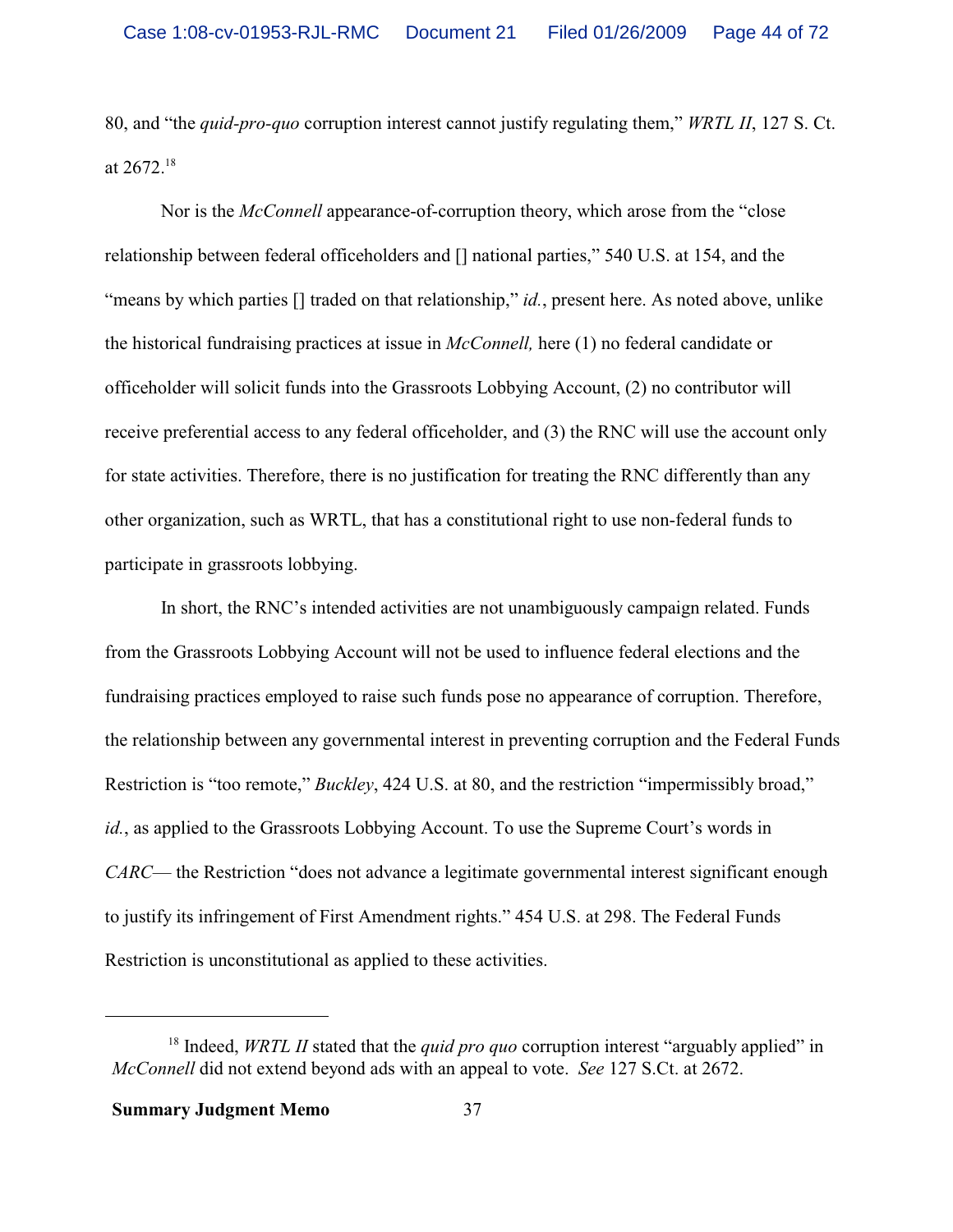#### **Count 5: RNC & Duncan – State Elections Account**

As applied to the the State Elections Account, the Federal Funds Restriction fails the unambiguously-campaign-related requirement. While these state accounts will support state activities, in elections where federal candidates are on the ballot, the RNC will target none of these activities to any federal candidate or campaign. SUF ¶ 19. That these state election activities might have the collateral affect of benefitting federal Republican candidates on the ballot with state candidates does not make these activities *"unambiguously* related to the campaign of a particular federal candidate." *Buckley*, 424 U.S. at 80 (emphasis added). Activities so indirectly benefitting federal candidates, if at all, cannot be said to create "obligated" or "grateful" officeholders. So any theory of corruption based on the "gratitude" of candidates is too attenuated when stretched to encompass activities so far removed from federal candidates and campaigns.

And as in the previous counts, the *McConnell* appearance-of-corruption theory, which arose from the "close relationship between federal officeholders and [] national parties," 540 U.S. at 154, and the "means by which parties [] traded on that relationship," *id.*, is absent here. As noted *supra*, unlike the historical fundraising practices at issue *McConnell,* here (1) no federal candidate or officeholder will solicit funds into any of the State Elections Accounts, (2) no contributor will have preferential access to any federal officeholder, and (3) the RNC will use the accounts only for state activities. So even to the extent that federal candidates collaterally benefit from these activities, there is no threat of "tallying," facilitation of "access," or other similar practices pointed to in *McConnell*. 540 U.S. at 146.

As applied to these State Elections Accounts, which are not unambiguously-campaign related, the governmental interest in preventing corruption and the Federal Funds Restriction is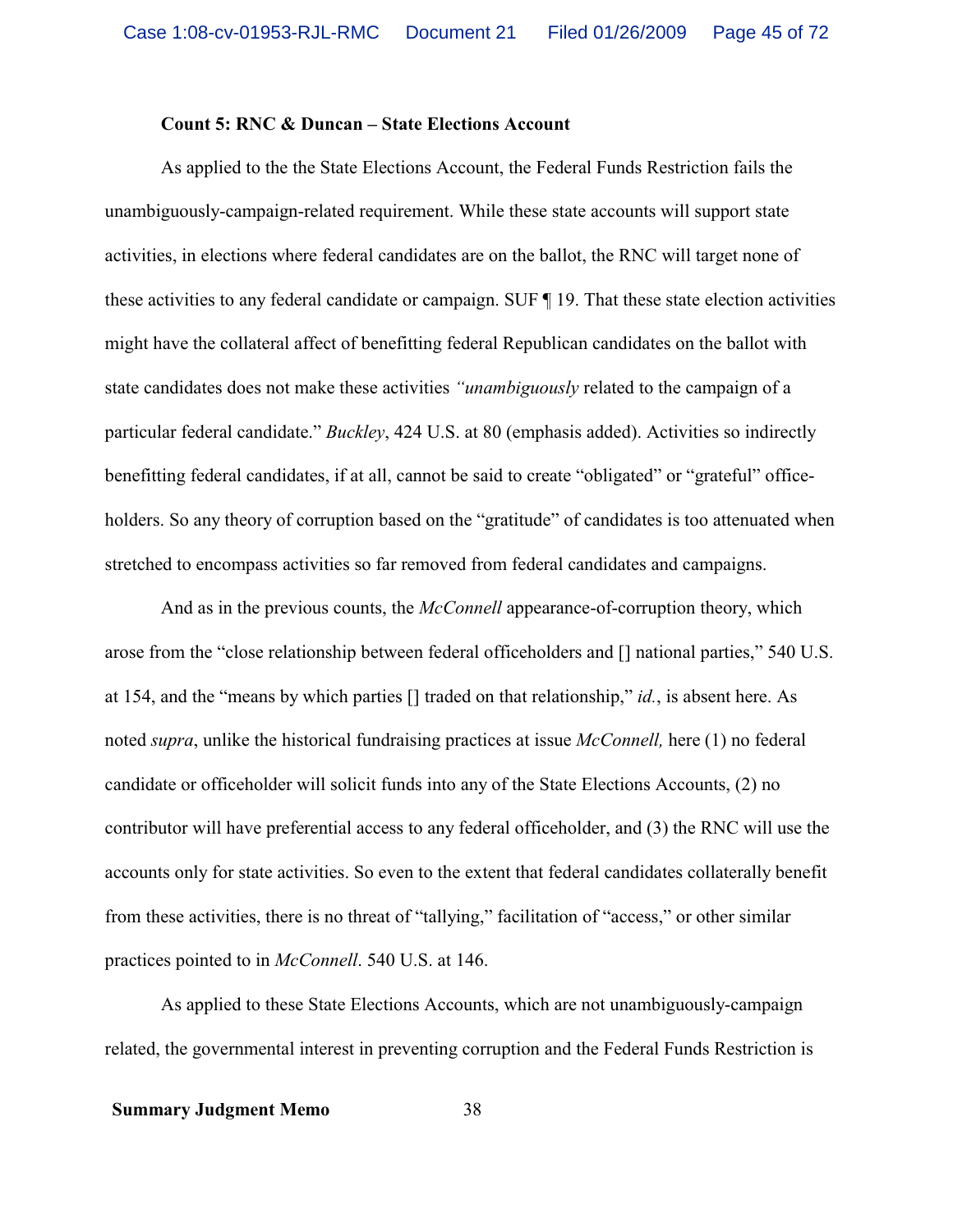"too remote," *Buckley*, 424 U.S. at 80, and "impermissibly broad," *id.* The Federal Funds Restriction is unconstitutional as applied to these activities.

#### **Count 6: RNC & Duncan—Litigation Account & Building Account**

As applied to the Litigation Account and Building Account, the Federal Funds Restriction fails the unambiguously-campaign-related requirement. Neither the activities nor the fundraising poses any threat of corruption or its appearance. The payment of the RNC's legal fees in matters not involving a federal candidate or campaign, and the paying the expenses related to the maintenance and upkeep of RNC's headquarters, is not spending "for the purpose of influencing federal elections." *McConnell*, 540 U.S. at 145. So donations to these Accounts poses no sufficient risk of creating "obligated" or "grateful" candidates. And like the preceding counts, no federal candidate or officeholder will solicit money into the Accounts, and no contributor will have preferential access to any federal officeholder. SUF  $\P$  24.

As applied to the Litigation Account and Building Account, the governmental interest in preventing corruption is "too remote," *Buckley*, 424 U.S. at 80, and the Federal Funds Restriction is "impermissibly broad," *id.* The Federal Funds Restriction is unconstitutional as applied to these activities.

#### **Count 7: Duncan – Solicitation for State Candidates and State Parties**

The Federal Funds Restriction is unconstitutional as applied to Chairman Duncan's solicitation for state candidates and state parties, because the activity is not "unambiguously related to the campaign of a particular federal candidate." *Buckley*, 424 U.S. at 80. Chairman Duncan is not a federal officeholder or candidate. And the funds will be solicited to CRP and various 2009 candidates for state office in New Jersey and Virginia, not any federal candidate.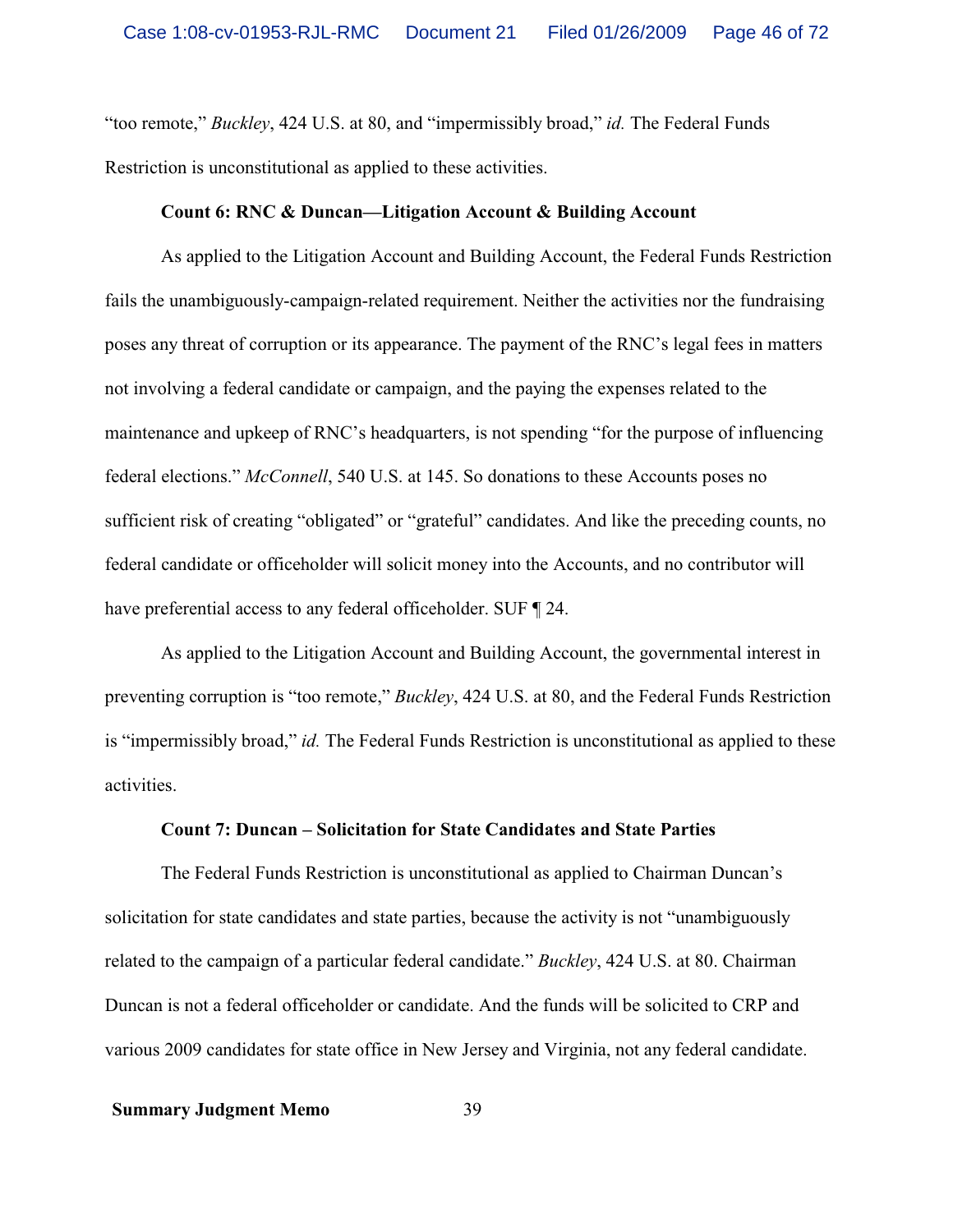While Chairman Duncan will be grateful to contributors, Congress enacted the Federal Funds Restriction to prevent the corruption of candidates and officeholders, not party officials. And as noted above, the appearance of corruption arising from the sale of "access," *McConnell*, 540 U.S. 150-53, is absent here.

Chairman Duncan's solicitation of funds to state parties and candidates is not "unambiguously related to the campaign of a particular federal candidate." *Buckley*, 424 U.S. at 80. Therefore, these activities are beyond the proper reach of federal regulation and any government interest in preventing the appearance of corruption is "too remote," *Buckley*, 424 U.S. at 80, making the Federal Funds Restriction "impermissibly broad," *id*. The Federal Funds Restriction is unconstitutional as applied to these activities.

# **Count 8: CRP – California Initiative Support**

Unlike national parties, which may not solicit or spend any non-federal funds, the ban on state and local parties' use of non-federal funds applies only to "federal election activity." 2 U.S.C. § 441i(b)(1). So limited, *McConnell* facially upheld the Federal Funds Restriction because it was sufficiently tailored to reach funds "that can be used to benefit federal candidates directly," which may create indebted officeholders and thereby pose a threat of corruption or its appearance. 540 U.S. at 167.<sup>19</sup> As discussed below, CRP's Letter does not directly benefit any federal candidate. Thus, it is not "unambiguously related to the campaign of a particular federal

<sup>&</sup>lt;sup>19</sup> As noted above, because of the fundraising relationship between national parties and federal candidates and officeholders, *McConnell* stated that all contributions of non-federal funds to national parties were "suspect." 540 U.S. at 155. However, in regard to state parties, only contributions of state funds "used to benefit federal candidates directly" posed a sufficient risk of corruption to justify federal regulation. *Id.* at 167.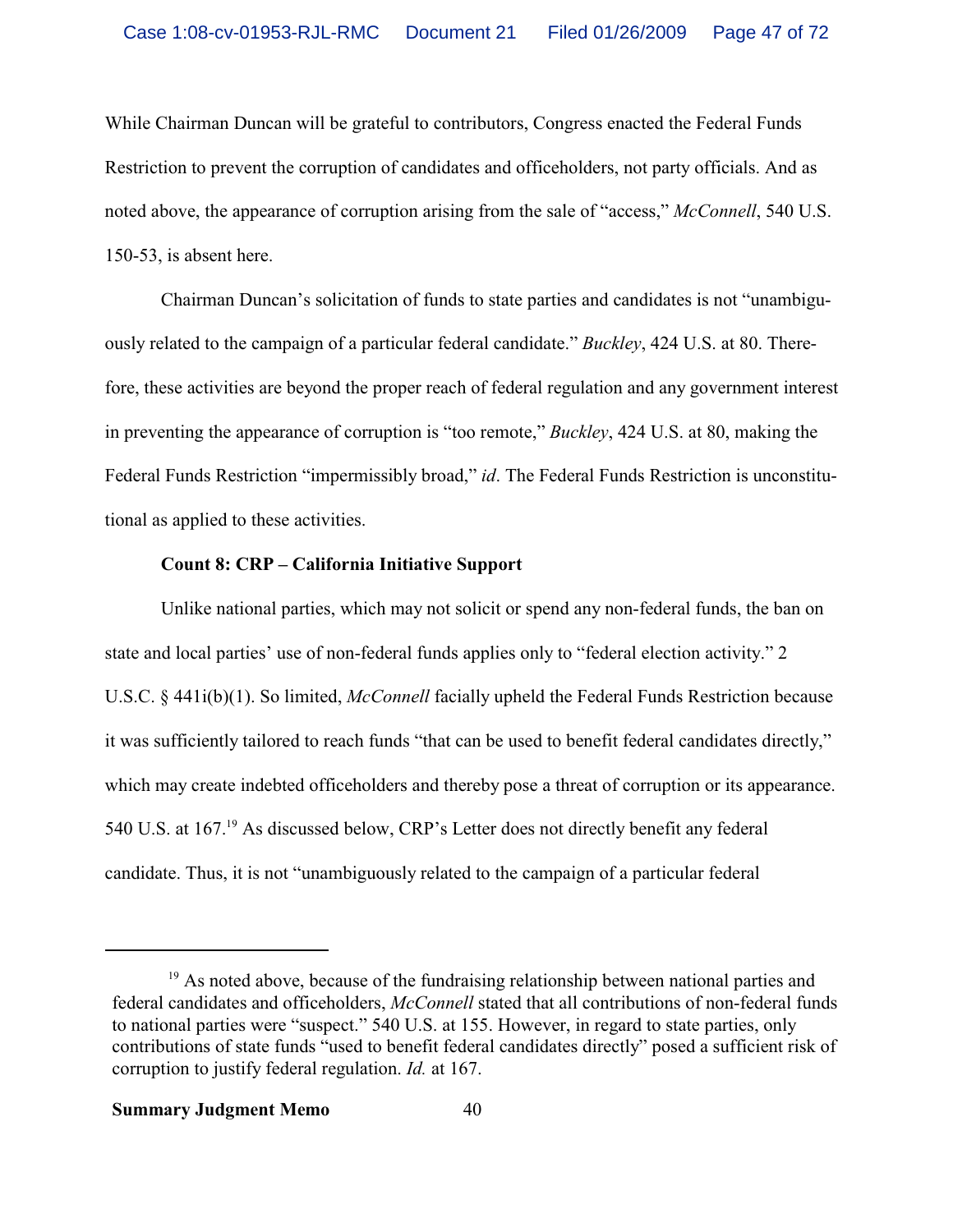candidate." *Buckley*, 424 U.S. at 80. Therefore, the Federal Funds Restriction is unconstitutional as applied to the Letter.

Before turning to the letter, the standard of review should be discussed. CRP's proposed activity is not "unambiguously related to the campaign of a particular federal candidate," *Buckley*, 424 U.S. at 80, so it is fully protected under either strict scrutiny or intermediate scrutiny. However, strict scrutiny should apply to this state-party activity because, unlike national parties, state parties may solicit, receive, and use state funds, although not for federal election activity. CRP seeks not to receive state fund *contributions* to send out its letter – although it of course seeks donations to help fund its initiative effort – but to make an *expenditure* from its current state funds for the proposed activity.

*McConnell* applied intermediate scrutiny because it said that "it is irrelevant that Congress" chose in § 323 to regulate contributions on the demand rather than the supply side." 540 U.S. at 138. It is true that *McConnell* mentioned state parties in this context, *id.* at 139, but *McConnell* did not explain how the Federal Funds Restriction's application to state parties, which already *have* state funds, would not be a regulation on *expenditures*. One may presume that the argument would be that Congress had limited state-fund solicitation and receipts to federal election activity. But that argument is at its weakest where the state political party already has state funds it wishes to use for the proposed *spending* and the Federal Funds Restriction then becomes a *spending* limit. Thus, the constitutional analysis as to CRP's planned *spending* should start where burdens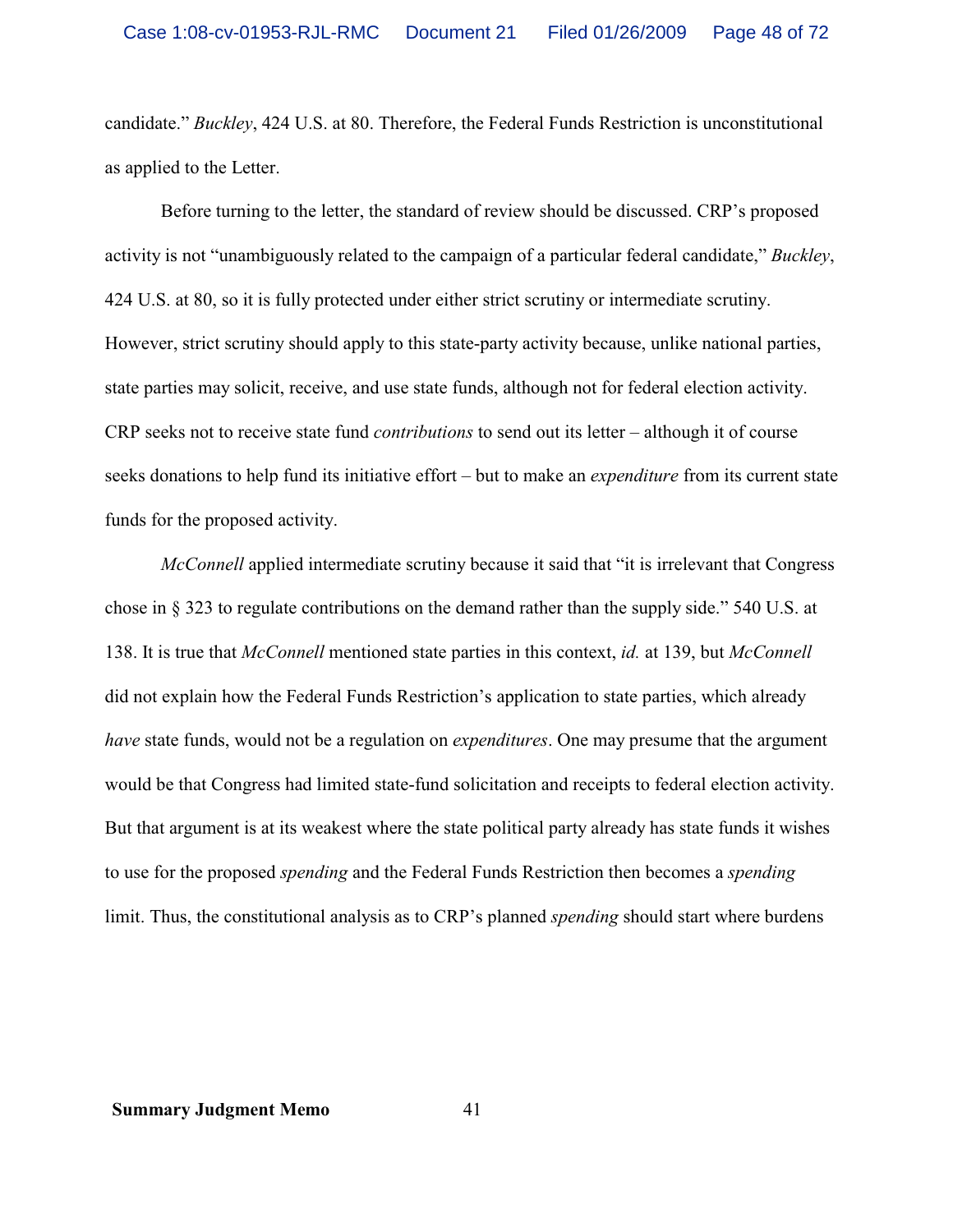on expression normally start—with strict scrutiny, which *WRTL II* employed, 127 S. Ct. at 2663-  $64^{20}$ 

However, whatever level of scrutiny applies, the law may ban the CRP only from using state funds for communications that are "unambiguously related to the campaign of a particular federal candidate." *Buckley*, 424 U.S. at 80. In the wake of *WRTL II's* appeal-to-vote test, the PASO terms are impermissibly overbroad when applied to the CRP's Letter.

*McConnell* facially upheld BCRA's ban on using state funds for communications that PASO federal candidates by noting the "overwhelming *tendency* [of such ads]. . .to benefit directly federal candidates. . . ." 540 U.S. at 170 (emphasis added). Citing "bogus issue advertising," *id.*, *McConnell* stated that "[s]uch ads were the prime motivating force behind BCRA's passage." *Id.* at 169. But as discussed above concerning RNC's grassroots lobbying ads, *WRTL II* has provided the means to distinguish bogus from genuine issue ads. *Id.* at 2667. So McConnell's facial holding does not apply to genuine issue advocacy.<sup>21</sup>

Applying the analysis used in *WRTL II* reveals that CRP's Letter is not a "bogus issue ad" designed to influence federal elections. Rather, just like WRTL's ads, CRP's Letter has a

<sup>20</sup>*WRTL II* rejected the argument that, because *McConnell* had facially upheld the electioneering-communication ban, the FEC no longer had the strict scrutiny burden.127 S.Ct. at 2664. *WRTL II* said that "[t]hese cases, however, present the separate question whether § 203 may constitutionally be applied to these specific ads. Because BCRA § 203 burdens political speech, it is subject to strict scrutiny." *Id.* In the present case, the Restriction burdens political speech in the same way, i.e., by requiring the use of federal funds for the speech.

<sup>&</sup>lt;sup>21</sup>It should be recalled that *Buckley* employed the express advocacy construction, to which *McConnell* likened some electioneering communications, 540 U.S. at 206 ("functional equivalent of express advocacy"), precisely to fulfill the unambiguously-campaign-related requirement. *Buckley*, 424 U.S. at 39-44, 80-81. Thus, the *WRTL II* analysis is a transferable illustration of how the unambiguously-campaign-related requirement must be applied in other First Amendment contexts, whether or not they involve express advocacy.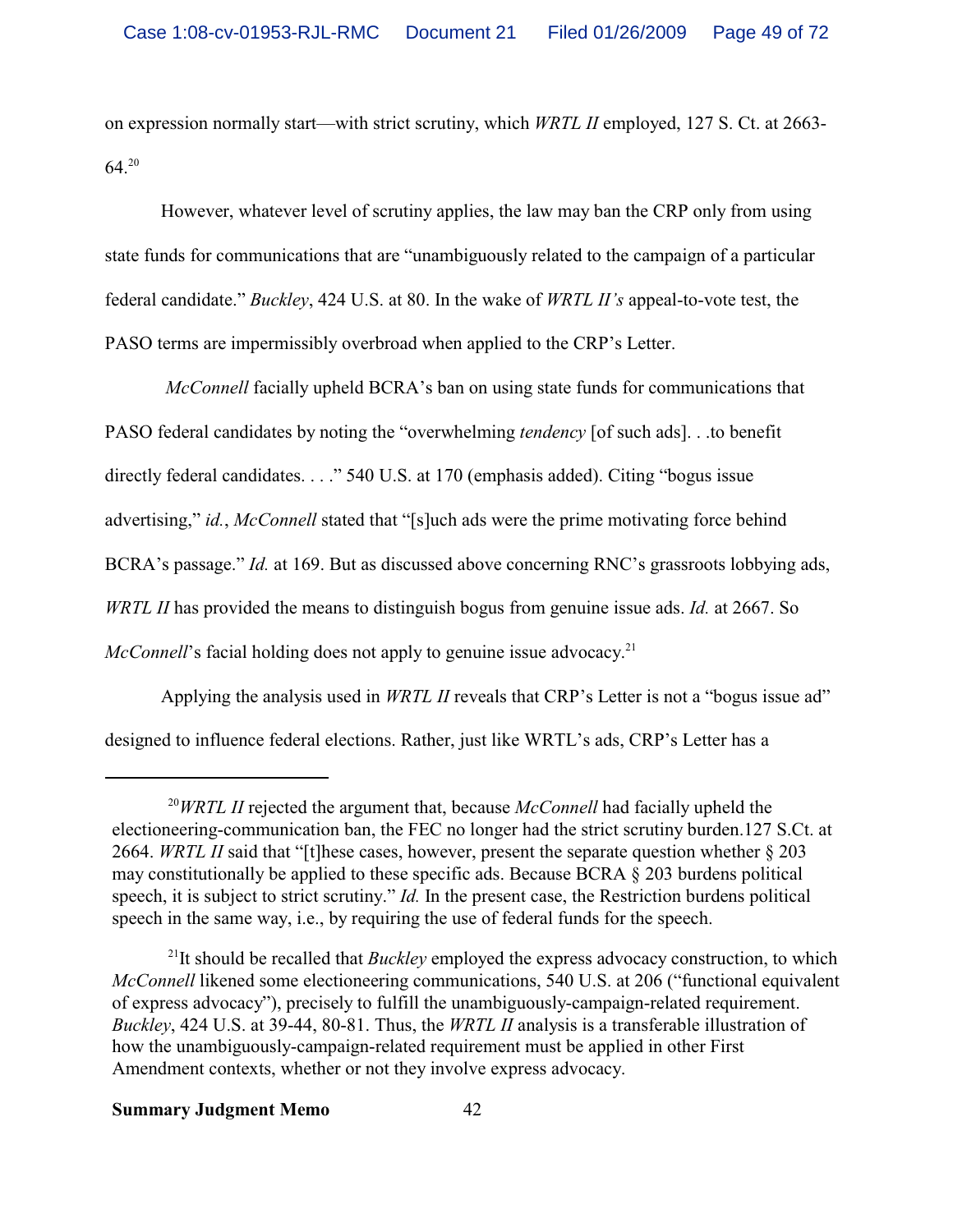reasonable interpretation other than as an appeal to vote for or against a clearly identified candidate. *Id.* at 2667. Therefore, the Letter is not "electioneering" or "campaign speech," *id.* at 2672-73, but is protected issue advocacy. The letter is about a ballot measure. Speaker Pelosi and Senator Boxer are mentioned because they (a) provide a readily-comprehensible means for potential donors and voters to evaluate the issue; $2^{2}$  (b) are highly-influential, strong opponents of the potential ballot measure who have chosen to speak out against similar ballot measures<sup>23</sup> in the past and whose opposition must be overcome *on the ballot-initiative issue* in the marketplace of ideas if such an initiative is to succeed; and (c) are California politicians familiar to the target audience and their involvement may motivate some recipients of the Letter to get involved, donate, and vote for an initiative. So the CRP's use of Speaker Pelosi's and Senator Boxer's

*California Pro-Life Council v. Getman*, 328 F.3d 1088, 1105-06 (9th Cir. 2003).

23 *See*, *e.g.*, *Shame on Pelosi: Redistricting Fix on Brink Because of Speaker*, San Diego Union-Tribune, Sept. 11, 2007, available at http://www.signonsandiego.com/uniontrib/ 20070911/news\_lz1ed11middle.html; John Wildermuth, *REDISTRICTING: Incumbents Team Up to Oppose Schwarzenegger on Prop. 77*, San Francisco Chronicle, Aug. 26, 2005 available at http://www.sfgate.com/cgi-bin/article.cgi?f=/c/a/2005/08/26/BAG46EDCNJ1.DTL&hw=incumb ents+team+up+to+oppose&sn=001&sc=1000; Glen Justice, *Lawmakers Win Bid to Raise Soft Money in California Case,* N.Y. Times, Aug. 19, 2005, available at http://www.nytimes.com /2005/08/19/politics/19elect.html.

 $22$ <sup>22</sup>The Ninth Circuit made this observation concerning California ballot initiatives:

<sup>&</sup>quot;Even more than candidate elections, initiative campaigns have become a money game, where average citizens are subjected to advertising blitzes of distortion and half-truths and are left to figure out for themselves which interest groups pose the greatest threats to their self-interest." David S. Broder, *Democracy Derailed: Initiative Campaigns and the Power of Money* at 18 (2000). Knowing which interested parties back or oppose a ballot measure is critical, especially when one considers that ballot-measure language is typically confusing, and the long-term policy ramifications of the ballot measure are often unknown. At least by knowing who backs or opposes a given initiative, voters will have a pretty good idea of who stands to benefit from the legislation.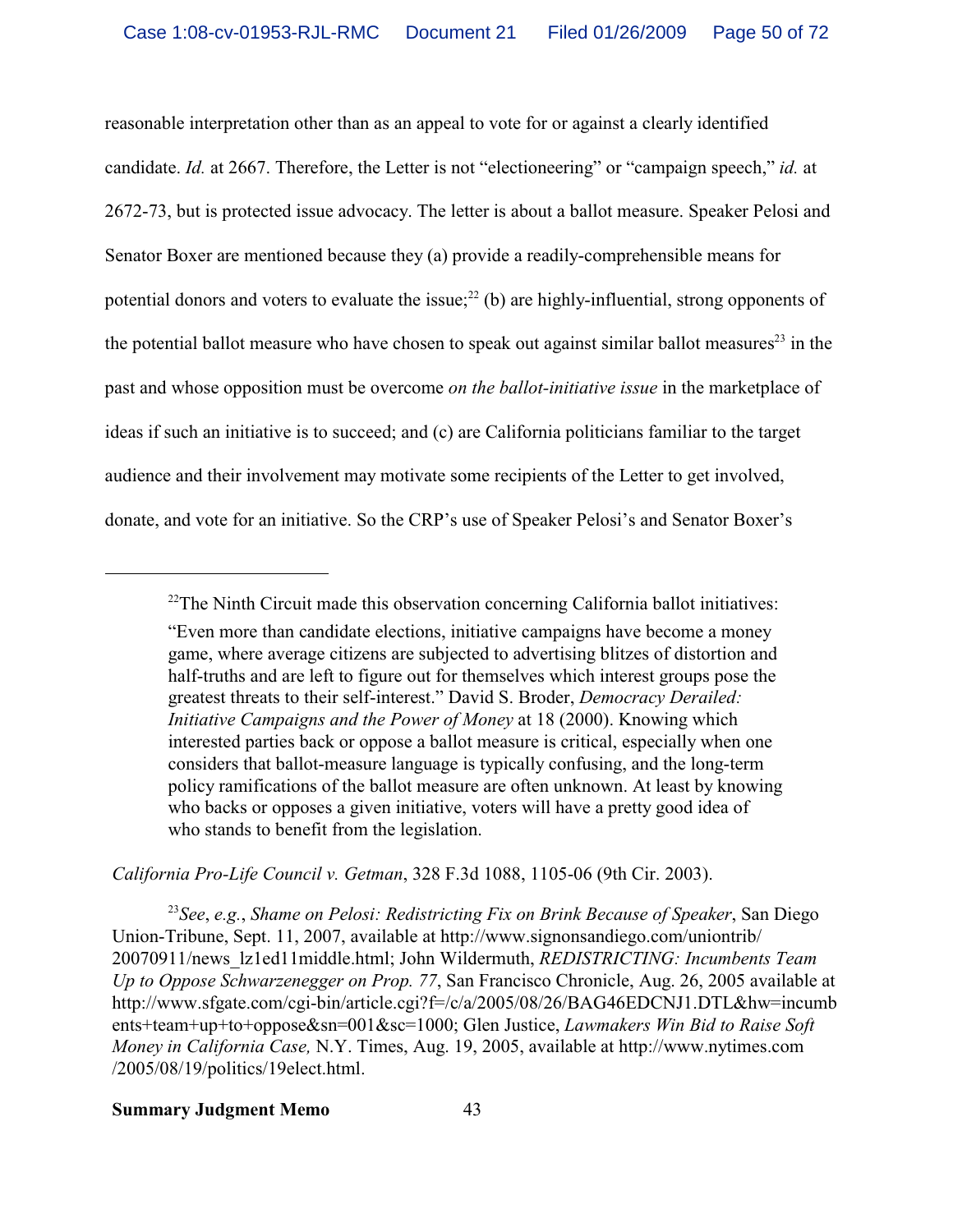names are for reasons consistent with genuine issue advocacy. And the Letter "lacks indicia of express advocacy," *id.* at 2667, because it makes no mention of Speaker Pelosi's or Senator Boxer's candidacy, or any electoral opponent, or their "character, qualifications, or fitness for office," *id.* It does mention voting, Democrats, and Republicans, but only because those subjects are necessary to the redistricting issue.

In short, the Letter is not unambiguously campaign related. The Letter is genuine issue advocacy,<sup>24</sup> which does not directly benefit any federal candidate and therefore poses no threat of corruption or its appearance. Therefore, the relationship between any governmental interest in preventing corruption and the Federal Funds Restriction is "too remote," *Buckley*, 424 U.S. at 80, and the restriction "impermissibly broad," *id.*, as applied to the Letter. To use the Supreme Court's words in *CARC*— the Restriction "does not advance a legitimate governmental interest significant enough to justify its infringement of First Amendment rights." 454 U.S. at 298. The Federal Funds Restriction is unconstitutional as applied to the CRP's communication.

<sup>&</sup>lt;sup>24</sup>In determining the meaning of political speech the Court may consider only the substance of the communication, *WRTL II,* 127 S.Ct. at 2666 (citing *Buckley,* 424 U.S. at 43-44), and not the context, such as the CRP's intent, *id.* at 2665-55, the letter's effect, *id.* at 2665, 2666 & n.5, its impact on an election, *id.* at 2667-68, or what the letter does *not* say. *Id.* at 2668. Nor may the Court consider what the CRP said elsewhere*, id.,* including the CRP's opposition to Speaker Pelosi in other contexts, *id.*, nor the timing of the letter, *id.* at 2668; *see also In re Media Fund*, MUR 5440, Tr. of Probable Cause Hr'g at 35-37 (March 21, 2007) (rejecting a commissioner's longstanding suggestion that timing determines whether "Boot Newt" is express advocacy), *available at* http://eqs.nictusa.com/eqsdocs/0000668A.pdf, nor whether the ballot initiative has become a campaign issue, *WRTL II,* 127 S.Ct. at 2669, nor whether there is a federal-funds alternative, *id.* at 2671 n.9, nor whether the CRP could change its letter to avoid mentioning a candidate. *Id.* The substance of the communication is what counts, and it is all that counts. *See id.* at 2666 (citing *Buckley,* 424 U.S. at 43-44). And where there is any doubt, "we give the benefit of the doubt to speech, not censorship." *Id.* at 2674.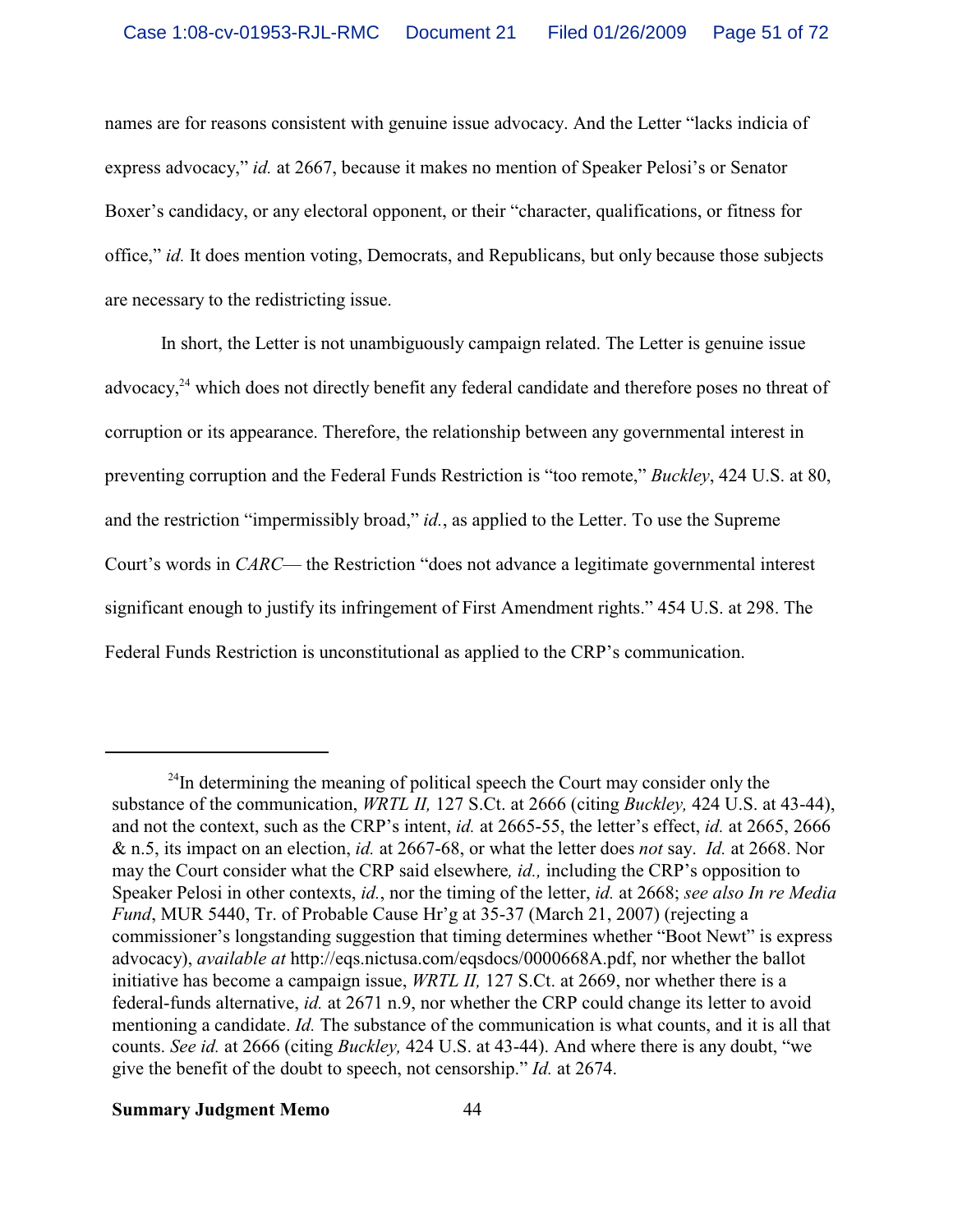#### **Count 9: CRP – Non-targeted Election Activity**

Like the other activities, the CRP's intended non-targeted election activity are not "unambiguously related to the campaign of a particular federal candidate." *Buckley*, 424 U.S. at 80. While this state election activity will occur in elections where federal candidates are on the ballot, none of these activities will target any federal candidate or campaign. SUF  $\P$  45, 62. That these state election activities might have the collateral affect of benefitting federal Republican candidates on the ballot with state candidates does not make these activities *"unambiguously* related to the campaign of a particular federal candidate." *Buckley*, 424 U.S. at 80 (emphasis added). Activities so indirectly benefitting federal candidates, if at all, cannot be said to create "obligated" or "grateful" officeholders. So any theory of corruption based on the "gratitude" of candidates is too attenuated when stretched to encompass activities so far removed from federal candidates and campaigns.

As applied to this activity, which is not unambiguously-campaign related, the governmental interest in preventing corruption and the Federal Funds Restriction "too remote," *id*. at 80, and "impermissibly broad," *id.* The Federal Funds Restriction is unconstitutional as applied to these activities.

# **Conclusion**

For the foregoing reasons, Plaintiffs respectfully submit that the Court should grant their summary judgment motion.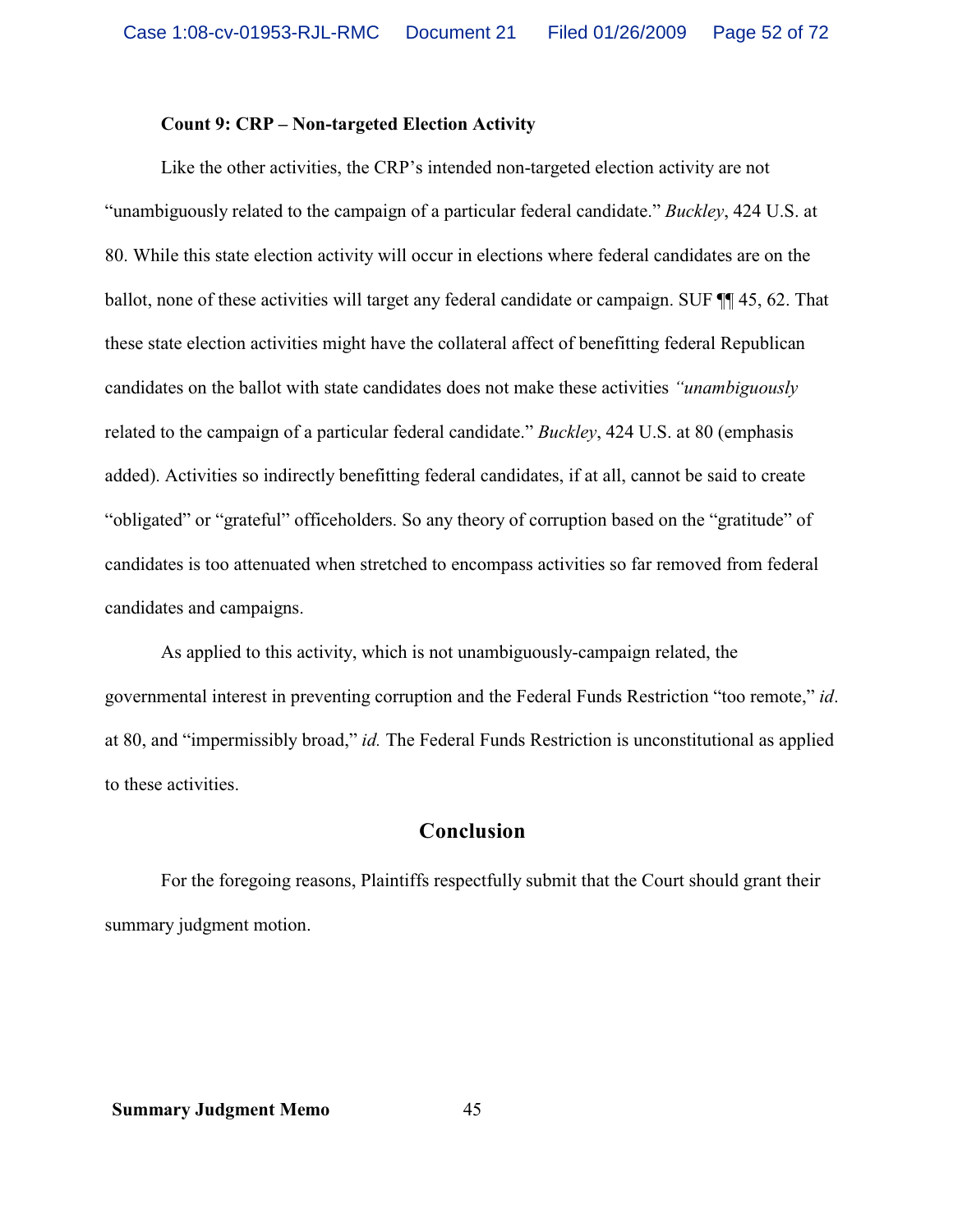Respectfully submitted,

Charles H. Bell, Jr.\* Bell, McAndrews & Hiltachk, LLP 455 Capitol Mall, Suite 801 Sacramento, CA 95814 Tel: (916) 442-7757 Fax: (916) 442-7759 cbell@bmhlaw.com *Counsel for California Republican Party and Republican Party of San Diego County*

 /s/ James Bopp, Jr. James Bopp, Jr., Bar #CO0041 Richard E. Coleson\* Clayton J. Callen\* Kaylan L. Phillips\* BOPP, COLESON & BOSTROM 1 South Sixth Street Terre Haute, IN 47807-3510 812/232-2434 telephone 812/234-3685 facsimile *Lead Counsel for all Plaintiffs* \*Pro Hac Vice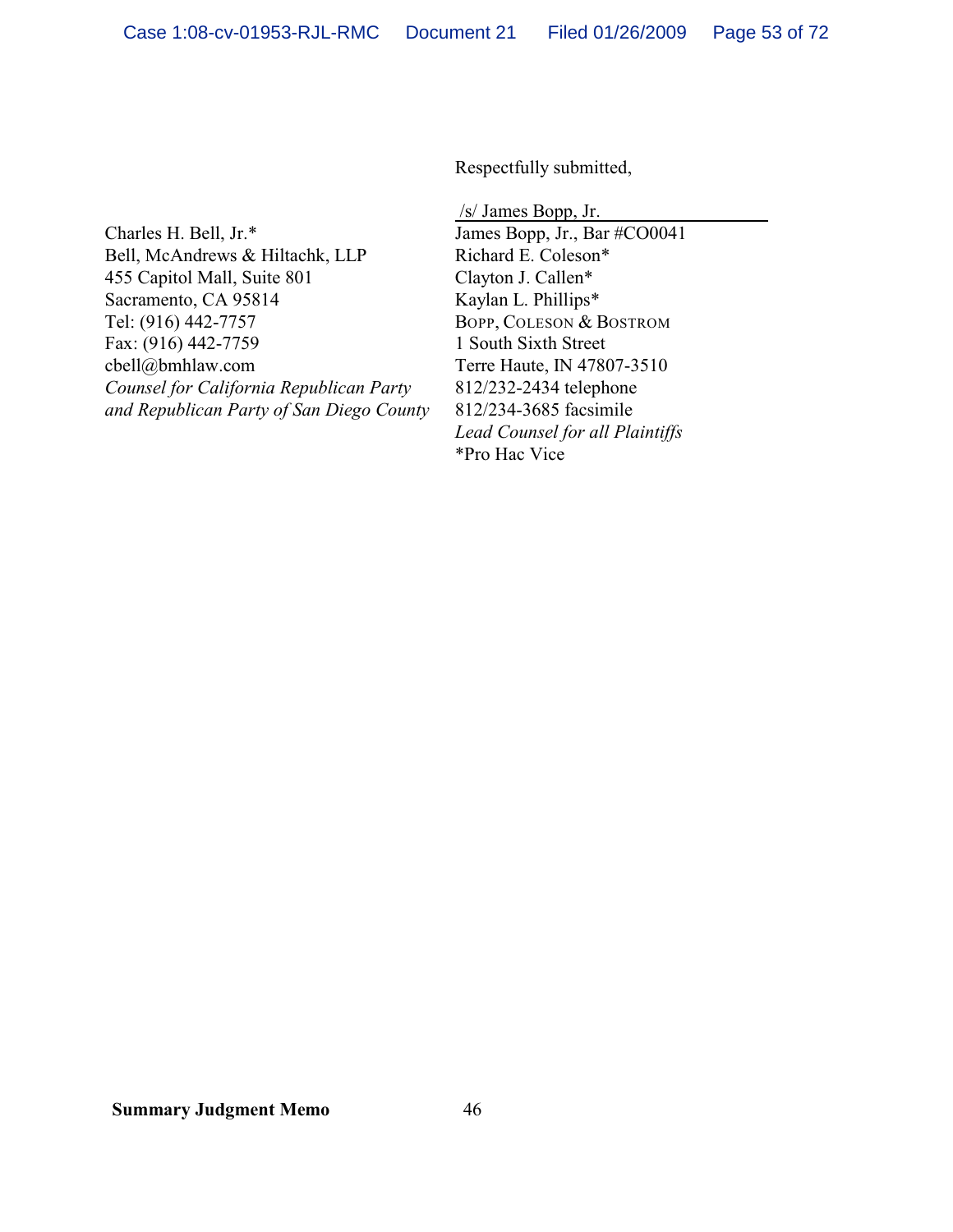# **United States District Court District of Columbia**

| <b>Republican National Committee et al.,</b> |                    |                                  |
|----------------------------------------------|--------------------|----------------------------------|
| ν.                                           | <i>Plaintiffs,</i> | Case No. 08-1953 (BMK, RJL, RMC) |
| <b>Federal Election Commission,</b>          | Defendant.         | THREE-JUDGE COURT                |

# **Plaintiffs' Statement of Undisputed Material Facts**

Republican National Committee has moved for summary judgment in its favor. Fed. R. Civ. P. 60. In support of that motion, RNC provides this statement of material facts with references to supporting evidence. LCvR  $7(h)$ .<sup>1</sup>

1. Plaintiff Republican National Committee ("RNC") "ha[s] the general management of the Republican Party, subject to direction from the national convention." Rule 1, *Rules of the Republican Party* (2004). It is "[a] national committee of a political party" under 2 U.S.C. § 441i(a). Complaint ¶ 11.

2. Plaintiff California Republican Party is the state Republican Party of California. It is "a State . . . committee of a political party" under 2 U.S.C. § 441i(b)(1). Complaint ¶ 12.

3. Plaintiff Republican Party of San Diego is a "local committee of a political party" under 2 U.S.C. § 441i(b)(1). Complaint ¶ 13.

<sup>1</sup>**Key to Evidentiary Citations:** Plaintiff's Complaint for Declaratory and Injunction Relief (Dkt.  $\#1$ ) = Complaint; Affidavit of Richard Clinton Beeson (Exhibit 1) = Beeson Aff.; Affidavit of Robert M. "Mike" Duncan (Exhibit 2) = Duncan Aff.; Declaration of Bill Christiansen (Exhibit 3) = Christiansen Dec.; Declaration of Jonathan Buettner (Exhibit 4) = Buettner Dec.; Declaration of Barrett Tetlow (Exhibit 5) = Tetlow Dec.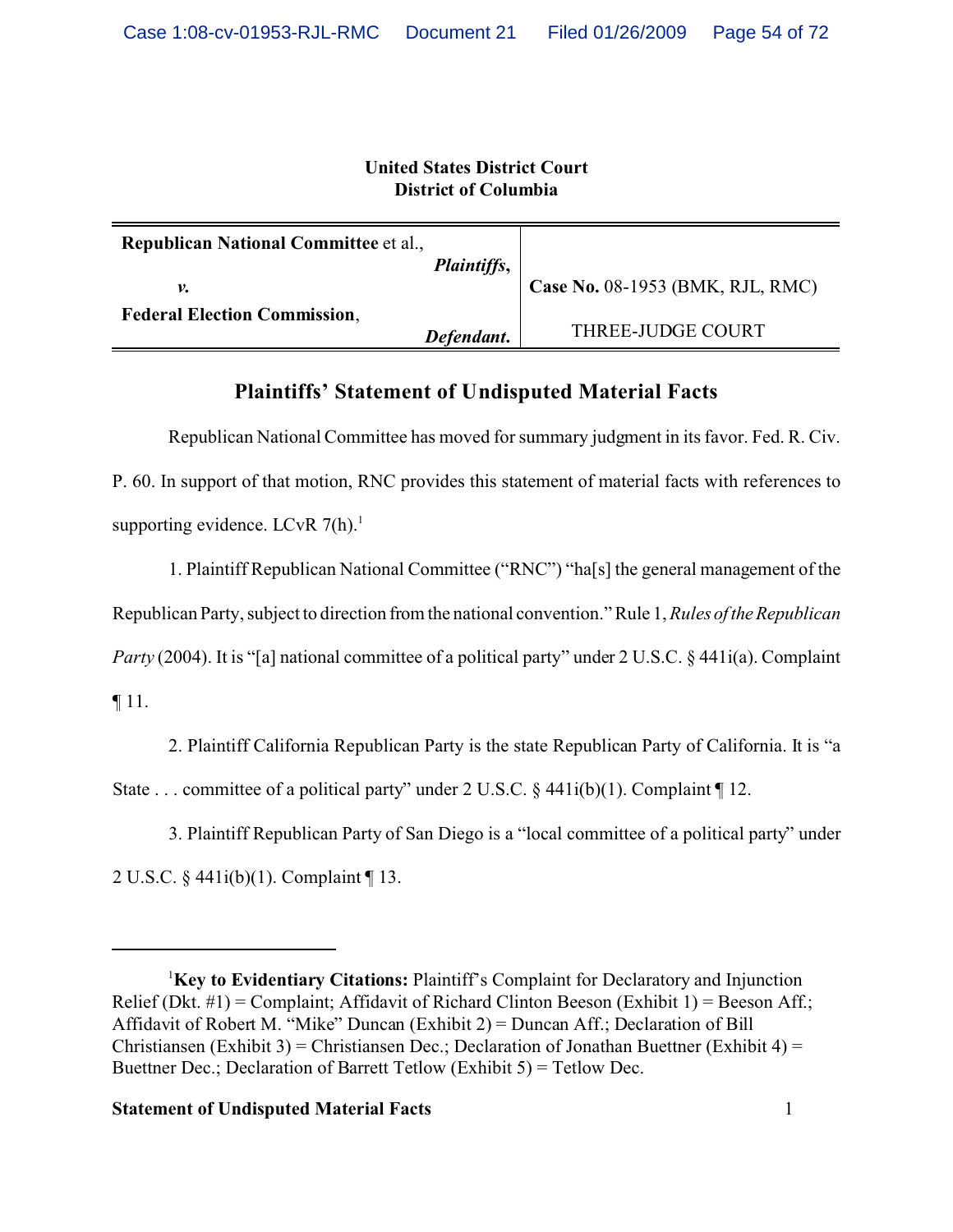4. Plaintiff Robert M. (Mike) Duncan is the National Committeeman of the Kentucky Republican Party and the RNC Chairman, in which capacity he is RNC's chief executive officer. Complaint ¶ 14.

5. Defendant Federal Election Commission ("FEC") is the government agency with enforcement authority over FECA. Complaint ¶ 15.

6. As a national political party committee, the RNC has historically participated and participates today in electoral and political activities at the federal, state and local levels. The RNC seeks to advance its core principles by advocating Republican positions, electing Republican candidates and encouraging governance in accord with Republican views at the federal, state and local levels. *McConnell*, 251 F. Supp.2d at 335 (citations omitted) (Judge Henderson's findings). The RNC "has historically participated and participates today in electoral and political activities at the federal, state and local levels." *Id.* These activities in state and local elections "are substantial both in their importance to the RNC's mission and in their resource commitment." *Id.* "Even for elections in which there is no federal candidate on the ballot, the RNC trains state and local candidates,donates to state and local candidate campaign committees, funds communications calling for the election or defeat of state and local candidates and engages in get-out-the-vote activities." *Id.* at 336.

7. "The RNC seeks to advance its core principles by advocating Republican positions, electing Republican candidates and encouraging governance in accord with Republican views at the federal, state and local levels." 251 F. Supp. 2d at 335 (Judge Henderson's findings).

8. The RNC intends to (a) create a **New Jersey Account** for state funds (non-federal funds subject to state regulation) subject to New Jersey state law, (b) solicit state funds into the account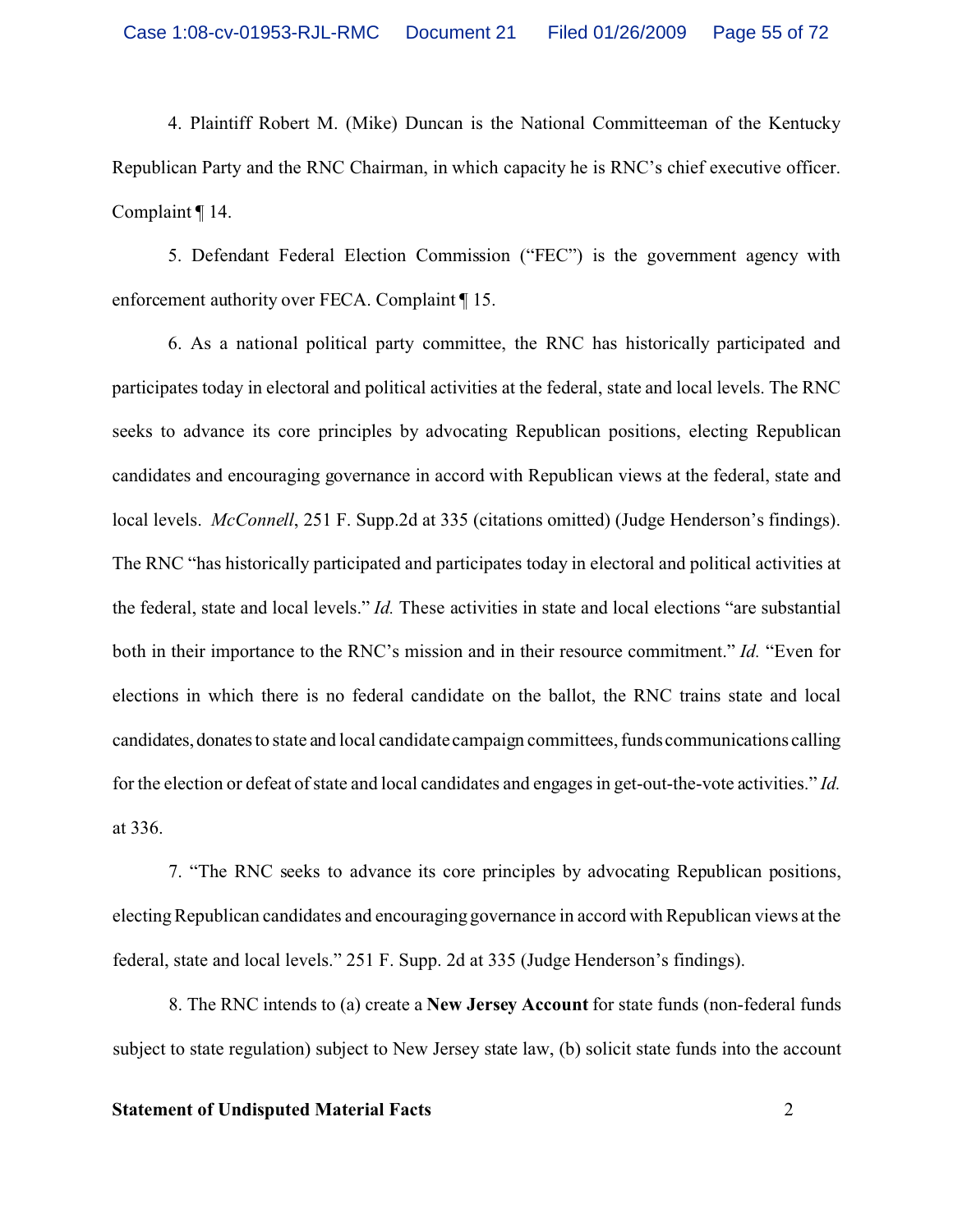under New Jersey state law, and (c) use those funds to support state Republican candidates in the November 2009 election. Because New Jersey holds its state elections in odd numbered years, there will be no federal candidates on the 2009 ballot. Beeson Aff. 1 3.

9. The RNC plans to use funds from the New Jersey Account to make direct contributions to New Jersey state and local candidates according to state law limits. At this time, the RNC does not know the specific candidates that it will support, as the party rules preclude it from supporting pre-primary candidates unless (1) the candidate is unopposed or (2) it receives prior written and filed approval of all RNC members from the state in question. The RNC plans to use these funds to make independent expenditures advocating the election of the New Jersey Republican gubernatorial nominee, specific advertising and direct mail for the entire Republican ballot in New Jersey, and for get-out-the-vote ("GOTV") calls. None of these activities would clearly identify any federal candidate. Beeson Aff. ¶ 4.

10. The RNC intends to (a) create a Virginia Account for state funds subject to Virginia state law, (b) solicit state funds into the account under Virginia state law, and (c) use those funds to support Republican candidates for the November 2009 election. Like New Jersey, Virginia also holds its elections for state office in odd numbered years. Therefore, there are no federal candidates on the 2009 Virginia ballot. Beeson Aff. ¶ 5.

11. The RNC plans to use funds from the Virginia Account to make direct contributions to legislative races. Such contributions are especially important to maintain the Republican majority in the state assembly before redistricting. The RNC plans to directly coordinate campaign activities with the Republican gubernatorial nominee and place GOTV calls. None of these activities would clearly identify any federal candidate. Beeson Aff. ¶ 6.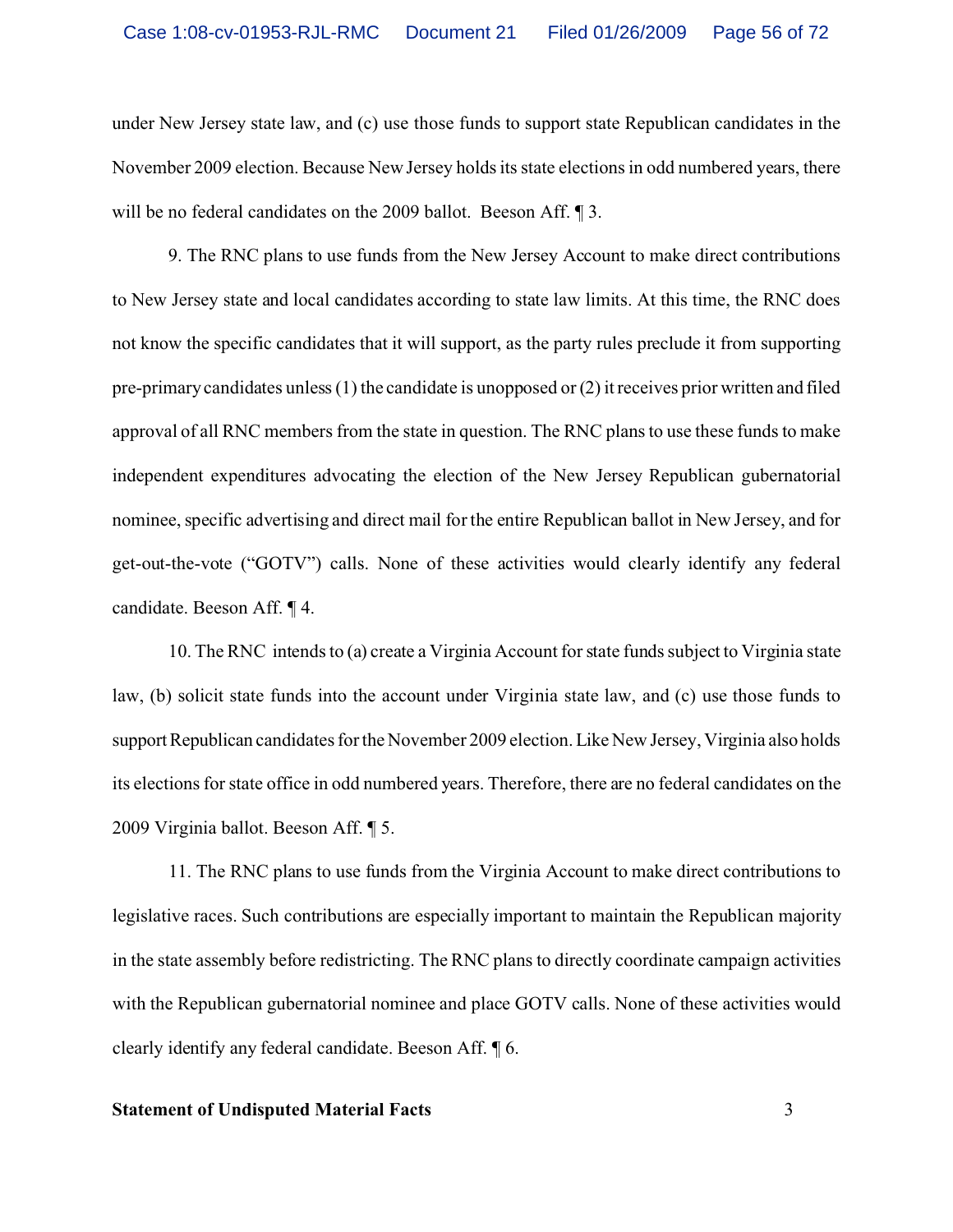12. Virginia is especially important to the RNC's political strategy for several reasons: (1) Virginia has traditionally been a stronghold for Republicans, and the RNC is looking forward to recapturing this "red state"; (2) maintaining a Republican majority in the state assembly is crucial to influencing the state's redistricting; (3) the current Democrat frontrunner for governor, Terry McAuliffe, a former Democratic National Committee ("DNC") chairman, has extremely high name recognition; (4) the appointment of Governor Tim Kaine as DNC chairman puts a national focus on the Virginia gubernatorial race. Beeson Aff. ¶ 7.

13. The RNC intends to (a) create a Redistricting Account, for non-federal funds and state funds subject to state law, (b) solicit funds into the account under applicable state laws, and (c) use those state funds to support the redistricting efforts of various states' Republican parties after the 2010 census. Beeson Aff. ¶ 8.

14. The Redistricting Account would provide resources for political activity related to winning state legislative races; technology and staffing to support the data compilation, analysis, and map drawing related to redistricting; and litigation efforts and other legal fees related to redistricting. The political components would involve two primary objectives: (1) the hiring of political and communications staffers to develop and execute a political strategy related to redistricting, and (2) the use of the RNC's State Elections Accounts to advance redistricting goals by supporting state legislative candidates nationwide. The Redistricting Account would support data analysis and map drawing primarily in the following ways: (1) the hiring of data management and census data experts; and (2) the purchasing of hardware and software to support the RNC's redistricting efforts. The Redistricting Account would also support the legal component of the RNC's redistricting efforts through hiring additional in-house legal staff with expertise in redistricting and enabling the RNC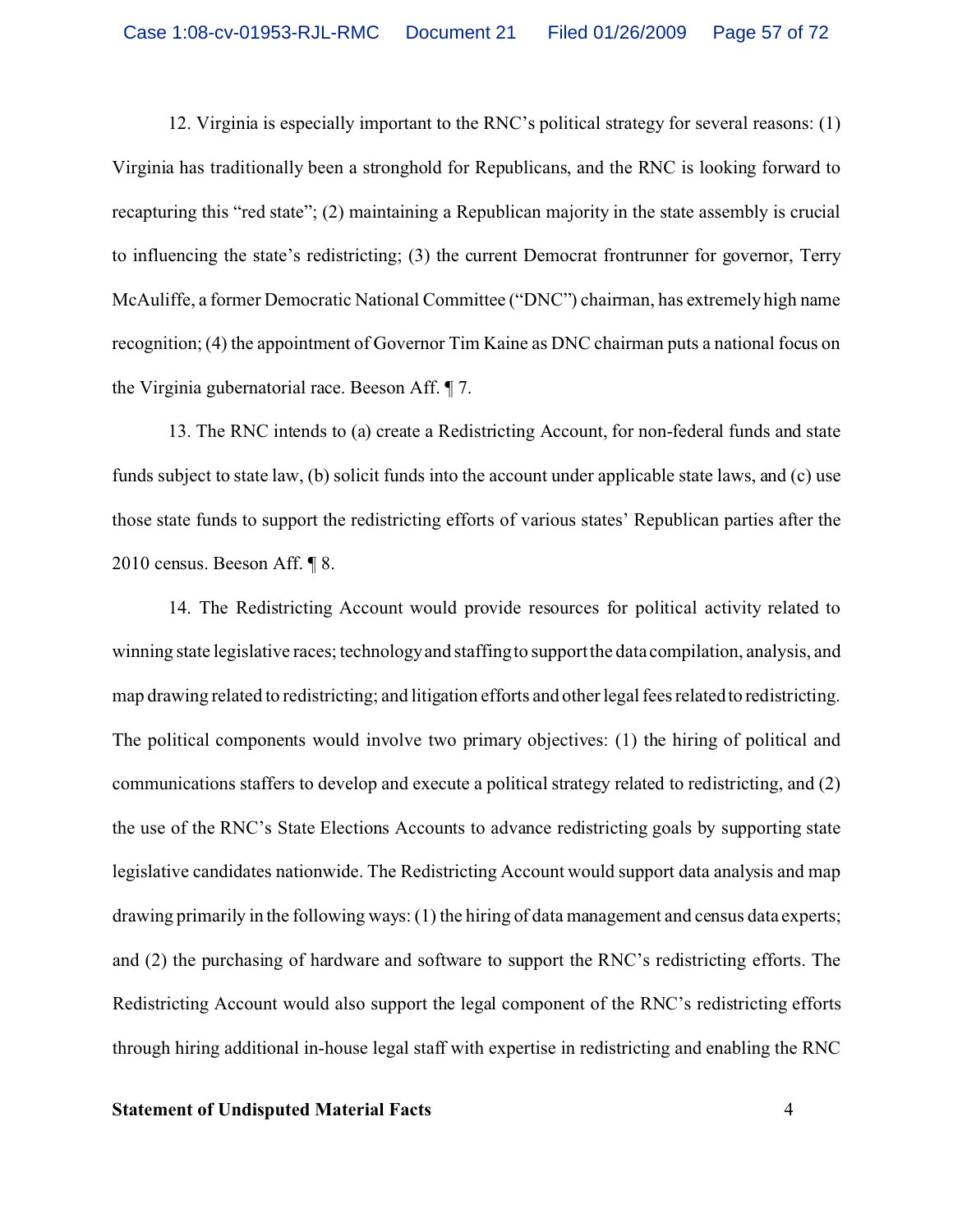to hire outside counsel to assist in redistricting related litigation. Beeson Aff. ¶ 9.

15. The RNC intends to (a) create a Grassroots Lobbying Account, for non-federal funds, (b) solicit non-federal funds into the account, and (c) use those funds to support grassroots lobbying efforts for federal legislation and issues important to the Republican Party's platform. Beeson Aff.

¶ 10.

16. The RNC intends to use the Grassroots Lobbying Account to pay for radio, television, and internet grassroots lobbying advertisements on relevant public-policy issues. The first two issues the RNC would like to address are issues being debated by the 111th Congress: (1) "card check" legislation, which allows unionization without secret-ballot elections for workers; and (2) legislation to revive the "Fairness Doctrine," which would require radio station owners to provide equal time on matters of public importance or risk losing their broadcast licenses. The following are true and correct copies of ads that RNC intends to broadcast:

# **Card Check** *Secret Ballot* **[Text of radio ad]**

Today, when workers vote on whether to join a union, they use a secret ballot. Just like we use for any public election.

But, some in Congress and their labor union allies want to change that.

The "Employee Free Choice Act" is about anything but free choice. The legislation would establish a card check scheme that would strip employees of the right to vote in private when deciding whether to join a union.

Under the card check scheme, secret ballot voting is eliminated. Every worker's vote is public. There is no protection against intimidation or coercion, and no guarantee that workers would be able to vote their true wishes.

We elect our members of Congress by secret ballot. Why should millions of Americans be stripped of that right?

Call [insert Representative/Senator name] and tell him [her] to stand up to the union special interests. Tell him [her] to oppose card check legislation.

# **Secret Ballot**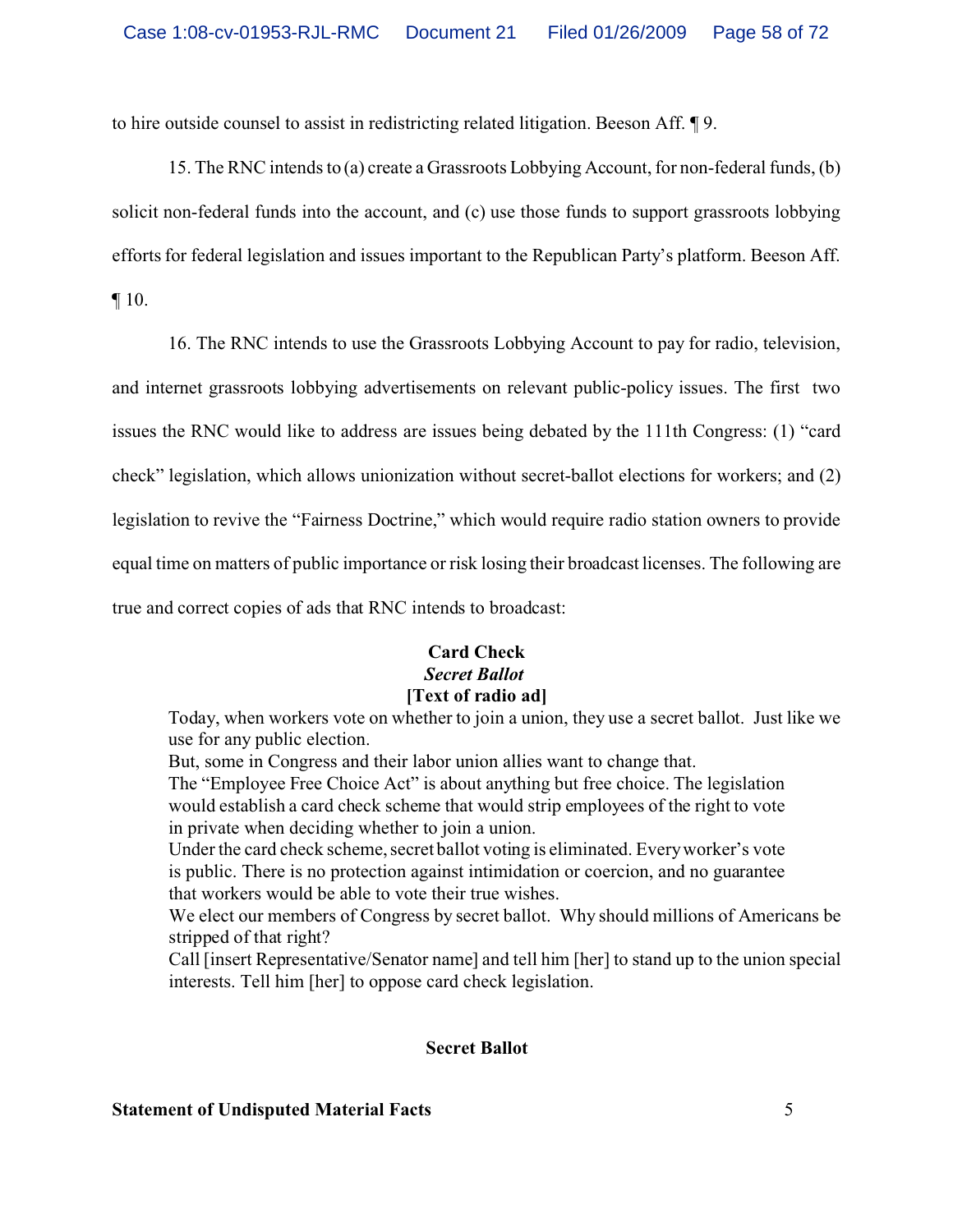# **[Concept for television/internet ad]**

Viewers see a parent with a child while the parent votes in an election. The parent is teaching the child about the role of the secret ballot in democracy only to have "union goons" grab the parent away from the child and force the parent to vote on whether to form a union in a huge public arena (possibly a game show). The child cries out, "Daddy/Mommy, what happened to democracy?" and the evil game show host says, "Not when it comes to unions, kid."

# **Fairness Doctrine** *Freedom of Speech*  **[Text of radio ad]**

Freedom of speech. One of our most fundamental rights. So, why is it that some in Congress want to censor speech on the airwaves? Do they not trust Americans to think for themselves?

Are they that frightened of their critics?

The Fairness Doctrine was killed off more than 20 years ago, because it was anything but fair. Yet, some in Congress are pushing legislation to bring the doctrine back and require broadcasters to present opposing viewpoints on controversial issues of public importance.

Let's face the facts.

The Fairness Doctrine is nothing more than a clear attack on free speech. It would give total control of the public airwaves to the government, and allow the government to dictate the kind of news and opinions that broadcasters choose to air. The freedom is speech is central to our democracy. We must protect it. Call [insert Representative/Senator name] and tell him [her] to tell him [her] to

oppose any efforts to bring back the Fairness Doctrine.

Beeson Aff. ¶ 11.

17. The RNC intends to (a) create several State Elections Accounts, for state funds, (b)

solicit state funds into the accounts, and (c) use those funds exclusively to support state candidates

in various states. The funds would be solicited and spent in accordance with any applicable state law.

The RNC intends to support state candidates from this Account in elections where only state

candidates appear on the ballot and in elections where both federal and state candidates appear on

the ballot. Beeson Aff. ¶ 12.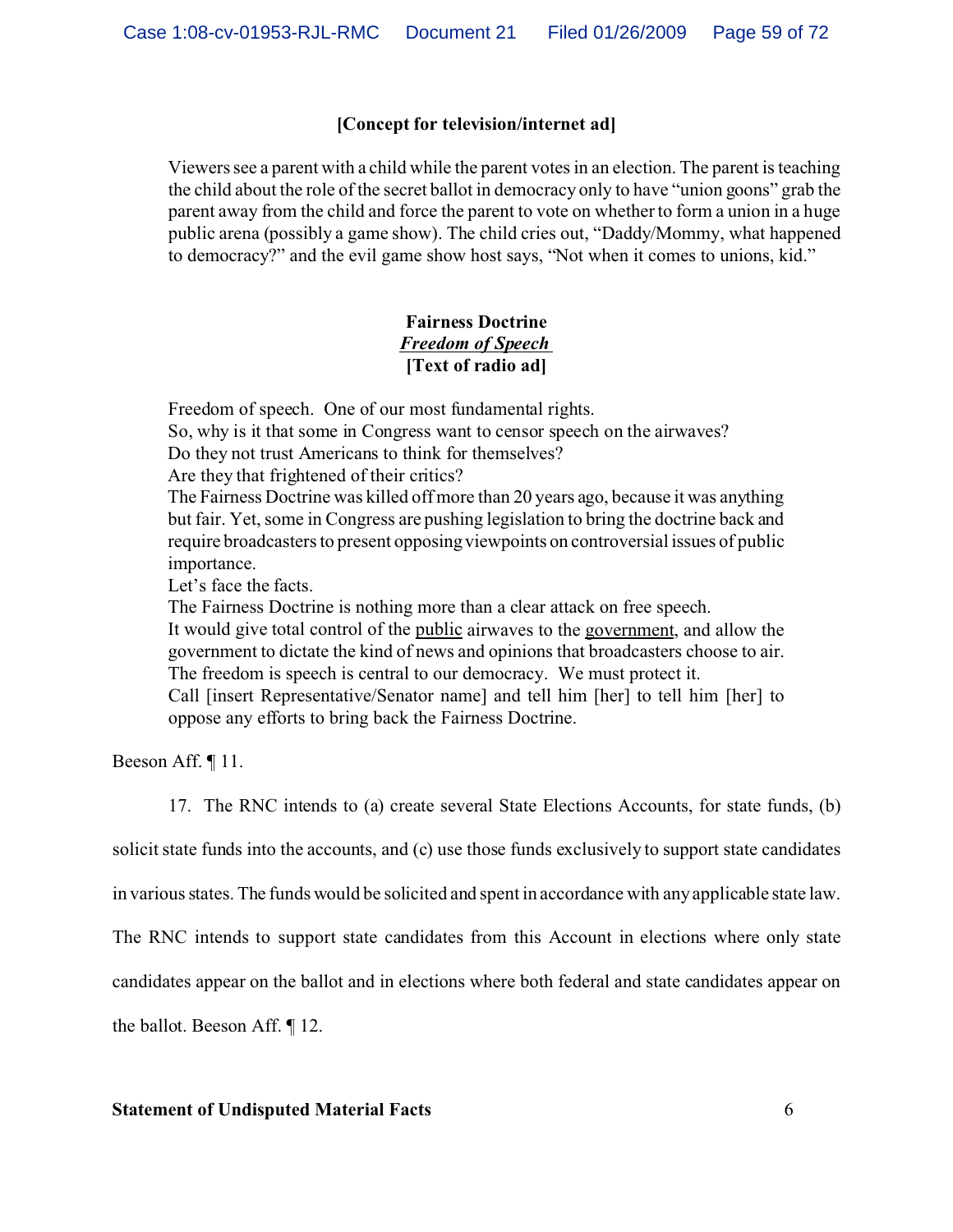18. The RNC plans to use funds from the State Elections Accounts to make direct contributions to state and local candidates. Several states permit unlimited contributions to candidates and/or corporate contributions to candidates. The RNC is looking to compete on an equal playing field in these states. It will also use these funds for independent expenditures for Republican state and local candidates, specific advertising and direct mail for the entire Republican ballot, and GOTV calls. Beeson Aff. ¶ 13.

19. All of these activities using funds from the State Elections Accounts will be aimed at state candidates and state elections. None of the activities will in any way identify, reference, or otherwise depict any federal candidate. Beeson Aff. ¶ 14.

20. The RNC intends to solicit non-federal funds into a Litigation Account. The RNC plans to use funds from the Litigation Account for costs associated with litigation challenging BCRA and other miscellaneous litigation not related to federal elections. Beeson Aff. ¶ 15.

21. The RNC intends to solicit non-federal funds into a Building Account exclusively for maintenance and upkeep of the RNC's headquarters. Beeson Aff. ¶ 16.

22. Before BCRA, non-federal funds were critical to sustaining the RNC's Building Fund. Since then, the RNC has had to divert federal funds to such uses as replacing the building's generator and fixing aging elevators. Every dollar of federal funds used for those items takes away from the RNC's ability to reach out directly to voters and engage new voters in the political process. Beeson Aff. ¶ 17.

23. The RNC is ready and able to do all these activities but cannot because it is permitted to solicit and use only federal funds. So, unless the RNC obtains judicial relief, it will not create any of the above accounts for non-federal and state funds. In addition to the activities listed above, the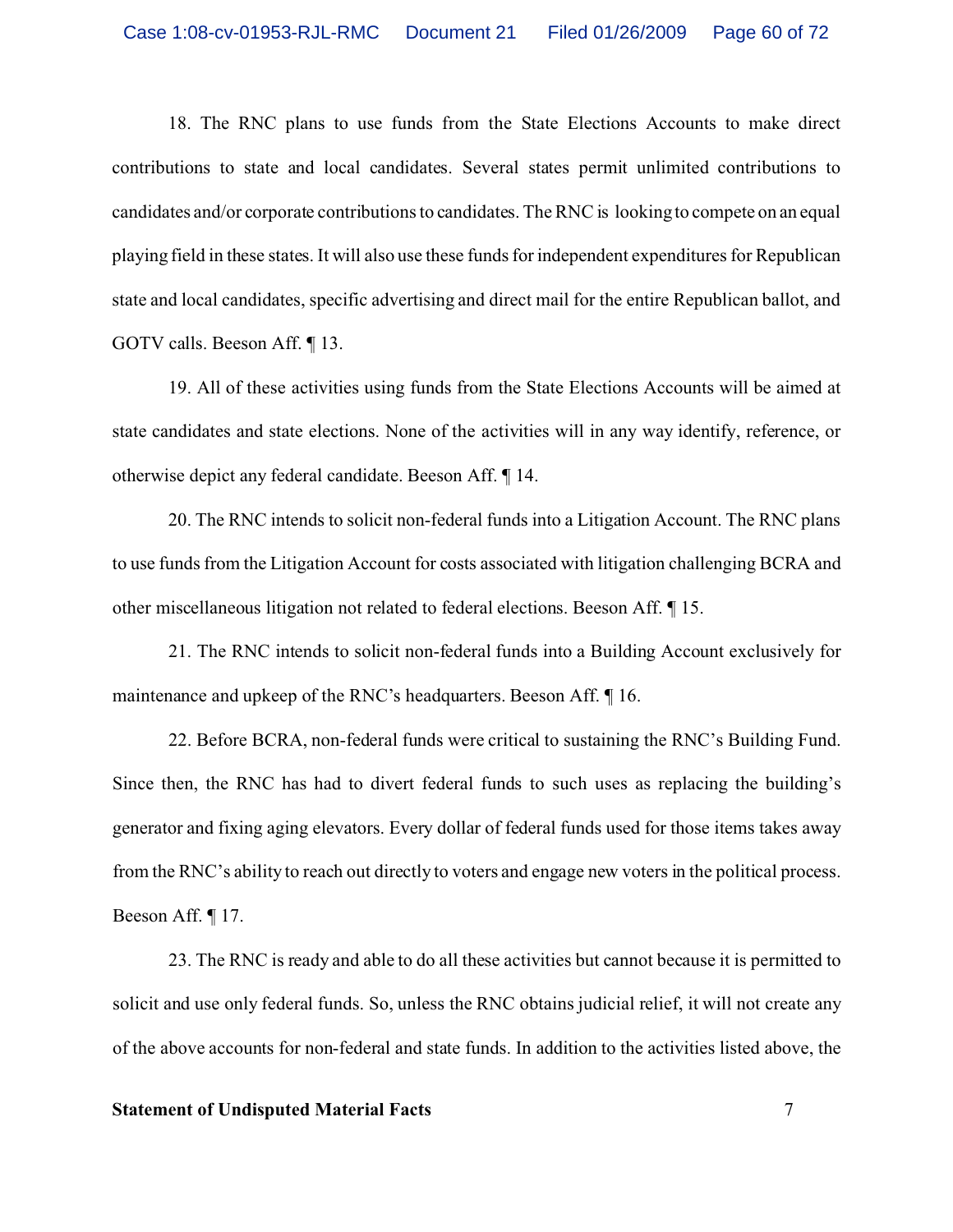RNC would like to participate in materially similar activities in the future. Beeson Aff. ¶ 18.

24. The RNC will not aid contributors to any of the accounts in obtaining preferential access to federal candidates or officeholders. For example, the RNC will not, in any manner different than or beyond that currently afforded to contributors of federal funds: (1) encourage officeholders or candidates to meet with or have other contact with contributors to these accounts, (2) arrange for contributors to participate in conference calls with federal candidates or officeholders, or (3) offer access to federal officeholders or candidates in exchange for contributions. Furthermore, the RNC will not use any federal candidates or officeholders to solicit funds for any of the Accounts. Beeson Aff. ¶ 19.

25. Since 2003, the Republican Party, as an institution, has changed due to leadership and staff turnover. Political majorities across the country have also shifted, making certain races more important than others at any given time. For example, Virginia, once a Republican stronghold, went for a Democrat candidate in 2008. Beeson Aff. ¶ 20.

26. As a party, the RNC has lived under BCRA for three cycles. The potential problems the RNC identified in its briefs before the *McConnell* Court are even more acute than anticipated. For example, the rise of 527s (and the resulting failure of the FEC to regulate them) has left the RNC at a fundraising disadvantage for a host of its activities. Similarly, the RNC has been negatively affected by the explosion of internet fundraising, barriers to collaborative relationships between national party and state parties, and inequality of restrictions on a party's ability to raise and spend funds. Beeson Aff. ¶ 21.

27. As the current Chairman of the RNC, Mike Duncan intends to **(1)** solicit contributions of state funds and non-federal funds to RNC's New Jersey Account, Virginia Account, Redistricting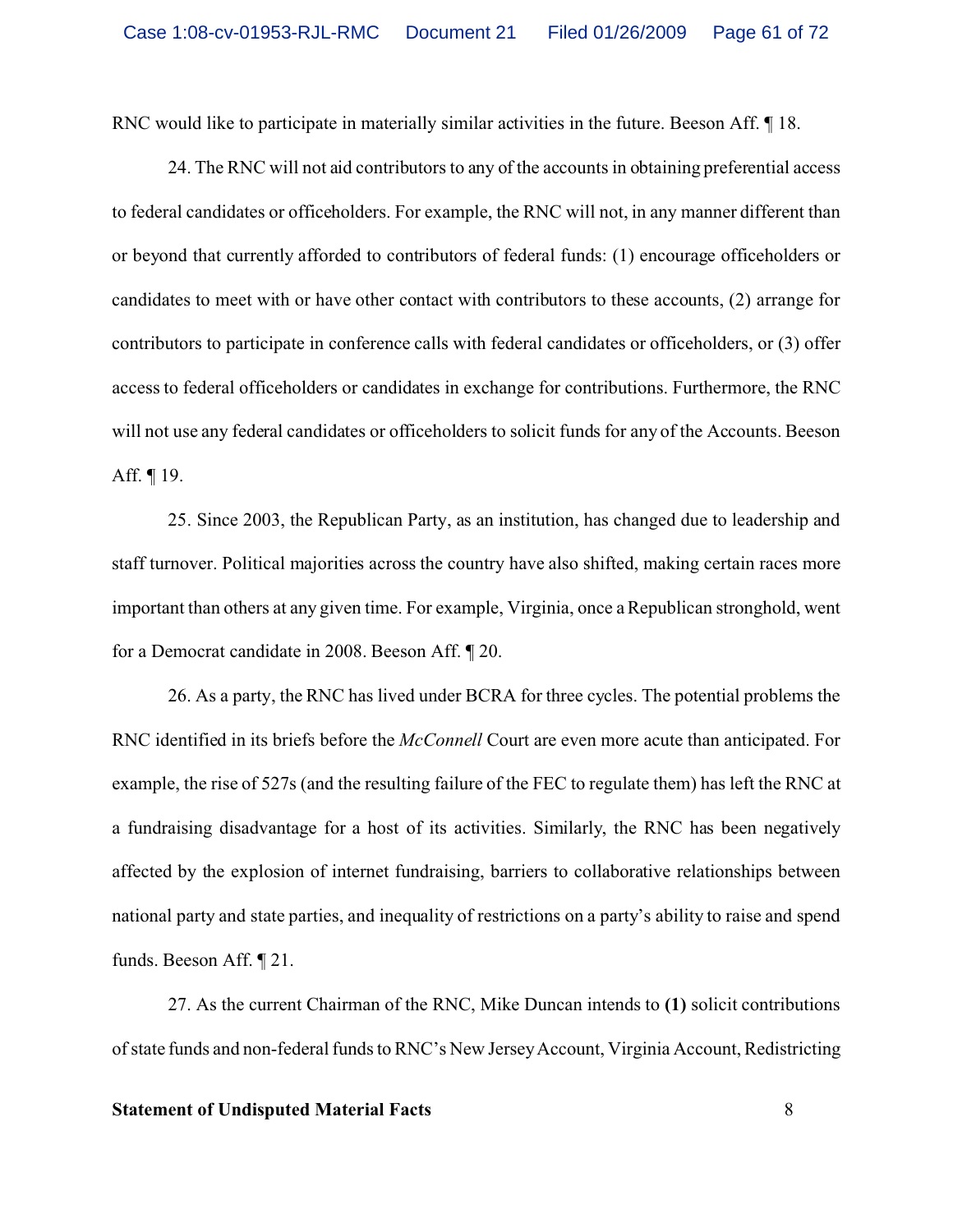Account, Grassroots Lobbying Account, State Elections Accounts, Building Account, and Litigation Account; **(2)** solicit contributions of state funds to the California Republican Party; and **(3)** solicit contributions of state funds to the campaigns of Republican candidates for state office appearing on the November 2009 ballot in New Jersey and Virginia. Duncan Aff. ¶ 3.

28. Duncan intends to make the described solicitations in his official capacity as RNC Chairman on behalf of the RNC, that is*.,* as an "officer or agent acting on behalf of such a national committee." 2 U.S.C.  $\S$  441i(a)(2). Duncan Aff.  $\P$  4.

29. Duncan intends to (a) attend and be a featured guest at state candidate campaign events/fundraisers and solicit contributions for specific state candidates at such events, (b) sign and send letters and emails soliciting such contributions from RNC donors and other potential donors, and (c) make telephone calls to solicit such contributions from RNC donors and other potential donors. Duncan Aff. ¶ 5.

30. Duncan will not provide any donor who gives funds in response to the above solicitations with any preferential access to any federal candidate or officeholder. Duncan Aff.  $\sqrt{\ }$  6.

31. Duncan is ready and able to do this activity, and would do this activity but for the fact that 2 U.S.C. § 441i(a) makes it a crime. Unless he is able to obtain judicial relief he will not do this activity. Duncan intends to solicit state funds and non-federal funds in materially similar situations in the future, if permitted. Duncan Aff. ¶ 7.

32. California Republican Party ("CRP") supports Republican nominees for partisan elective offices in general elections, particularly in contested races. CRP is prohibited from and does not support candidates for partisan elective office at primary elections. Thus, CRP's potential federal candidate support activity does not take place in any regular primary election. CRP also supports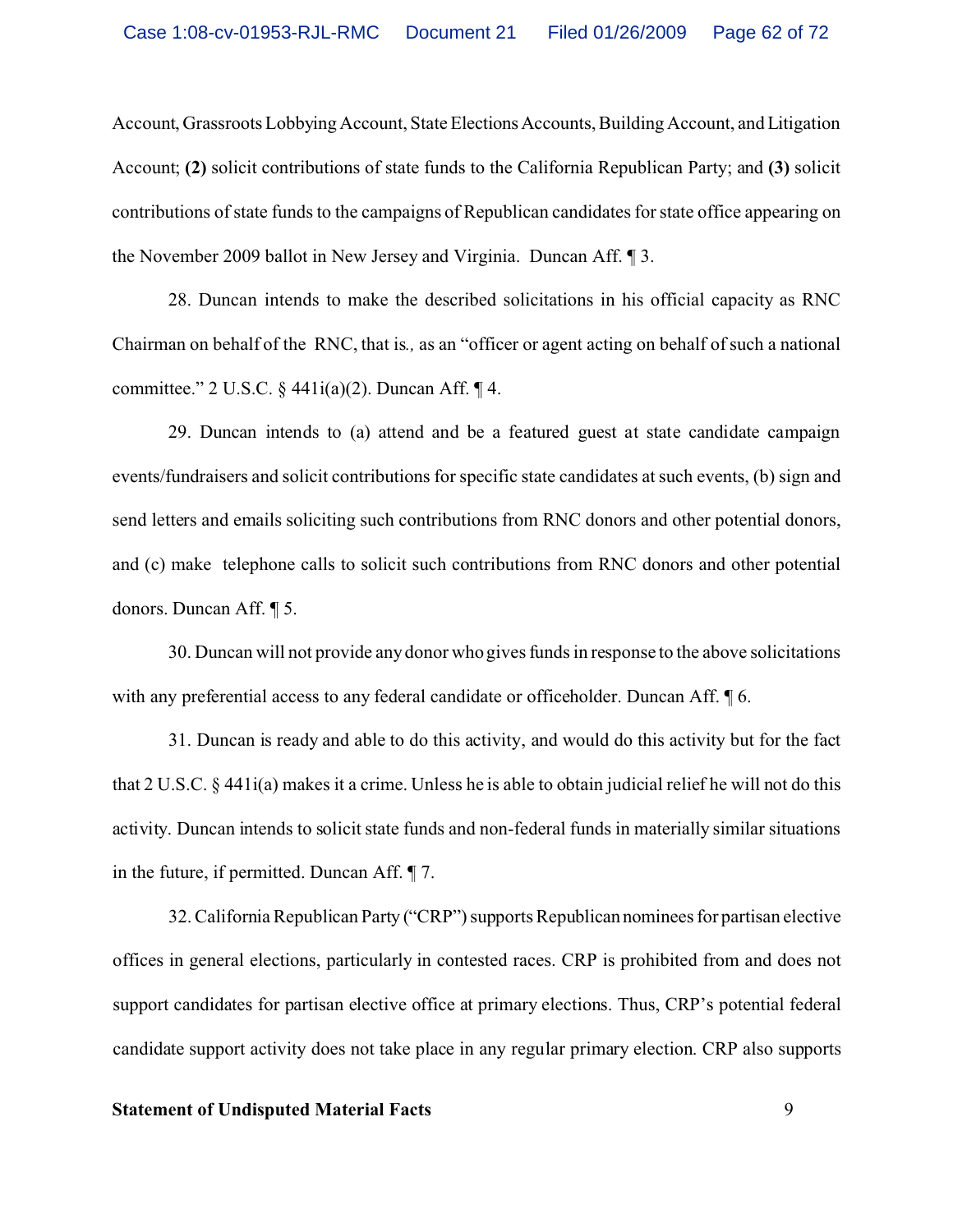candidates for non-partisan offices at the state and local levels. The statewide offices of Insurance Commissioner and Superintendent of Public Instruction are not partisan offices. Local offices are all non-partisan (Art. II, sec. 6(a), Cal. Const.). Christiansen Dec. ¶ 3.

33. California holds its Direct Primary on the first Tuesday after the first Monday in June and its statewide general election on the first Tuesday after the first Monday in November. California holds a standalone Presidential Primary election on the first Tuesday in February in even numbered years divisible by four. CEC § 1202. Christiansen Dec. ¶ 4.

34. California law permits local jurisdictions to set their election dates and consolidate those elections with the Direct Primary and the statewide general election, so that state and local officer elections may be held on those dates which are regular federal election dates. Candidates for state and local elective offices appear on the ballot with candidates for federal offices. Christiansen Dec. ¶ 4; Buettner Dec. ¶ 5.

35. Since the enactment of Proposition 34 in 2000, CRP has engaged in substantial support of candidates for partisan offices at the state level, and more recently in the 2006 and 2008 elections, CRP has engaged in local candidate support. This activity included contributions, coordinated expenditures, and member communication expenditures in support of candidates for state offices at elections held in 2002, 2003, 2004, 2006, and 2008, and member communication expenditures in support of candidates for local offices, most of the latter in 2006 and 2008. Christiansen Dec.  $\sqrt{\ }$  6.

36. CRP has spent little money supporting federal candidates, either before or after BCRA was adopted, because California has had very few competitive Congressional districts since 2001. As noted above, CRP does not support any federal candidates in primary elections. Christiansen Dec. ¶ 7.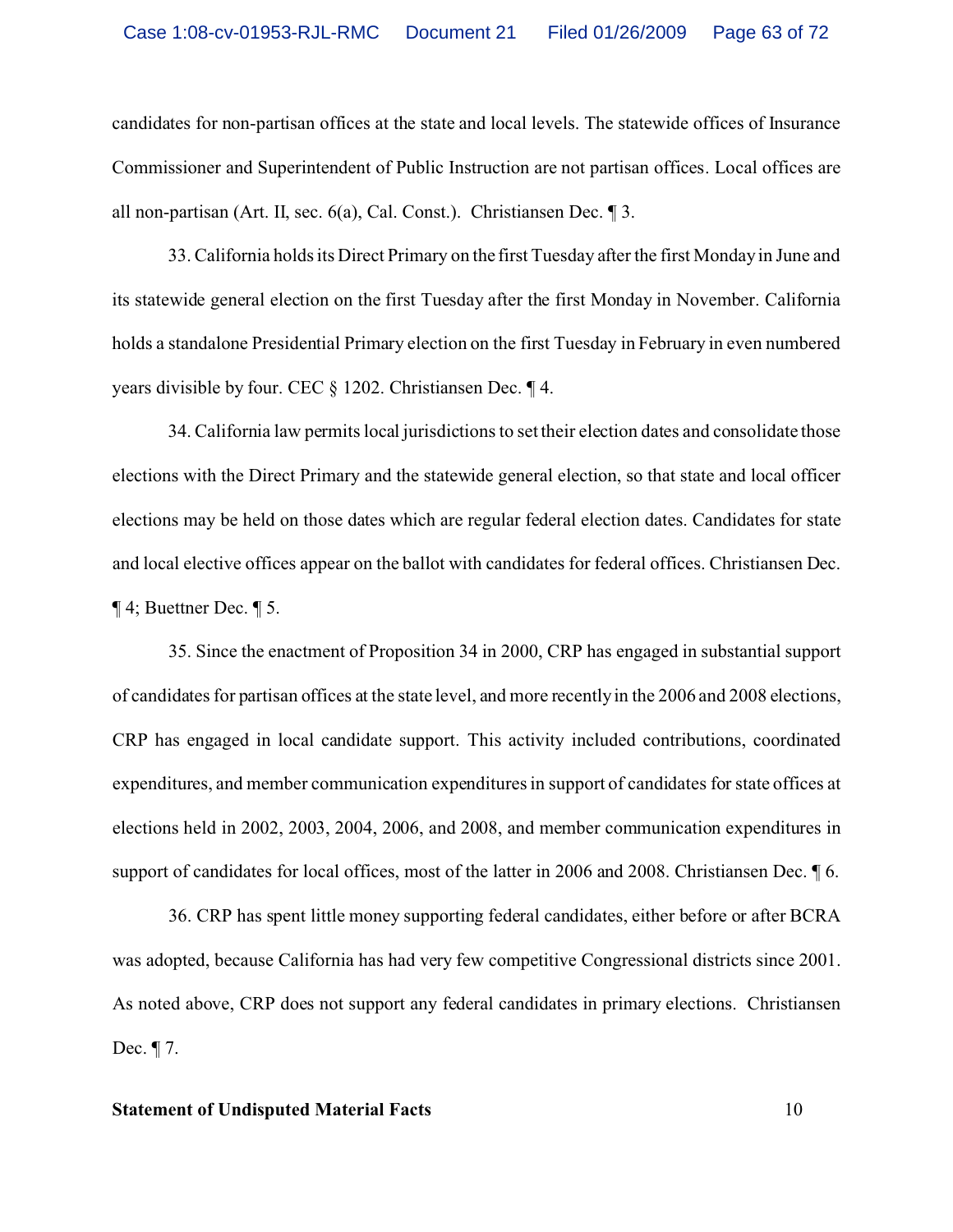37. Because California's U.S. Senate seats have been held by Democrat incumbents since 1994, CRP has spent little funds on campaign activities in support of Republican nominees for those offices. CRP has not made any significant coordinated expenditures in a U.S. Senate race since 1998. Christiansen Dec. ¶ 8.

38. Because California's Congressional seats were redistricted in 2001 to virtually eliminate partisan competition at general elections, CRP has not engaged in any substantial contribution or "coordinated expenditures" under 2 U.S.C. § 441a(d) for 2002, 2004, 2006, and 2008. In 2002, CRP contributed \$10,000 to California Congressional candidates that were not in highly contested races. CRP made "coordinated expenditures" totaling \$86,275 to three candidates, one in a contested general election race (CD 22). In 2004, CRP made one \$5,000 contribution in a contested California congressional race, and \$72,650 in coordinated expenditures in support of David Dreier (CD 26) – a race that was not seriously contested. In 2005-2006, CRP made coordinated expenditures of \$11,013 in one special Congressional race (Campbell – CD 48) and in 2006, CRP paid filing fees for 17 Congressional candidates in non-contested races totaling \$27,557, and one coordinated expenditure on behalf of David Dreier (CD 26) totaling \$41,775. In 2007-2008, despite spending \$17,268,249 in federal funds, CRP made no contributions or independent expenditures, and only \$41,660 in coordinated expenditures (Rohrabacher – CD 46) on behalf of federal candidates. Thus, between 2002 and 2008, CRP engaged in coordinated expenditure activity in fewer than four contested general election races out of 216 Congressional elections. After enactment of BCRA's FEA PASO provisions in 2002, CRP stopped including federal candidates on its slate mailings and stopped identifying federal candidates entirely in absentee ballot application, chase mailings, and similar voter communications for the 2002, 2004, 2006, and 2008 elections. Christiansen Dec. ¶ 9.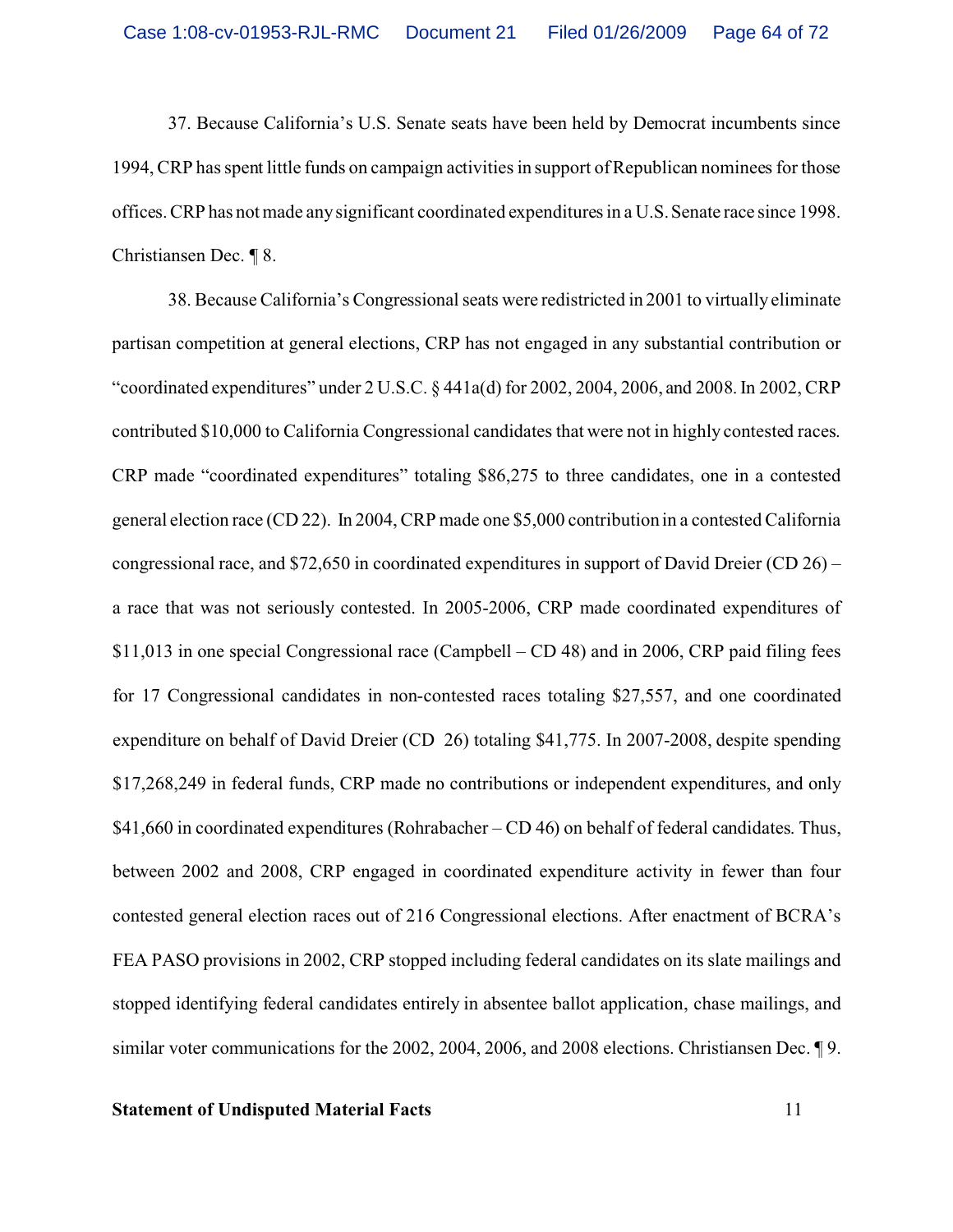39. In 2002, CRP spent \$6,467,968 supporting 16 candidates for state elective offices with endorsement communications (mailings, party slate cards, broadcast and cablecast communications). In 2003-2004, CRP spent \$5,680,352 supporting 46 candidates for state elective officeswith endorsement mailings, broadcast and cablecast communications and non-advocacyissue oriented mailings. In 2005-2006, CRP spent \$8,787,102 supporting 36 candidates for state elective offices with endorsement mailings, member communication mailings, broadcast communications, and non-advocacy issue-oriented mailings as well as supporting several dozen candidates for local offices with member communication mailings. In 2007-2008, CRP spent \$5,710,795 supporting 11 candidates for state elective offices with endorsement mailings, member communication mailings, broadcast communications, and non-advocacy issue-oriented mailings, as well as supporting nearly 100 candidates for local offices with member communication mailings. CRP's expenditures for the support of state and local candidates in four elections totaled \$26,646,217. Christiansen Dec.  $\llbracket$  10.

40. From 2003 to 2008, CRP spent barely more than 1% of the total of \$26,942,147 spent on all candidates for federal candidate support. Christiansen Dec. ¶ 11.

41. CRP has eschewed including any communications that clearly identify federal candidates and contain words that promote, attack, support, or oppose such federal candidates in its state and local candidate support communications, or in its state and local ballot measure endorsement communications, because of BCRA's requirement that such communications would have to be paid entirely with federal funds under 2 U.S.C. § 441i(b)(2)(B) and 2 U.S.C. § 431(20). According to Bill Christiansen, the Chief Operating Officer of the CRP, using only federal funds for such communications would virtually eliminate CRP's ability to engage in such state and local candidate and ballot measure activity because of the severe, adverse impact on these fundamental state and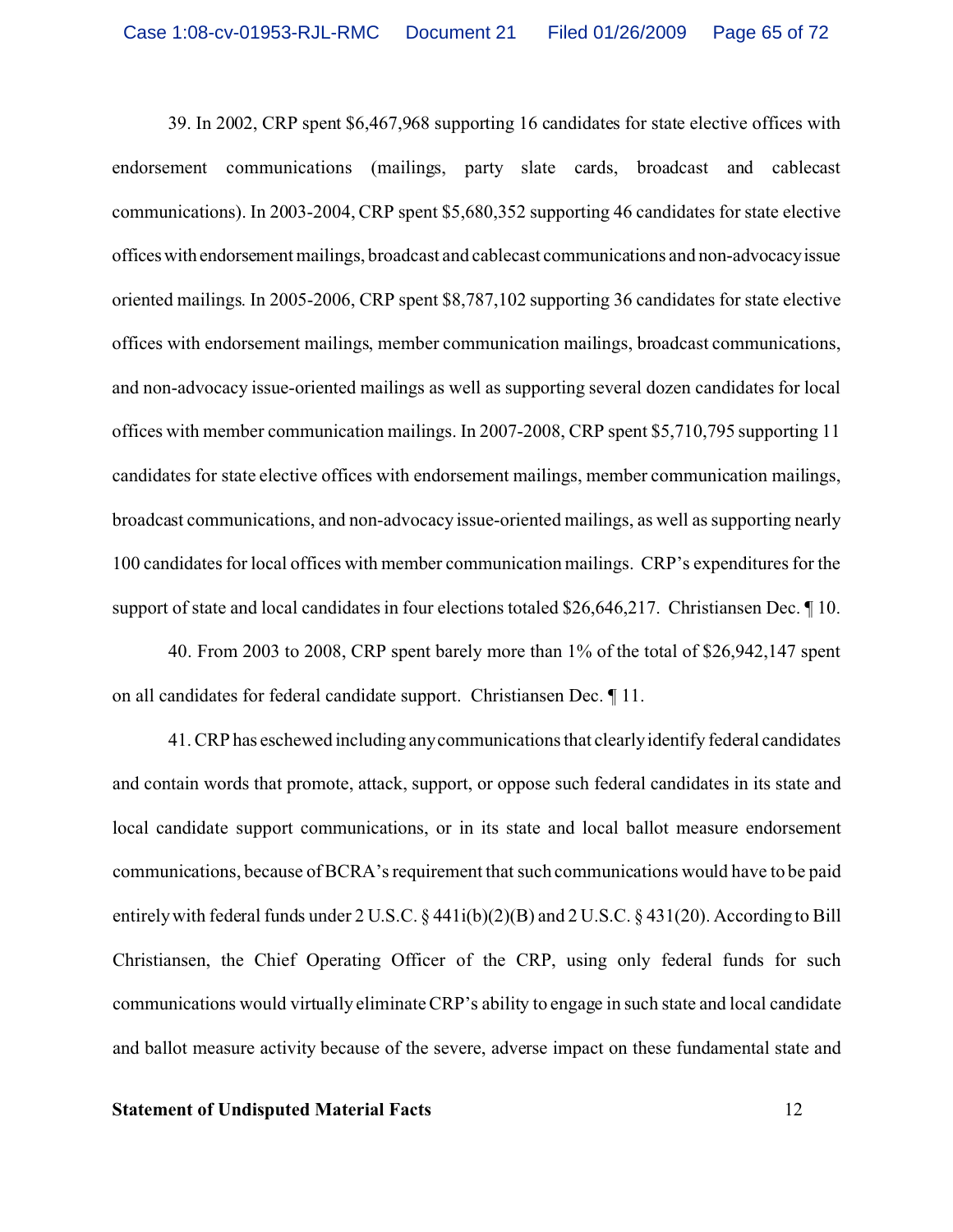local campaign programs. Christiansen Dec. ¶ 12.

42. CRP spent \$7,768,683 on voter registration activities from 2003 to 2008, as reflected on its FEC reports. Of this, a substantial portion, in excess of the federally required minimum percentage, was paid with hard federal dollars. Christiansen Dec. ¶ 13.

43. CRP spent \$619,372 on voter identification and GOTV activities from 2003 to 2008, as reflected on its FEC reports. All or virtually all of these payments were made with federal funds or federal Levin funds. Christiansen Dec. ¶ 14.

44. Between 2003 and 2008, CRP spent \$51,673,117 from its federal account, according to FEC reports. During this same time it spent \$94,395,279 from its non-federal account, of which \$18,595,745 was for transfers to the federal account for allocable activity expenses. Christiansen Dec. ¶ 15.

45. CRP intends to use state funds to participate in GOTV, voter identification, and voter registration activities, as defined in 2 U.S.C. § 431(20), in future elections for state and local candidates. None of this "Federal election activity" would be targeted to any federal candidate, *i.e*., it would not reference, describe, or otherwise depict any federal candidate. This activity is prohibited by 2 U.S.C. § 441i(b). Absent the requested judicial relief CRP will not engage in these activities. Christiansen Dec. ¶ 16.

46. CRP has spent \$18,130,187 in support of or opposition to statewide ballot measures since 2002. Christiansen Dec. ¶ 17.

47. CRP believes that the endorsement and opposition of ballot measures are enhanced by the ability freely to associate Democrat federal officeholders with ballot measures that CRP opposes, and to associate Republican officeholders with CRP endorsed ballot measures. Christiansen Dec. ¶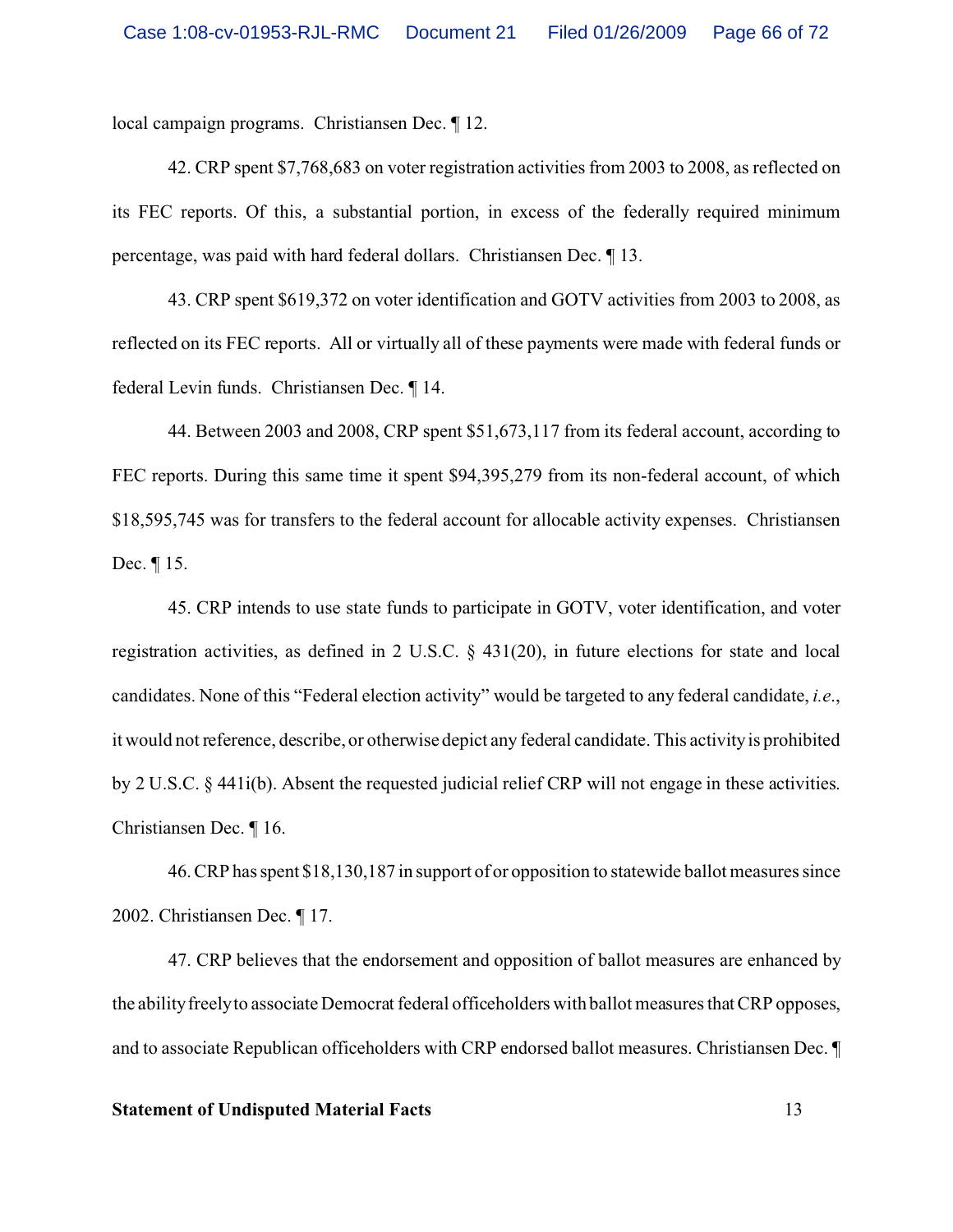18.

48. At the September 7, 2007 CRP Convention Meeting in Indian Wells, CRP endorsed or opposed a number of ballot measures for the 2008 statewide ballots. In September 2008, it endorsed or opposed several measures that have already qualified to appear on the June 3, 2010 statewide election ballot; and it is likely to endorse and oppose some of the current measures placed on the June 2010 statewide ballot at the February, 2009 Convention Meeting in Sacramento. Christiansen Dec. Memorandum (Jan. 15, 2009).

49. San Diego Republican Party ("SDRP") supports Republican nominees for partisan elective offices nominated at the Direct Primary. (California Elections Code § 316). However, SDRP does not support candidates for partisan elective offices, including federal Congressional and U.S. Senate offices, in contested partisan primary elections. Buettner Dec. ¶ 3.

50. Local offices are all non-partisan (Art. II, sec. 6(a), Cal. Const.), and SDRP actively supports candidates for local offices, including candidates for city councils, member of the county board of supervisors, and local school districts. Buettner Dec. ¶ 4.

51. For state offices, under the California Political Reform Act ("CPRA"), political parties are permitted by state policy to support candidates for state elective offices with unlimited contributions, "coordinated expenditures" and "member communications" on their behalf. (CGC §§ 85400(c), 85312.) Political parties are permitted to make unlimited contributions to local candidates where local law does not impose limitations, and unlimited "member communications" on behalf of such candidates, coordinated with the local candidates, irrespective of any local limitations on contributions or independent expenditures. (CGC §§ 85312, 85703.) SDRP has an active program to endorse and support local candidates using member communications and where available, direct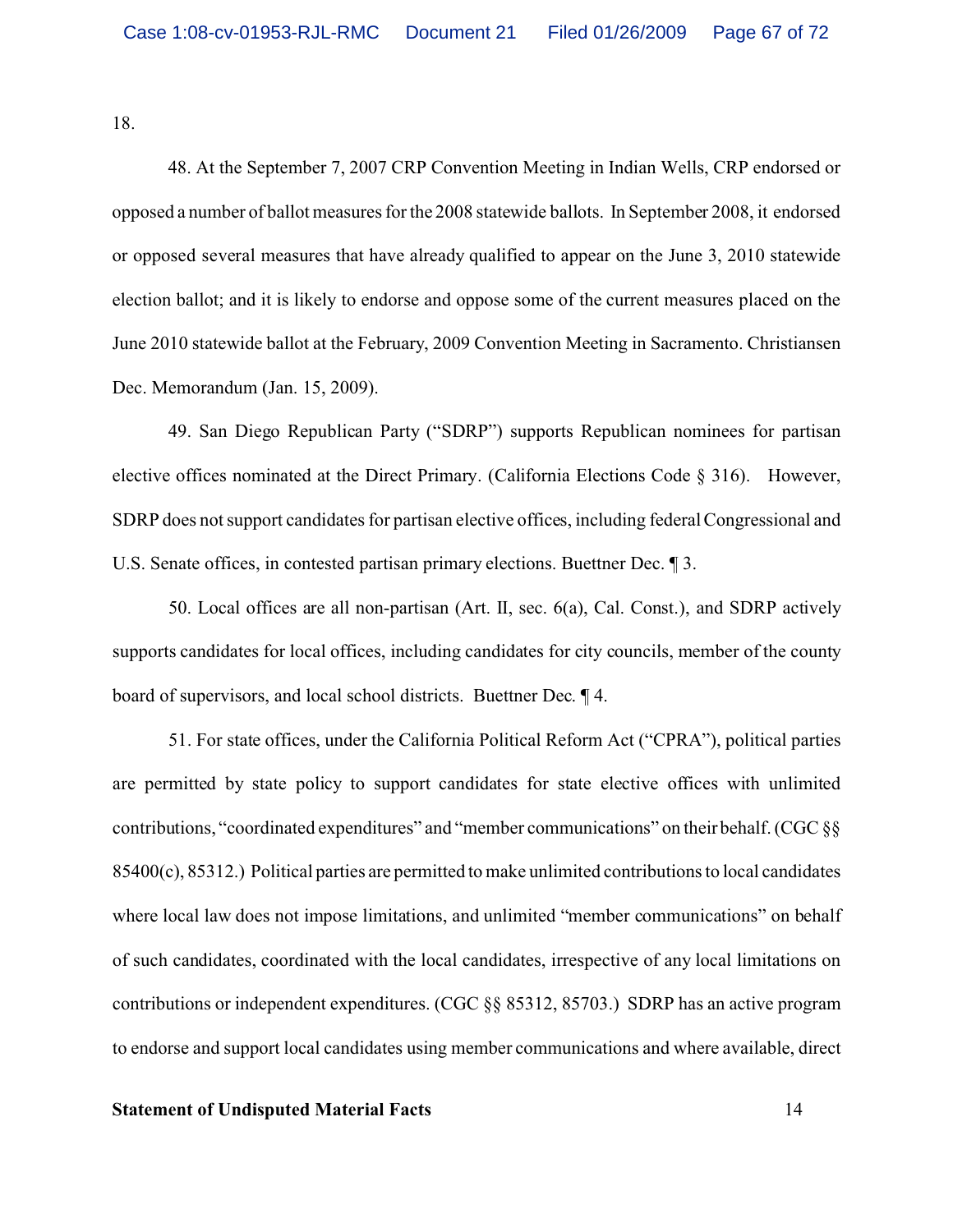contributions. Buettner Dec. ¶ 6; Christiansen Dec. ¶ 5.

52. For local offices, some jurisdictions have their own local campaign law regulations. San Diego, for example, prohibits business entities including corporations from making any contributions to city candidates or to committees that support city candidates, whether those committees make direct contributions or "independent expenditures." San Diego Municipal Code § 27.2947. Buettner Dec. ¶ 7.

53. Since the enactment of Proposition 34 in 2000, SDRP has engaged in substantial support of candidates for partisan offices at the state level and local non-partisan candidates. This activity has included a smaller amount of contributions, coordinated expenditures and member communication expenditures in support of statewide candidates on the ballot in 2003, 2004, 2006, and 2008 and state candidates whose jurisdictions include San Diego County, and member communication expenditures for candidates for local offices in all elections since 2001. Buettner Dec. ¶ 8.

54. Because California's U.S. Senate seats have been held by Democrat incumbents since 1994, SDRP has not spent any funds on campaign activities in support of Republican nominees for those offices. Buettner Dec. ¶ 9.

55. Because California's Congressional seats were redistricted in 2001 to virtually eliminate partisan competition at general elections, SDRP has not engaged in any substantial contribution or "coordinated expenditures" under 2 USCA §441a(d) for 2002, 2004, 2006, and 2008. Buettner Dec. ¶ 10.

56. SDRP inaugurated a local candidate support program in 2002 and has endorsed hundreds of candidates for local offices on endorsement mailings or party slate cards during the elections from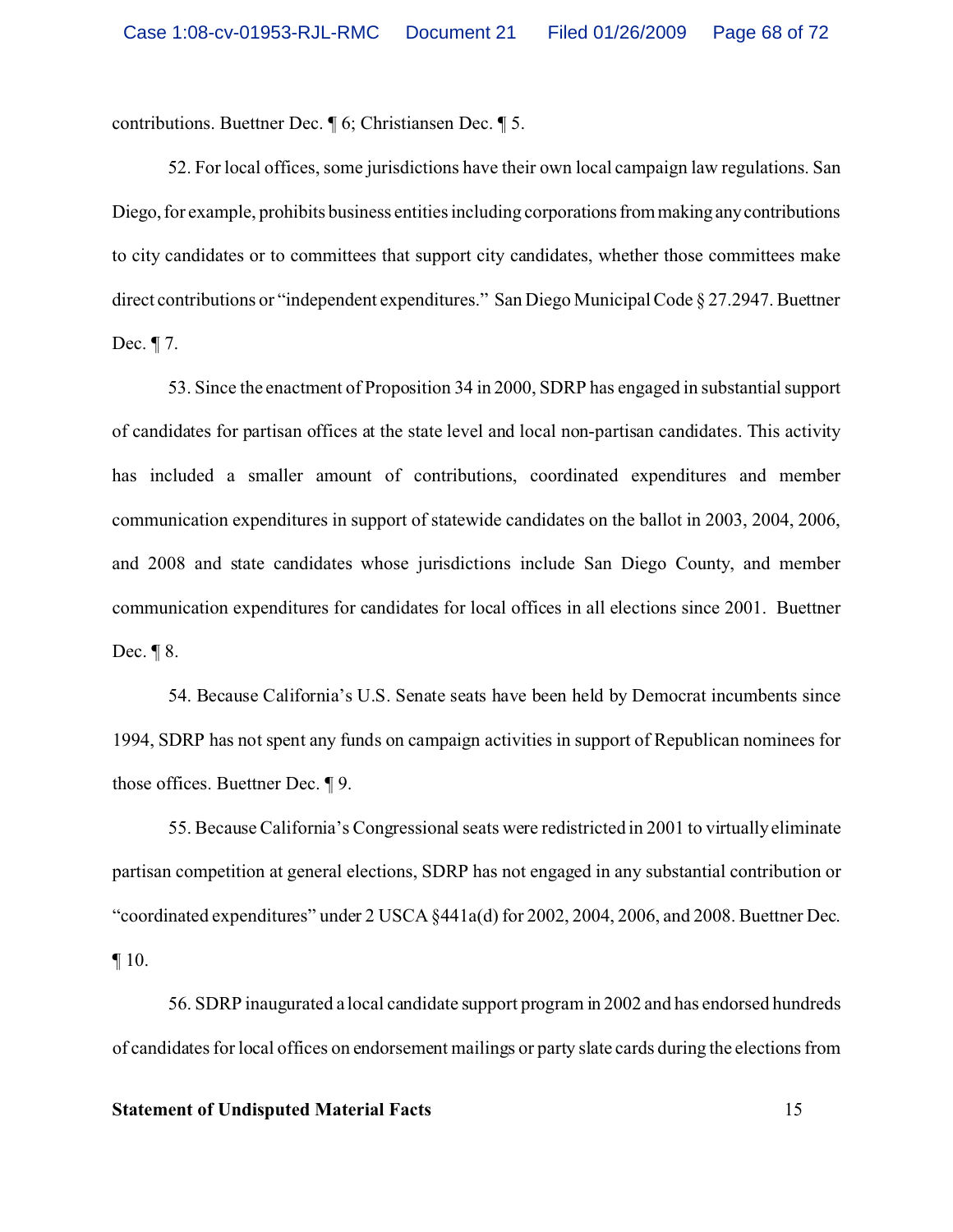2002-2008. At the November 4, 2008 general election, SDRP endorsed over one hundred candidates for local offices on its endorsement slate mailings. None of these endorsement mailings included any federal candidates because of the restrictions of BCRA, 2 U.S.C.  $\S$ 441i(b)(2)(B) and 2 U.S.C.  $\S$ 434(20). Buettner Dec. ¶ 11.

57. SDRP spent \$861,269 (or 61%) of its \$1,408,617 in expenditures on state and local candidate support activities in 2006. That election cycle did not include a San Diego City mayoral or city attorney race, unlike 2004 and 2008. In 2004, it spent \$1,257,842 (or 69%) of its total of \$1,816,055 in expenditures that election year. In 2008, SDRP spent \$1,927,970 of its \$2,717,753 total expenditures on expenditures related to state and local candidate support, while it spent only \$2,384 in federal candidate support activity. None of the state and local candidate support activity unambiguously relates to any federal election or candidate. The very limited amount of SDRP's federal candidate support included independent expenditures on behalf of 5 county-jurisdiction congressional candidates (including two safe seats, one open but safe seat, and two Democratincumbent seats) and \$550 in contributions to McCain for President. Spending on federal candidates in the 2008 Presidential election amounted to 9/100ths of 1% of the total 2008 expenditures, and  $1/10<sup>th</sup>$  of 1% of combined federal and state or non-federal expenditures. Buettner Dec.  $\P$  12.

58. Because SDRP is required to spend significant federal funds and Levin funds for "Federal election activity," *see* 2 U.S.C. 441i(b), and those same dollars are prized for local uses because of the City of San Diego prohibitions (SDMC 27.2947), SDRP has been precluded from engaging in more local candidate support activity than done from 2003 to 2008. Buettner Dec. ¶ 13.

59. SDRP occasionally has endorsed, supported and opposed state and local ballot measures on its member communication mailings that have featured state and local, but not federal candidates.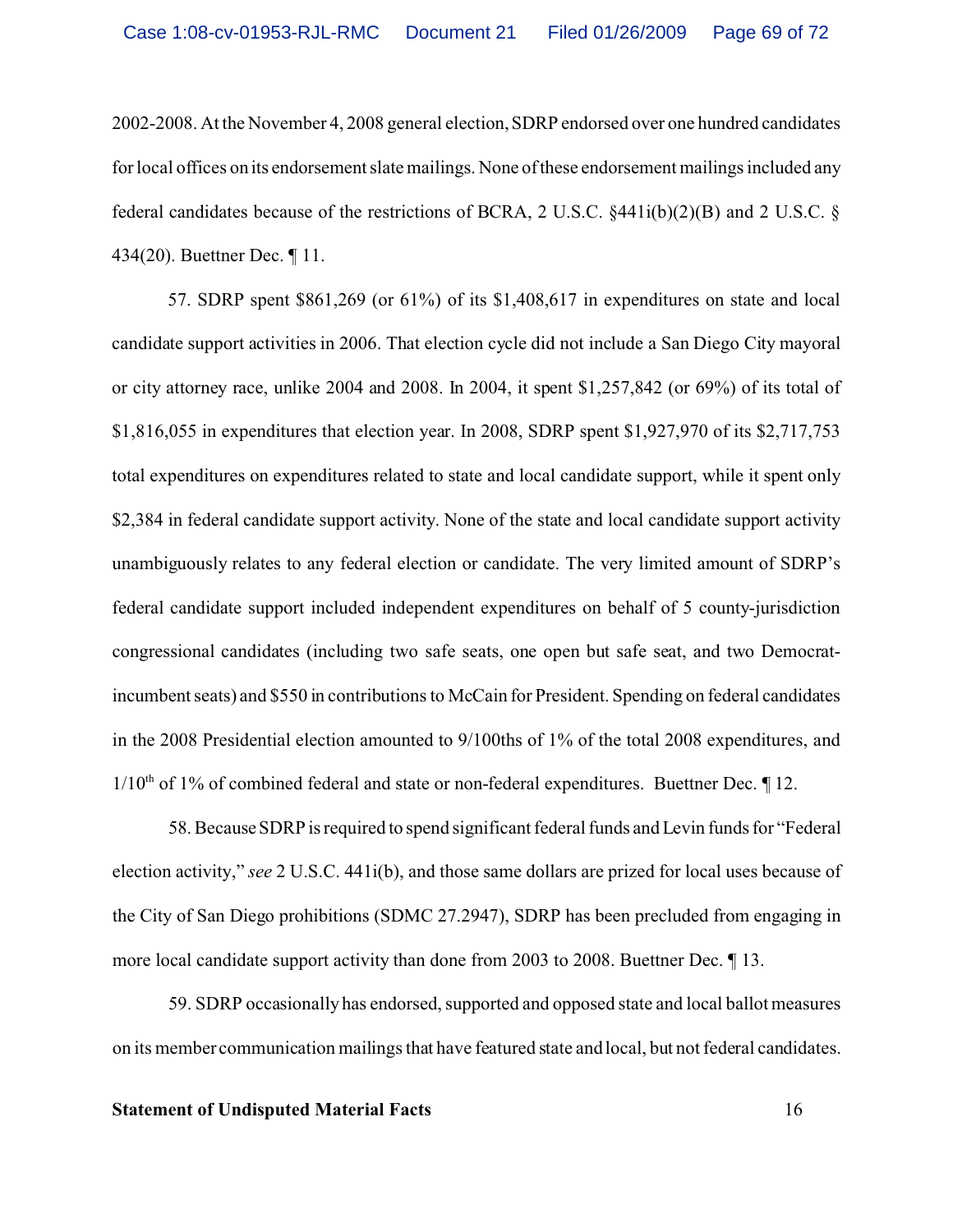On occasion, SDRP has considered whether or not to include statements that support or attack a federal candidate in order to persuade voters of San Diego County to vote for or against the SDRP position on such ballot measures. However, SDRP has declined to include such language due to the BCRA requirement that such communications, even related to state or local ballot measures, must be paid wholly with hard federal dollars. Buettner Dec. ¶ 14.

60. SDRP would like to support and oppose state and local ballot measures in the future. As part of this effort, SDRP intends to use public communications which clearly identify federal candidates and contain words promoting or opposing such candidates. Tetlow Dec. ¶ 3.

61. SDRP believes that the endorsement and opposition of ballot measures are enhanced by the ability freely to associate Democrat federal officeholders with ballot measures that CRP opposes, and to associate Republican officeholders with SDRP endorsed ballot measures. Tetlow Dec. ¶ 4.

62. SDRP intends to use state funds to participate in GOTV, voter identification, and voter registration activities, as defined in 2 U.S.C. § 431(20), in future elections for state and local candidates. None of this "Federal election activity" would be targeted to any federal candidate, *i.e.* it would not reference, describe, or otherwise depict any federal candidate. This activity is prohibited by 2 U.S.C. § 441i(b). Absent the requested judicial relief, SDRP will not engage in these activities. SDRP intends to use state funds in materially similar situations in the future, if permitted. Tetlow Dec. ¶ 5.

63. CRP and SDRP intend to support efforts to change the way Congressional redistricting is done in California. To that end, CRP and SDRP intend to use state funds to distribute a Letter which will qualify as a public communication, 2 U.S.C. § 431(22) ("public communication" definition). Although "attack" and "oppose" are undefined in the definition of "federal election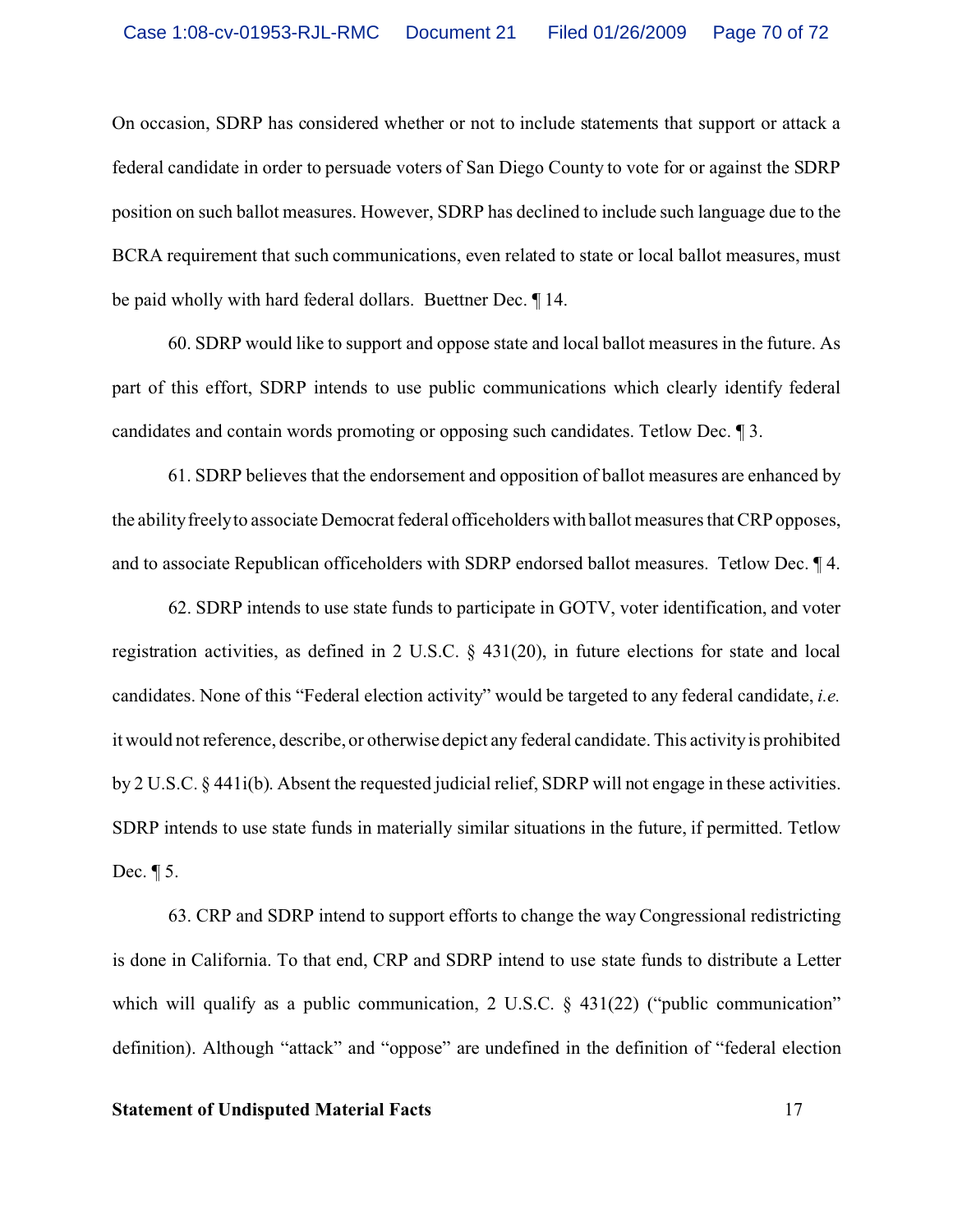activity," 2 U.S.C. § 431(20)(A)(iii), CRP and SDRP believe that this public communication will

"attack" or "oppose" Nancy Pelosi and Barbara Boxer, as these terms are used in the definition of

"federal election activity," and so they are prohibited from using state funds for this communication.

2 U.S.C. § 441i(b)(1). Absent the requested judicial relief, CRP and SDRP will not undertake this

activity. CRP and SDRP intend to use state funds in materially similar situations in the future, if

permitted. Christiansen Dec. ¶ 19; Tetlow Dec. ¶ 6.

64. The text of the Letter that CRP and SDRP wish to distribute is:

#### Dear \*\*\*\*\*:

Nancy Pelosi and Barbara Boxer don't want you to read this letter. They want to keep California voters from effectively choosing their Congressional representatives.

 The Democrats seek to preserve their stranglehold on California's government and perpetuate the gerrymandered Congressional districts that allow fifty thousand voters to elect a Democrat to Congress from District 43 while over one hundred and twenty thousand voters are required to elect a Republican to Congress in each of Districts 2, 3, 4, 22, 24, 46, and 48 – ample proof of the maxim that under our current, scandalous redistricting system in California "the voters don't choose their representatives, the representatives choose their voters."

 The California Constitution allows State Legislators to draw the political boundaries in the state. This means Legislators get to draw the boundaries for the Assembly, State Senate, and Congressional districts. In essence, this allows the Legislators to determine what voters they want to represent in order to guarantee themselves, and their political party, re-election.

 Political boundaries are re-drawn every ten years. In 2001, the State Legislators used new, hi-tech computers to draw up the political boundaries and guarantee themselves and their party re-election year after year. These computers did such a good job that a seat has switched hands from one political party to another only 3 times in the last six years, despite the fact that the People of California have a less favorable opinion of the State Legislature and Congress than at any other point in modern history.

 When politicians are guaranteed re-election, they stop listening to the People and act out of their own self-interest. A lack of competitive elections has led to do-nothing legislative grid-lock and Legislators overspending our tax dollars in order to pay back their political contributors.

We need to make a change, but Nancy Pelosi and Barbara Boxer will do everything they can to stop a change from happening. Help us take a stand for fairness and accountability in California elections. Support us in our effort to qualify a ballot measure that will give the power of drawing political boundary lines to the People and